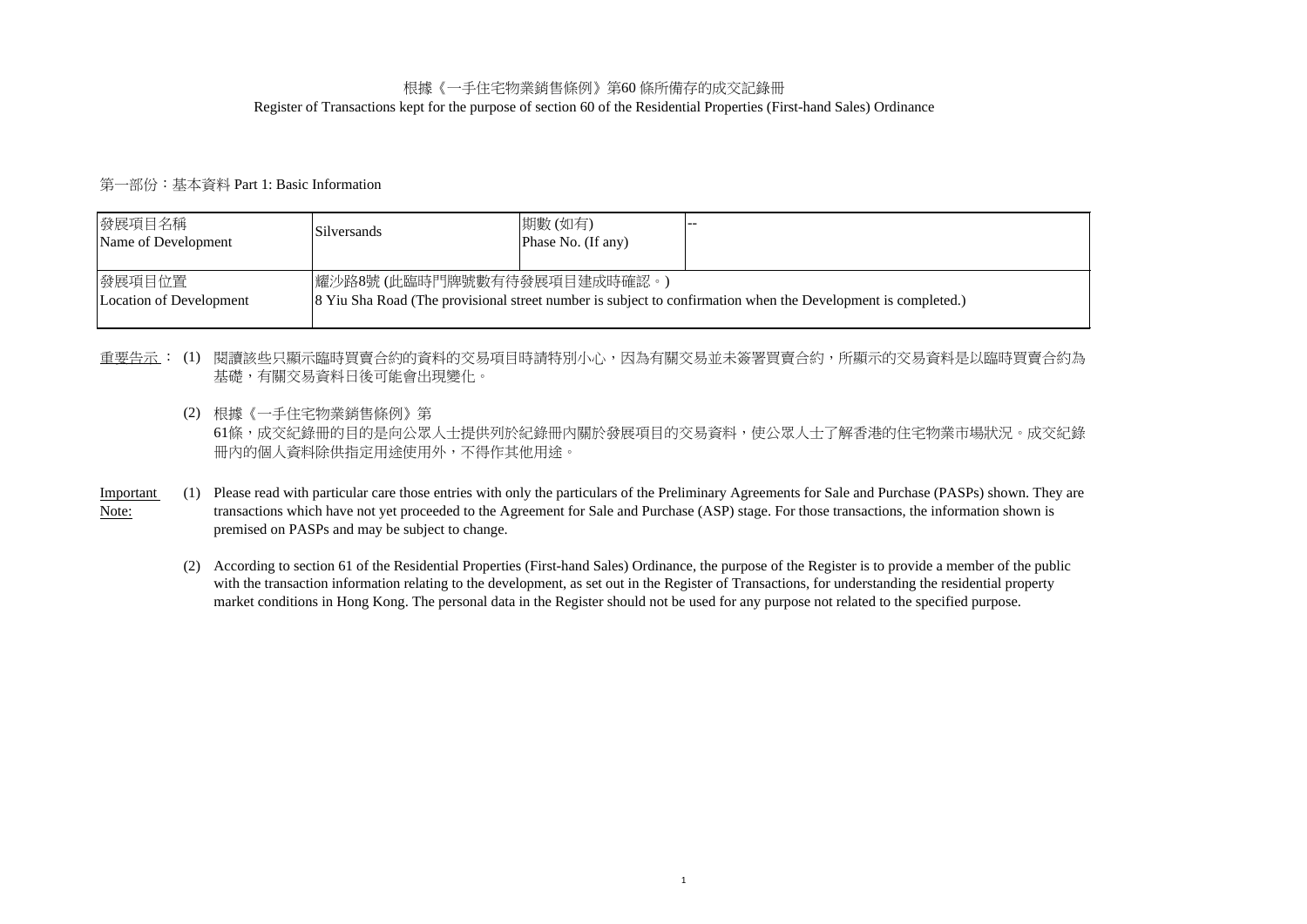| (A)                                          | (B)                                                   | (C)                                                     |                           | (D)                                                                                                 |            |                                                               | (E)                                 | (F)                                                                         | (G)                                                                                                                                                                                                                                                                                                                                                                                                   | (H)                                                              |
|----------------------------------------------|-------------------------------------------------------|---------------------------------------------------------|---------------------------|-----------------------------------------------------------------------------------------------------|------------|---------------------------------------------------------------|-------------------------------------|-----------------------------------------------------------------------------|-------------------------------------------------------------------------------------------------------------------------------------------------------------------------------------------------------------------------------------------------------------------------------------------------------------------------------------------------------------------------------------------------------|------------------------------------------------------------------|
| 臨時買賣<br>合約的<br>日期<br>(日-月-年)<br>Date of PASP | 買賣合約<br>的日期<br>(日-月-年)<br>Date of ASP<br>(DD-MM-YYYY) | 終止買賣<br>合約的日期<br>(如適用)(日-月-年)<br>Date of<br>termination |                           | 住宅物業的描述<br>(如包括車位,請一併提供有關車位的資料)<br><b>Description of Residential Property</b><br>the parking space) |            | (if parking space is included, please also provide details of | 成交金額<br><b>Transaction</b><br>Price | 售價修改的<br>細節及日期<br>(日-月-年)<br><b>Details and date</b><br>(DD-MM-YYYY) of any | 支付條款<br><b>Terms</b> of<br>Payment                                                                                                                                                                                                                                                                                                                                                                    | 買方是賣方的有<br>關連人士<br>The purchaser<br>is a related<br>party to the |
| (DD-MM-YYYY)                                 |                                                       | of ASP<br>(if applicable)<br>(DD-MM-YYYY)               | 大廈名稱<br><b>Block Name</b> | 樓層<br><b>Floor</b>                                                                                  | 單位<br>Unit | 車位(如有)<br>Car-parking<br>space (if any)                       |                                     | revision of price                                                           |                                                                                                                                                                                                                                                                                                                                                                                                       | vendor                                                           |
| 30/01/2021                                   | 05/02/2021                                            |                                                         | 第 5A 座<br>Tower 5A        |                                                                                                     | E          |                                                               | \$6,121,700                         |                                                                             | - 價單第1 號(C)付款方法 Payment Plan (C) of Price List No. 1 (見備註/See Remarks 7(c)(i)(C))<br>- Sino Club會員售價折扣優惠 Price Discount Offer for Sino Club Member (見備註/See Remarks 7(c)(ii))<br>「置業有禮」特別折扣 "Home Purchase" Special Discount (見備註/See Remarks 7(c)(iii))<br>「印花稅津貼」優惠 "Subsidy of Stamp Duty" Benefit (見備註/See Remarks 7(c)(iv))                                                                      |                                                                  |
| 30/01/2021                                   | 05/02/2021                                            |                                                         | 第 5A 座<br>Tower 5A        |                                                                                                     | F          |                                                               | \$5,863,100                         |                                                                             | - 價單第1 號(A)付款方法 Payment Plan (A) of Price List No. 1 (見備註/See Remarks 7(c)(i)(A))<br>- Sino Club會員售價折扣優惠 Price Discount Offer for Sino Club Member (見備註/See Remarks 7(c)(ii))<br>「置業有禮」特別折扣 "Home Purchase" Special Discount (見備註/See Remarks 7(c)(iii))<br>「印花稅津貼」優惠 "Subsidy of Stamp Duty" Benefit (見備註/See Remarks 7(c)(iv))                                                                      |                                                                  |
| 30/01/2021                                   | 05/02/2021                                            |                                                         | 第 5A 座<br>Tower 5A        | $\mathcal{L}$                                                                                       | D          |                                                               | \$9,349,100                         |                                                                             | · 價單第1 號(C)付款方法 Payment Plan (C) of Price List No. 1 (見備註/See Remarks 7(c)(i)(C))<br>- Sino Club會員售價折扣優惠 Price Discount Offer for Sino Club Member (見備註/See Remarks 7(c)(ii))<br>「置業有禮」特別折扣 "Home Purchase" Special Discount (見備註/See Remarks 7(c)(iii))<br>「印花稅津貼」優惠 "Subsidy of Stamp Duty" Benefit (見備註/See Remarks 7(c)(iv))                                                                      |                                                                  |
| 30/01/2021                                   | 05/02/2021                                            |                                                         | 第 5A 座<br>Tower 5A        | $\mathcal{D}$                                                                                       | E          |                                                               | \$5,898,900                         |                                                                             | - 價單第1 號(A)付款方法 Payment Plan (A) of Price List No. 1 (見備註/See Remarks 7(c)(i)(A))<br>- Sino Club會員售價折扣優惠 Price Discount Offer for Sino Club Member (見備註/See Remarks 7(c)(ii))<br>「置業有禮」特別折扣 "Home Purchase" Special Discount (見備註/See Remarks 7(c)(iii))<br>「印花稅津貼」優惠 "Subsidy of Stamp Duty" Benefit (見備註/See Remarks 7(c)(iv))                                                                      |                                                                  |
| 30/01/2021                                   | 05/02/2021                                            |                                                         | 第 5A 座<br>Tower 5A        | 2                                                                                                   | F          |                                                               | \$6,216,900                         |                                                                             | · 價單第1 號(D)付款方法 Payment Plan (D) of Price List No. 1 (見備註/See Remarks 7(c)(i)(D))<br>- Sino Club會員售價折扣優惠 Price Discount Offer for Sino Club Member (見備註/See Remarks 7(c)(ii))<br>「置業有禮」特別折扣 "Home Purchase" Special Discount (見備註/See Remarks 7(c)(iii))<br>「印花稅津貼」優惠 "Subsidy of Stamp Duty" Benefit (見備註/See Remarks 7(c)(iv))<br>- 備用第二按揭貸款 Standby Second Mortgage Loan (見備註/See Remarks 7(d)(i)) |                                                                  |
| 30/01/2021                                   | 05/02/2021                                            |                                                         | 第 5A 座<br>Tower 5A        | 3                                                                                                   | D          |                                                               | \$9,628,800                         |                                                                             | - 價單第1 號(C)付款方法 Payment Plan (C) of Price List No. 1 (見備註/See Remarks 7(c)(i)(C))<br>- Sino Club會員售價折扣優惠 Price Discount Offer for Sino Club Member (見備註/See Remarks 7(c)(ii))<br>「置業有禮」特別折扣 "Home Purchase" Special Discount (見備註/See Remarks 7(c)(iii))<br>「印花稅津貼」優惠 "Subsidy of Stamp Duty" Benefit (見備註/See Remarks 7(c)(iv))                                                                      |                                                                  |
| 30/01/2021                                   | 05/02/2021                                            |                                                         | 第 5A 座<br>Tower 5A        | $\mathcal{R}$                                                                                       | E          |                                                               | \$5,929,100                         |                                                                             | - 價單第1號(A)付款方法 Payment Plan (A) of Price List No. 1 (見備註/See Remarks 7(c)(i)(A))<br>- Sino Club會員售價折扣優惠 Price Discount Offer for Sino Club Member (見備註/See Remarks 7(c)(ii))<br>「置業有禮」特別折扣 "Home Purchase" Special Discount (見備註/See Remarks 7(c)(iii))<br>「印花稅津貼」優惠 "Subsidy of Stamp Duty" Benefit (見備註/See Remarks 7(c)(iv))                                                                       |                                                                  |
| 30/01/2021                                   | 05/02/2021                                            |                                                         | 第 5A 座<br>Tower 5A        | $\mathcal{R}$                                                                                       | F          |                                                               | \$6,176,100                         |                                                                             | - 價單第1 號(C)付款方法 Payment Plan (C) of Price List No. 1 (見備註/See Remarks 7(c)(i)(C))<br>- Sino Club會員售價折扣優惠 Price Discount Offer for Sino Club Member (見備註/See Remarks 7(c)(ii))<br>「置業有禮」特別折扣 "Home Purchase" Special Discount (見備註/See Remarks 7(c)(iii))<br>「印花稅津貼」優惠 "Subsidy of Stamp Duty" Benefit (見備註/See Remarks 7(c)(iv))                                                                      |                                                                  |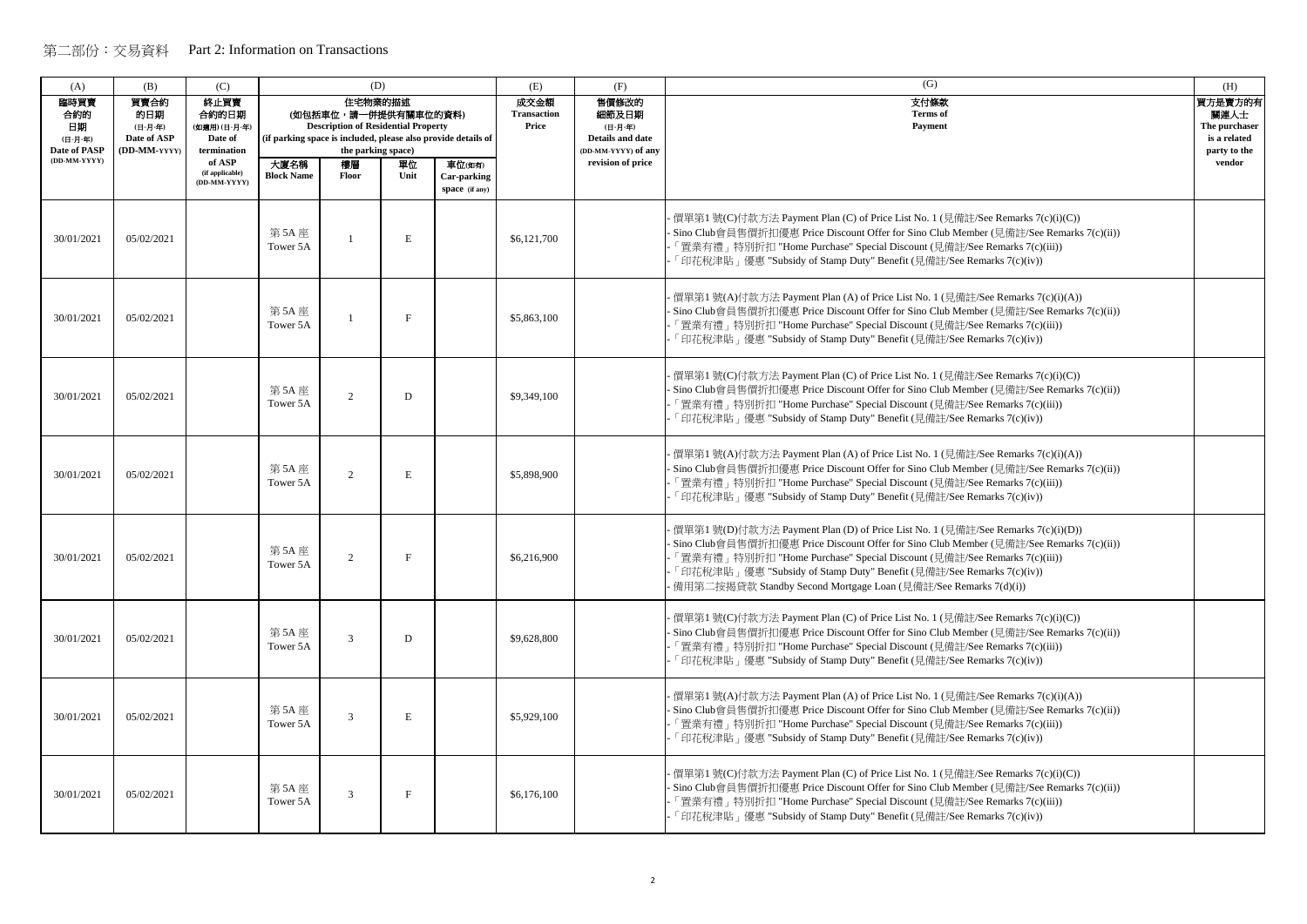| (A)                                                 | (B)                                                   | (C)                                                     |                           | (D)                                                                                                 |              |                                                               | (E)                                 | (F)                                                                         | (G)                                                                                                                                                                                                                                                                                                                         | (H)                                                              |
|-----------------------------------------------------|-------------------------------------------------------|---------------------------------------------------------|---------------------------|-----------------------------------------------------------------------------------------------------|--------------|---------------------------------------------------------------|-------------------------------------|-----------------------------------------------------------------------------|-----------------------------------------------------------------------------------------------------------------------------------------------------------------------------------------------------------------------------------------------------------------------------------------------------------------------------|------------------------------------------------------------------|
| 臨時買賣<br>合約的<br>日期<br>(日-月-年)<br><b>Date of PASP</b> | 買賣合約<br>的日期<br>(日-月-年)<br>Date of ASP<br>(DD-MM-YYYY) | 終止買賣<br>合約的日期<br>(如適用)(日-月-年)<br>Date of<br>termination |                           | 住宅物業的描述<br>(如包括車位,請一併提供有關車位的資料)<br><b>Description of Residential Property</b><br>the parking space) |              | (if parking space is included, please also provide details of | 成交金額<br><b>Transaction</b><br>Price | 售價修改的<br>細節及日期<br>(日-月-年)<br><b>Details and date</b><br>(DD-MM-YYYY) of any | 支付條款<br><b>Terms</b> of<br>Payment                                                                                                                                                                                                                                                                                          | 買方是賣方的有<br>關連人士<br>The purchaser<br>is a related<br>party to the |
| (DD-MM-YYYY)                                        |                                                       | of ASP<br>(if applicable)<br>(DD-MM-YYYY)               | 大廈名稱<br><b>Block Name</b> | 樓層<br><b>Floor</b>                                                                                  | 單位<br>Unit   | 車位(如有)<br>Car-parking<br>space (if any)                       |                                     | revision of price                                                           |                                                                                                                                                                                                                                                                                                                             | vendor                                                           |
| 30/01/2021                                          | 05/02/2021                                            |                                                         | 第 5A 座<br>Tower 5A        | $\sim$                                                                                              | D            |                                                               | \$9,278,700                         |                                                                             | 價單第1號(A)付款方法 Payment Plan (A) of Price List No. 1 (見備註/See Remarks 7(c)(i)(A))<br>Sino Club會員售價折扣優惠 Price Discount Offer for Sino Club Member (見備註/See Remarks 7(c)(ii))<br>「置業有禮」特別折扣 "Home Purchase" Special Discount (見備註/See Remarks 7(c)(iii))<br>「印花稅津貼」優惠 "Subsidy of Stamp Duty" Benefit (見備註/See Remarks 7(c)(iv)) |                                                                  |
| 30/01/2021                                          | 05/02/2021                                            |                                                         | 第 5A 座<br>Tower 5A        | $\overline{5}$                                                                                      | E            |                                                               | \$6,215,200                         |                                                                             | 價單第1號(C)付款方法 Payment Plan (C) of Price List No. 1 (見備註/See Remarks 7(c)(i)(C))<br>Sino Club會員售價折扣優惠 Price Discount Offer for Sino Club Member (見備註/See Remarks 7(c)(ii))<br>「置業有禮」特別折扣 "Home Purchase" Special Discount (見備註/See Remarks 7(c)(iii))<br>「印花稅津貼」優惠 "Subsidy of Stamp Duty" Benefit (見備註/See Remarks 7(c)(iv)) |                                                                  |
| 30/01/2021                                          | 05/02/2021                                            |                                                         | 第 5A 座<br>Tower 5A        | 5                                                                                                   | $_{\rm F}$   |                                                               | \$5,951,100                         |                                                                             | 便單第1號(A)付款方法 Payment Plan (A) of Price List No. 1 (見備註/See Remarks 7(c)(i)(A))<br>Sino Club會員售價折扣優惠 Price Discount Offer for Sino Club Member (見備註/See Remarks 7(c)(ii))<br>「置業有禮」特別折扣 "Home Purchase" Special Discount (見備註/See Remarks 7(c)(iii))<br>「印花稅津貼」優惠 "Subsidy of Stamp Duty" Benefit (見備註/See Remarks 7(c)(iv)) |                                                                  |
| 30/01/2021                                          | 05/02/2021                                            |                                                         | 第5A座<br>Tower 5A          | 6                                                                                                   | D            |                                                               | \$9,773,300                         |                                                                             | 價單第1號(C)付款方法 Payment Plan (C) of Price List No. 1 (見備註/See Remarks 7(c)(i)(C))<br>Sino Club會員售價折扣優惠 Price Discount Offer for Sino Club Member (見備註/See Remarks 7(c)(ii))<br>「置業有禮」特別折扣 "Home Purchase" Special Discount (見備註/See Remarks 7(c)(iii))<br>「印花稅津貼」優惠 "Subsidy of Stamp Duty" Benefit (見備註/See Remarks 7(c)(iv)) |                                                                  |
| 30/01/2021                                          | 05/02/2021                                            |                                                         | 第 5A 座<br>Tower 5A        | 6                                                                                                   | E            |                                                               | \$6,244,900                         |                                                                             | 便單第1號(C)付款方法 Payment Plan (C) of Price List No. 1 (見備註/See Remarks 7(c)(i)(C))<br>Sino Club會員售價折扣優惠 Price Discount Offer for Sino Club Member (見備註/See Remarks 7(c)(ii))<br>「置業有禮」特別折扣 "Home Purchase" Special Discount (見備註/See Remarks 7(c)(iii))<br>「印花稅津貼」優惠 "Subsidy of Stamp Duty" Benefit (見備註/See Remarks 7(c)(iv)) |                                                                  |
| 30/01/2021                                          | 05/02/2021                                            |                                                         | 第 5A 座<br>Tower 5A        | 6                                                                                                   | $\mathbf{F}$ |                                                               | \$6,238,100                         |                                                                             | 價單第1號(C)付款方法 Payment Plan (C) of Price List No. 1 (見備註/See Remarks 7(c)(i)(C))<br>Sino Club會員售價折扣優惠 Price Discount Offer for Sino Club Member (見備註/See Remarks 7(c)(ii))<br>「置業有禮」特別折扣 "Home Purchase" Special Discount (見備註/See Remarks 7(c)(iii))<br>「印花稅津貼」優惠 "Subsidy of Stamp Duty" Benefit (見備註/See Remarks 7(c)(iv)) |                                                                  |
| 30/01/2021                                          | 05/02/2021                                            |                                                         | 第 5A 座<br>Tower 5A        | 6                                                                                                   | G            |                                                               | \$8,615,300                         |                                                                             | 價單第1號(A)付款方法 Payment Plan (A) of Price List No. 1 (見備註/See Remarks 7(c)(i)(A))<br>Sino Club會員售價折扣優惠 Price Discount Offer for Sino Club Member (見備註/See Remarks 7(c)(ii))<br>「置業有禮」特別折扣 "Home Purchase" Special Discount (見備註/See Remarks 7(c)(iii))<br>「印花稅津貼」優惠 "Subsidy of Stamp Duty" Benefit (見備註/See Remarks 7(c)(iv)) |                                                                  |
| 30/01/2021                                          | 05/02/2021                                            |                                                         | 第 5A 座<br>Tower 5A        | $\overline{7}$                                                                                      | D            |                                                               | \$9,822,600                         |                                                                             | 便單第1號(C)付款方法 Payment Plan (C) of Price List No. 1 (見備註/See Remarks 7(c)(i)(C))<br>Sino Club會員售價折扣優惠 Price Discount Offer for Sino Club Member (見備註/See Remarks 7(c)(ii))<br>「置業有禮」特別折扣 "Home Purchase" Special Discount (見備註/See Remarks 7(c)(iii))<br>「印花稅津貼」優惠 "Subsidy of Stamp Duty" Benefit (見備註/See Remarks 7(c)(iv)) |                                                                  |
| 30/01/2021                                          | 05/02/2021                                            |                                                         | 第 5A 座<br>Tower 5A        | 8                                                                                                   | D            |                                                               | \$9,464,500                         |                                                                             | 便單第1號(A)付款方法 Payment Plan (A) of Price List No. 1 (見備註/See Remarks 7(c)(i)(A))<br>Sino Club會員售價折扣優惠 Price Discount Offer for Sino Club Member (見備註/See Remarks 7(c)(ii))<br>「置業有禮」特別折扣 "Home Purchase" Special Discount (見備註/See Remarks 7(c)(iii))<br>「印花稅津貼」優惠 "Subsidy of Stamp Duty" Benefit (見備註/See Remarks 7(c)(iv)) |                                                                  |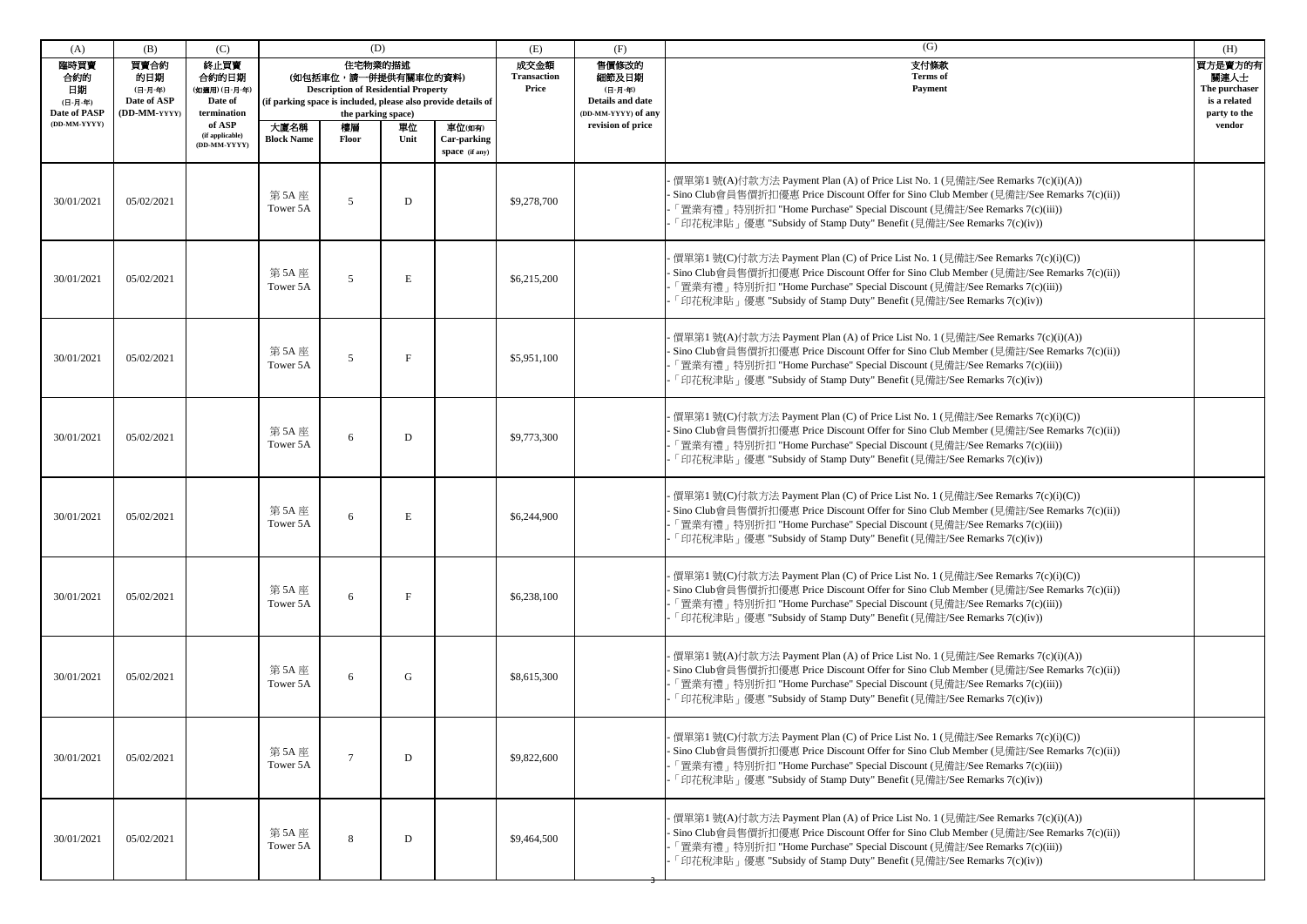| (A)                                                                 | (B)                                                   | (C)                                                                                  |                           | (D)                                                                                                                                                                                        |            |                       | (E)                                 | (F)                                                                                       | (G)                                                                                                                                                                                                                                                                                                                                                                                              | (H)                                                                        |
|---------------------------------------------------------------------|-------------------------------------------------------|--------------------------------------------------------------------------------------|---------------------------|--------------------------------------------------------------------------------------------------------------------------------------------------------------------------------------------|------------|-----------------------|-------------------------------------|-------------------------------------------------------------------------------------------|--------------------------------------------------------------------------------------------------------------------------------------------------------------------------------------------------------------------------------------------------------------------------------------------------------------------------------------------------------------------------------------------------|----------------------------------------------------------------------------|
| 臨時買賣<br>合約的<br>日期<br>(日-月-年)<br><b>Date of PASP</b><br>(DD-MM-YYYY) | 買賣合約<br>的日期<br>(日-月-年)<br>Date of ASP<br>(DD-MM-YYYY) | 終止買賣<br>合約的日期<br>(如適用)(日-月-年)<br>Date of<br>termination<br>of ASP<br>(if applicable) | 大廈名稱<br><b>Block Name</b> | 住宅物業的描述<br>(如包括車位,請一併提供有關車位的資料)<br><b>Description of Residential Property</b><br>(if parking space is included, please also provide details of<br>the parking space)<br>樓層<br><b>Floor</b> | 單位<br>Unit | 車位(如有)<br>Car-parking | 成交金額<br><b>Transaction</b><br>Price | 售價修改的<br>細節及日期<br>(日-月-年)<br>Details and date<br>(DD-MM-YYYY) of any<br>revision of price | 支付條款<br><b>Terms</b> of<br>Payment                                                                                                                                                                                                                                                                                                                                                               | 買方是賣方的有<br>關連人士<br>The purchaser<br>is a related<br>party to the<br>vendor |
|                                                                     |                                                       | (DD-MM-YYYY)                                                                         |                           |                                                                                                                                                                                            |            | space (if any)        |                                     |                                                                                           |                                                                                                                                                                                                                                                                                                                                                                                                  |                                                                            |
| 30/01/2021                                                          | 05/02/2021                                            |                                                                                      | 第5B座<br>Tower 5B          |                                                                                                                                                                                            | E          |                       | \$6,307,800                         |                                                                                           | 價單第1號(C)付款方法 Payment Plan (C) of Price List No. 1 (見備註/See Remarks 7(c)(i)(C))<br>· Sino Club會員售價折扣優惠 Price Discount Offer for Sino Club Member (見備註/See Remarks 7(c)(ii))<br>「置業有禮」特別折扣 "Home Purchase" Special Discount (見備註/See Remarks 7(c)(iii))<br>「印花稅津貼」優惠 "Subsidy of Stamp Duty" Benefit (見備註/See Remarks 7(c)(iv))                                                                    |                                                                            |
| 30/01/2021                                                          | 05/02/2021                                            |                                                                                      | 第5B座<br>Tower 5B          |                                                                                                                                                                                            | $_{\rm F}$ |                       | \$6,183,700                         |                                                                                           | 價單第1號(C)付款方法 Payment Plan (C) of Price List No. 1 (見備註/See Remarks 7(c)(i)(C))<br>Sino Club會員售價折扣優惠 Price Discount Offer for Sino Club Member (見備註/See Remarks 7(c)(ii))<br>「置業有禮」特別折扣 "Home Purchase" Special Discount (見備註/See Remarks 7(c)(iii))<br>「印花稅津貼」優惠 "Subsidy of Stamp Duty" Benefit (見備註/See Remarks 7(c)(iv))                                                                      |                                                                            |
| 30/01/2021                                                          | 05/02/2021                                            |                                                                                      | 第5B座<br>Tower 5B          | $\overline{2}$                                                                                                                                                                             | E          |                       | \$6,339,300                         |                                                                                           | 便單第1號(C)付款方法 Payment Plan (C) of Price List No. 1 (見備註/See Remarks 7(c)(i)(C))<br>· Sino Club會員售價折扣優惠 Price Discount Offer for Sino Club Member (見備註/See Remarks 7(c)(ii))<br>「置業有禮」特別折扣 "Home Purchase" Special Discount (見備註/See Remarks 7(c)(iii))<br>「印花稅津貼」優惠 "Subsidy of Stamp Duty" Benefit (見備註/See Remarks 7(c)(iv))                                                                    |                                                                            |
| 30/01/2021                                                          | 05/02/2021                                            |                                                                                      | 第5B座<br>Tower 5B          | 2                                                                                                                                                                                          | F          |                       | \$6,288,300                         |                                                                                           | 價單第1號(D)付款方法 Payment Plan (D) of Price List No. 1 (見備註/See Remarks 7(c)(i)(D))<br>· Sino Club會員售價折扣優惠 Price Discount Offer for Sino Club Member (見備註/See Remarks 7(c)(ii))<br>「置業有禮」特別折扣 "Home Purchase" Special Discount (見備註/See Remarks 7(c)(iii))<br>「印花稅津貼」優惠 "Subsidy of Stamp Duty" Benefit (見備註/See Remarks 7(c)(iv))<br>備用第二按揭貸款 Standby Second Mortgage Loan (見備註/See Remarks 7(d)(i)) |                                                                            |
| 30/01/2021                                                          | 05/02/2021                                            |                                                                                      | 第 5B 座<br>Tower 5B        | 3                                                                                                                                                                                          | В          |                       | \$9,118,700                         |                                                                                           | 價單第1號(B)付款方法 Payment Plan (B) of Price List No. 1 (見備註/See Remarks 7(c)(i)(B))<br>· Sino Club會員售價折扣優惠 Price Discount Offer for Sino Club Member (見備註/See Remarks 7(c)(ii))<br>「置業有禮」特別折扣 "Home Purchase" Special Discount (見備註/See Remarks 7(c)(iii))<br>「印花稅津貼」優惠 "Subsidy of Stamp Duty" Benefit (見備註/See Remarks 7(c)(iv))<br>備用第二按揭貸款 Standby Second Mortgage Loan (見備註/See Remarks 7(d)(i)) |                                                                            |
| 30/01/2021                                                          | 05/02/2021                                            |                                                                                      | 第 5B 座<br>Tower 5B        |                                                                                                                                                                                            | E          |                       | \$6,369,900                         |                                                                                           | · 價單第1 號(C)付款方法 Payment Plan (C) of Price List No. 1 (見備註/See Remarks 7(c)(i)(C))<br>· Sino Club會員售價折扣優惠 Price Discount Offer for Sino Club Member (見備註/See Remarks 7(c)(ii))<br>「置業有禮」特別折扣 "Home Purchase" Special Discount (見備註/See Remarks 7(c)(iii))<br>「印花稅津貼」優惠 "Subsidy of Stamp Duty" Benefit (見備註/See Remarks 7(c)(iv))                                                                 |                                                                            |
| 30/01/2021                                                          | 05/02/2021                                            |                                                                                      | 第 5B 座<br>Tower 5B        | 3                                                                                                                                                                                          | $_{\rm F}$ |                       | \$6,245,800                         |                                                                                           | 價單第1號(C)付款方法 Payment Plan (C) of Price List No. 1 (見備註/See Remarks 7(c)(i)(C))<br>· Sino Club會員售價折扣優惠 Price Discount Offer for Sino Club Member (見備註/See Remarks 7(c)(ii))<br>「置業有禮」特別折扣 "Home Purchase" Special Discount (見備註/See Remarks 7(c)(iii))<br>「印花稅津貼」優惠 "Subsidy of Stamp Duty" Benefit (見備註/See Remarks 7(c)(iv))                                                                    |                                                                            |
| 30/01/2021                                                          | 05/02/2021                                            |                                                                                      | 第 5B 座<br>Tower 5B        | 5                                                                                                                                                                                          | E          |                       | \$6,403,000                         |                                                                                           | 價單第1號(C)付款方法 Payment Plan (C) of Price List No. 1 (見備註/See Remarks 7(c)(i)(C))<br>· Sino Club會員售價折扣優惠 Price Discount Offer for Sino Club Member (見備註/See Remarks 7(c)(ii))<br>「置業有禮」特別折扣 "Home Purchase" Special Discount (見備註/See Remarks 7(c)(iii))<br>「印花稅津貼」優惠 "Subsidy of Stamp Duty" Benefit (見備註/See Remarks 7(c)(iv))                                                                    |                                                                            |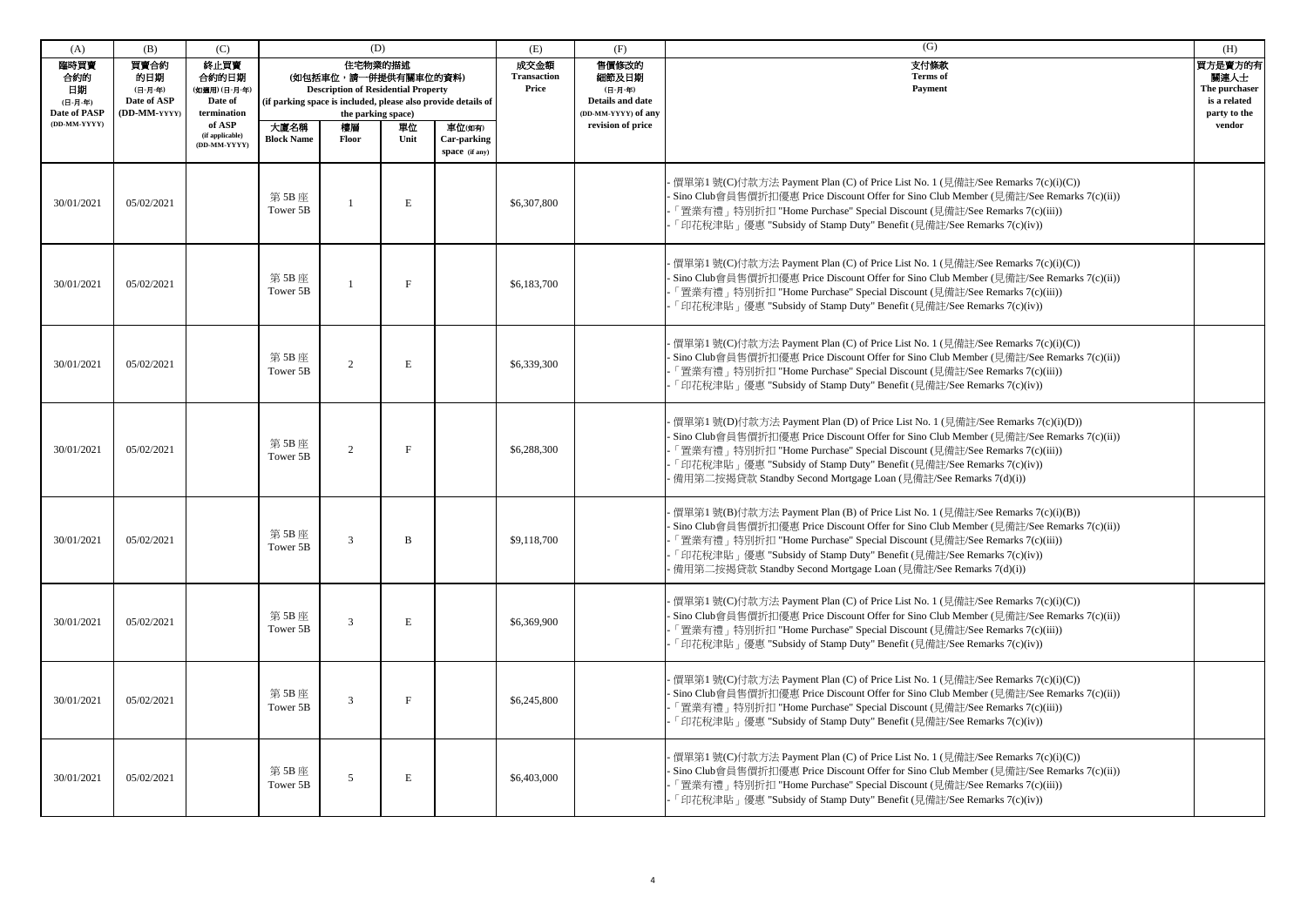| (A)                                                          | (B)                                                  | (C)                                                                                   | (D)<br>住宅物業的描述            |                                                                                                                |              | (E)                                                                     | (F)                                 | (G)                                                                                                                                                                                                                      | (H)                                                                                                                                                                                                                                                                                                                                                                                                                                                                                                                                                                                                                                                                                                                                   |                                                                            |
|--------------------------------------------------------------|------------------------------------------------------|---------------------------------------------------------------------------------------|---------------------------|----------------------------------------------------------------------------------------------------------------|--------------|-------------------------------------------------------------------------|-------------------------------------|--------------------------------------------------------------------------------------------------------------------------------------------------------------------------------------------------------------------------|---------------------------------------------------------------------------------------------------------------------------------------------------------------------------------------------------------------------------------------------------------------------------------------------------------------------------------------------------------------------------------------------------------------------------------------------------------------------------------------------------------------------------------------------------------------------------------------------------------------------------------------------------------------------------------------------------------------------------------------|----------------------------------------------------------------------------|
| 臨時買賣<br>合約的<br>日期<br>(日-月-年)<br>Date of PASP<br>(DD-MM-YYYY) | 買賣合約<br>的日期<br>(日-月-年)<br>Date of ASP<br>(DD-MM-YYYY | 終止買賣<br>合約的日期<br>(如適用) (日-月-年)<br>Date of<br>termination<br>of ASP<br>(if applicable) | 大廈名稱<br><b>Block Name</b> | (如包括車位,請一併提供有關車位的資料)<br><b>Description of Residential Property</b><br>the parking space)<br>樓層<br><b>Floor</b> | 單位<br>Unit   | (if parking space is included, please also provide details of<br>車位(如有) | 成交金額<br><b>Transaction</b><br>Price | 售價修改的<br>細節及日期<br>(日-月-年)<br>Details and date<br>(DD-MM-YYYY) of any<br>revision of price                                                                                                                                | 支付條款<br><b>Terms</b> of<br>Payment                                                                                                                                                                                                                                                                                                                                                                                                                                                                                                                                                                                                                                                                                                    | 買方是賣方的有<br>關連人士<br>The purchaser<br>is a related<br>party to the<br>vendor |
|                                                              |                                                      | (DD-MM-YYYY)                                                                          |                           |                                                                                                                |              | Car-parking<br>space (if any)                                           |                                     |                                                                                                                                                                                                                          |                                                                                                                                                                                                                                                                                                                                                                                                                                                                                                                                                                                                                                                                                                                                       |                                                                            |
| 30/01/2021                                                   | 05/02/2021                                           |                                                                                       | 第 5B 座<br>Tower 5B        | 5                                                                                                              | F            |                                                                         | \$6,018,700                         |                                                                                                                                                                                                                          | 便單第1號(A)付款方法 Payment Plan (A) of Price List No. 1 (見備註/See Remarks 7(c)(i)(A))<br>Sino Club會員售價折扣優惠 Price Discount Offer for Sino Club Member (見備註/See Remarks 7(c)(ii))<br>「置業有禮」特別折扣 "Home Purchase" Special Discount (見備註/See Remarks 7(c)(iii))<br>「印花稅津貼」優惠 "Subsidy of Stamp Duty" Benefit (見備註/See Remarks 7(c)(iv))                                                                                                                                                                                                                                                                                                                                                                                                           |                                                                            |
| 30/01/2021                                                   | 05/02/2021                                           |                                                                                       | 第5B座<br>Tower 5B          | 6                                                                                                              | $\mathsf{C}$ |                                                                         | \$10,738,000                        | 在<br>28/05/2021,基於<br>法例第35(2)(b)條<br>所容許的原因,售<br>價更改為\$10,295,8<br>$00\,$<br>On<br>28/05/2021, the<br>price adjusted to<br>\$10,295,800 due to<br>the reason allowed<br>under section<br>$35(2)(b)$ of the<br>Ordinance | 價單第1號(C)付款方法 Payment Plan (C) of Price List No. 1 (見備註/See Remarks 7(e)(i)(C))<br>Sino Club會員售價折扣優惠 Price Discount Offer for Sino Club Member (見備計/See Remarks 7(e)(ii))<br>「置業有禮 + 特別折扣 "Home Purchase" Special Discount (見備註/See Remarks 7(c)(iii))<br>「印花稅津貼」優惠 "Subsidy of Stamp Duty" Benefit (見備註/See Remarks 7(c)(iv))<br>在 28/05/2021, 支付條款更改為 On 28/05/2021, the terms of payment adjusted to<br>價單第1號(A)付款方法 Payment Plan (A) of Price List No. 1 (見備註/See Remarks 7(c)(i)(A))<br>Sino Club會員售價折扣優惠 Price Discount Offer for Sino Club Member (見備註/See Remarks 7(c)(ii))<br>「置業有禮」特別折扣 "Home Purchase" Special Discount (見備註/See Remarks 7(c)(iii))<br>「印花稅津貼」優惠 "Subsidy of Stamp Duty" Benefit (見備註/See Remarks 7(c)(iv)) |                                                                            |
| 30/01/2021                                                   | 05/02/2021                                           |                                                                                       | 第 5B 座<br>Tower 5B        | 6                                                                                                              | Е            |                                                                         | \$6,435,300                         |                                                                                                                                                                                                                          | 價單第1號(C)付款方法 Payment Plan (C) of Price List No. 1 (見備註/See Remarks 7(c)(i)(C))<br>Sino Club會員售價折扣優惠 Price Discount Offer for Sino Club Member (見備註/See Remarks 7(c)(ii))<br>「置業有禮」特別折扣 "Home Purchase" Special Discount (見備註/See Remarks 7(c)(iii))<br>「印花稅津貼」優惠 "Subsidy of Stamp Duty" Benefit (見備註/See Remarks 7(c)(iv))                                                                                                                                                                                                                                                                                                                                                                                                           |                                                                            |
| 30/01/2021                                                   | 05/02/2021                                           |                                                                                       | 第 5B 座<br>Tower 5B        | -6                                                                                                             |              |                                                                         | \$6,048,900                         |                                                                                                                                                                                                                          | 價單第1號(A)付款方法 Payment Plan (A) of Price List No. 1 (見備註/See Remarks 7(c)(i)(A))<br>· Sino Club會員售價折扣優惠 Price Discount Offer for Sino Club Member (見備註/See Remarks 7(c)(ii))<br>「置業有禮」特別折扣 "Home Purchase" Special Discount (見備註/See Remarks 7(c)(iii))<br>「印花稅津貼」優惠 "Subsidy of Stamp Duty" Benefit (見備註/See Remarks 7(c)(iv))                                                                                                                                                                                                                                                                                                                                                                                                         |                                                                            |
| 30/01/2021                                                   | 05/02/2021                                           |                                                                                       | 第 5B 座<br>Tower 5B        |                                                                                                                | A            |                                                                         | \$9,844,700                         |                                                                                                                                                                                                                          | 價單第1號(C)付款方法 Payment Plan (C) of Price List No. 1 (見備註/See Remarks 7(c)(i)(C))<br>Sino Club會員售價折扣優惠 Price Discount Offer for Sino Club Member (見備註/See Remarks 7(c)(ii))<br>「置業有禮」特別折扣 "Home Purchase" Special Discount (見備註/See Remarks 7(c)(iii))<br>「印花稅津貼」優惠 "Subsidy of Stamp Duty" Benefit (見備註/See Remarks 7(c)(iv))                                                                                                                                                                                                                                                                                                                                                                                                           |                                                                            |
| 30/01/2021                                                   | 05/02/2021                                           |                                                                                       | 第 5B 座<br>Tower 5B        |                                                                                                                | $\mathsf{C}$ |                                                                         | \$10,792,400                        |                                                                                                                                                                                                                          | 價單第1號(C)付款方法 Payment Plan (C) of Price List No. 1 (見備註/See Remarks 7(c)(i)(C))<br>Sino Club會員售價折扣優惠 Price Discount Offer for Sino Club Member (見備註/See Remarks 7(c)(ii))<br>「置業有禮」特別折扣 "Home Purchase" Special Discount (見備註/See Remarks 7(c)(iii))<br>「印花稅津貼」優惠 "Subsidy of Stamp Duty" Benefit (見備註/See Remarks 7(c)(iv))                                                                                                                                                                                                                                                                                                                                                                                                           |                                                                            |
| 30/01/2021                                                   | 05/02/2021                                           |                                                                                       | 第 5B 座<br>Tower 5B        | 8                                                                                                              | A            |                                                                         | \$9,485,700                         |                                                                                                                                                                                                                          | 價單第1號(A)付款方法 Payment Plan (A) of Price List No. 1 (見備註/See Remarks 7(c)(i)(A))<br>Sino Club會員售價折扣優惠 Price Discount Offer for Sino Club Member (見備註/See Remarks 7(c)(ii))<br>「置業有禮」特別折扣 "Home Purchase" Special Discount (見備註/See Remarks 7(c)(iii))<br>「印花稅津貼」優惠 "Subsidy of Stamp Duty" Benefit (見備註/See Remarks 7(c)(iv))                                                                                                                                                                                                                                                                                                                                                                                                           |                                                                            |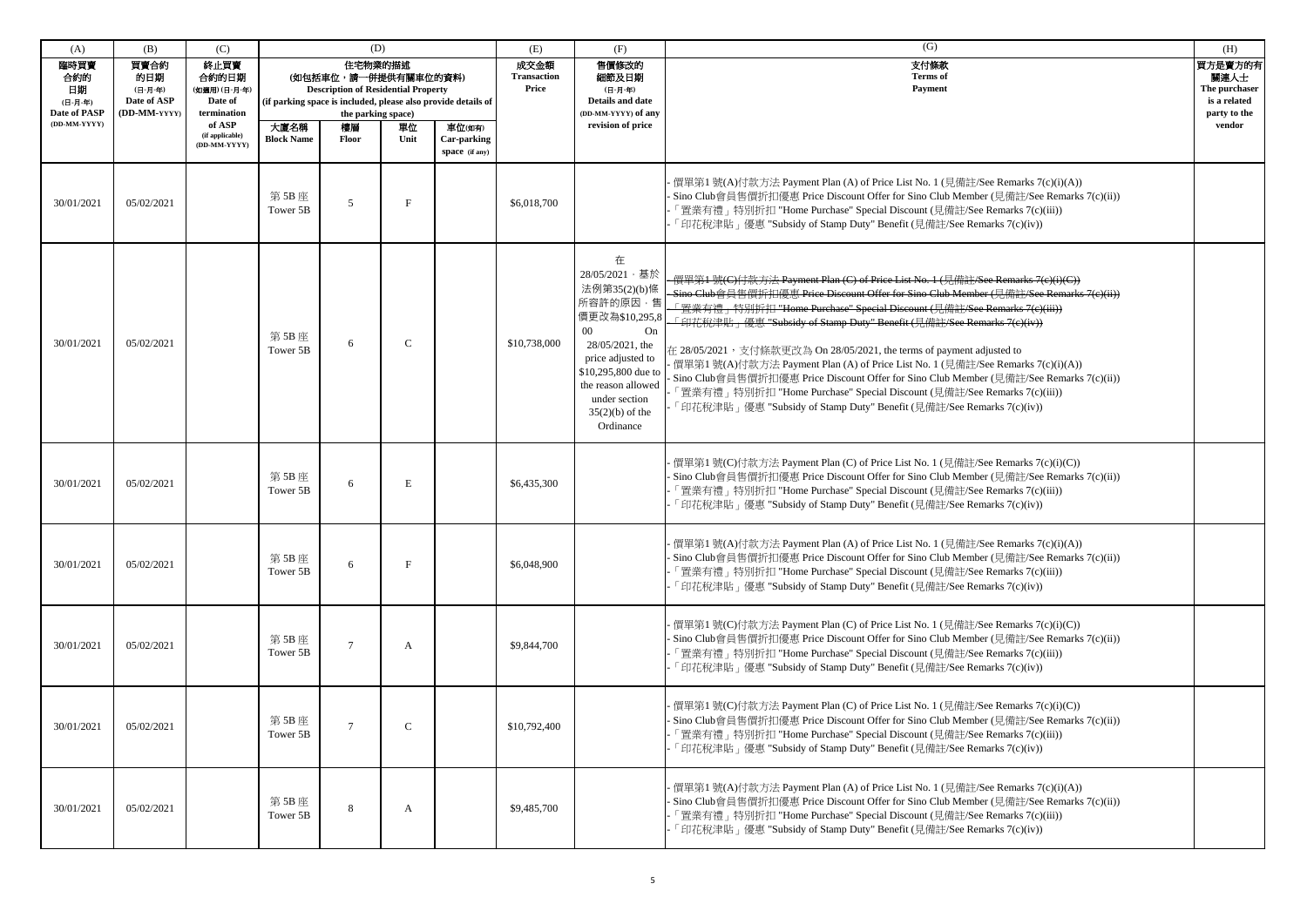| (A)                                                          | (B)                                                                  | (C)                                                                                                   | (D)                       |                                                                                                                                                                                     |              | (E)                                     | (F)                                 | (G)                                                                                       | (H)                                                                                                                                                                                                                                                                                                                                                                                                                                                                                                                                                                                                                                                                                                                                                                                                                                                                 |                                                                            |
|--------------------------------------------------------------|----------------------------------------------------------------------|-------------------------------------------------------------------------------------------------------|---------------------------|-------------------------------------------------------------------------------------------------------------------------------------------------------------------------------------|--------------|-----------------------------------------|-------------------------------------|-------------------------------------------------------------------------------------------|---------------------------------------------------------------------------------------------------------------------------------------------------------------------------------------------------------------------------------------------------------------------------------------------------------------------------------------------------------------------------------------------------------------------------------------------------------------------------------------------------------------------------------------------------------------------------------------------------------------------------------------------------------------------------------------------------------------------------------------------------------------------------------------------------------------------------------------------------------------------|----------------------------------------------------------------------------|
| 臨時買賣<br>合約的<br>日期<br>(日-月-年)<br>Date of PASP<br>(DD-MM-YYYY) | 買賣合約<br>的日期<br>(日-月-年)<br>Date of ASP<br>(DD-MM-YYYY                 | 終止買賣<br>合約的日期<br>(如適用) (日-月-年)<br>Date of<br>termination<br>of ASP<br>(if applicable)<br>(DD-MM-YYYY) | 大廈名稱<br><b>Block Name</b> | 住宅物業的描述<br>(如包括車位,請一併提供有關車位的資料)<br><b>Description of Residential Property</b><br>(if parking space is included, please also provide details of<br>the parking space)<br>樓層<br>Floor | 單位<br>Unit   | 車位(如有)<br>Car-parking<br>space (if any) | 成交金額<br><b>Transaction</b><br>Price | 售價修改的<br>細節及日期<br>(日-月-年)<br>Details and date<br>(DD-MM-YYYY) of any<br>revision of price | 支付條款<br><b>Terms</b> of<br>Payment                                                                                                                                                                                                                                                                                                                                                                                                                                                                                                                                                                                                                                                                                                                                                                                                                                  | 買方是賣方的有<br>關連人士<br>The purchaser<br>is a related<br>party to the<br>vendor |
| 30/01/2021                                                   | 簽訂臨時買賣<br>合約後交易再<br>未有進展<br>The PASP has<br>not proceeded<br>further |                                                                                                       | 第5B座<br>Tower 5B          | 8                                                                                                                                                                                   | $\mathsf{C}$ |                                         | \$10,399,400                        |                                                                                           | · 價單第1 號(A)付款方法 Payment Plan (A) of Price List No. 1 (見備註/See Remarks 7(c)(i)(A))<br>· Sino Club會員售價折扣優惠 Price Discount Offer for Sino Club Member (見備註/See Remarks 7(c)(ii))<br>[置業有禮 」 特別折扣 "Home Purchase" Special Discount (見備註/See Remarks 7(c)(iii))<br>「印花稅津貼」優惠 "Subsidy of Stamp Duty" Benefit (見備註/See Remarks 7(c)(iv))                                                                                                                                                                                                                                                                                                                                                                                                                                                                                                                                  |                                                                            |
| 31/01/2021                                                   | 04/02/2021                                                           |                                                                                                       | 第 5A 座<br>Tower 5A        |                                                                                                                                                                                     | D            |                                         | \$8,831,300                         |                                                                                           | - 價單第1 號(A)付款方法 Payment Plan (A) of Price List No. 1 (見備註/See Remarks 7(c)(i)(A))<br>- Sino Club會員售價折扣優惠 Price Discount Offer for Sino Club Member (見備註/See Remarks 7(c)(ii))<br>「置業有禮」特別折扣 "Home Purchase" Special Discount (見備註/See Remarks 7(c)(iii))<br>「印花稅津貼」優惠 "Subsidy of Stamp Duty" Benefit (見備註/See Remarks 7(c)(iv))                                                                                                                                                                                                                                                                                                                                                                                                                                                                                                                                    |                                                                            |
| 03/02/2021                                                   | 08/02/2021                                                           |                                                                                                       | 第1座<br>Tower 1            | $\overline{7}$                                                                                                                                                                      | A            |                                         | \$28,000,000                        |                                                                                           | 成交金額5% 即臨時訂金於買方簽署臨時合約時繳付。<br>5% of Transaction Price being preliminary deposit shall be paid upon signing of the Preliminary Agreement.<br>·成交金額 5% 即加付訂金於買方簽署臨時合約後 120 日内繳付。<br>5% of Transaction Price being further deposit shall be paid within 120 days after signing of the Preliminary<br>Agreement.<br>成交金額 90% 即售價餘款於買方簽署臨時合約後 360日內或於賣方向買方發出書面通知書可將本<br>物業之業權有效地轉讓予買方的日期後的14日內繳付,以較早者為準。<br>90% of Transaction Price being balance of Purchase Price shall be paid within 360 days after signing of the<br>Preliminary Agreement or within 14 days after the date of written notification to the Purchaser that the<br>Vendor is in a position validly to assign the Property to the Purchaser, whichever is earlier.<br>· 第一按揭貸款 First Mortgage Loan (見備註/See Remarks 7(d)(ii))<br>住宅車位優惠 Offer of Residential Parking Space (見備註/See Remarks 7(d)(iii)) |                                                                            |
| 03/02/2021                                                   | 10/02/2021                                                           |                                                                                                       | 第5A座<br>Tower 5A          |                                                                                                                                                                                     |              |                                         | \$6,808,500                         |                                                                                           | · 價單第2 號(C)付款方法 Payment Plan (C) of Price List No. 2 (見備註/See Remarks 7(c)(i)(C))<br>- Sino Club會員售價折扣優惠 Price Discount Offer for Sino Club Member (見備註/See Remarks 7(c)(ii))<br>「置業有禮」特別折扣 "Home Purchase" Special Discount (見備註/See Remarks 7(c)(iii))<br>「印花稅津貼」優惠 "Subsidy of Stamp Duty" Benefit (見備註/See Remarks 7(c)(iv))                                                                                                                                                                                                                                                                                                                                                                                                                                                                                                                                    |                                                                            |
| 03/02/2021                                                   | 10/02/2021                                                           |                                                                                                       | 第 5A 座<br>Tower 5A        | 8                                                                                                                                                                                   | Е            |                                         | \$6,919,000                         |                                                                                           | · 價單第2 號(C)付款方法 Payment Plan (C) of Price List No. 2 (見備註/See Remarks 7(c)(i)(C))<br>· Sino Club會員售價折扣優惠 Price Discount Offer for Sino Club Member (見備註/See Remarks 7(c)(ii))<br>「置業有禮」特別折扣 "Home Purchase" Special Discount (見備註/See Remarks 7(c)(iii))<br>「印花稅津貼」優惠 "Subsidy of Stamp Duty" Benefit (見備註/See Remarks 7(c)(iv))                                                                                                                                                                                                                                                                                                                                                                                                                                                                                                                                    |                                                                            |
| 03/02/2021                                                   | 10/02/2021                                                           |                                                                                                       | 第 5A 座<br>Tower 5A        | G                                                                                                                                                                                   | F            |                                         | \$6,278,900                         |                                                                                           | 價單第2號(C)付款方法 Payment Plan (C) of Price List No. 2 (見備註/See Remarks 7(c)(i)(C))<br>· Sino Club會員售價折扣優惠 Price Discount Offer for Sino Club Member (見備註/See Remarks 7(c)(ii))<br>「置業有禮」特別折扣 "Home Purchase" Special Discount (見備註/See Remarks 7(c)(iii))<br>「印花稅津貼」優惠 "Subsidy of Stamp Duty" Benefit (見備註/See Remarks 7(c)(iv))                                                                                                                                                                                                                                                                                                                                                                                                                                                                                                                                       |                                                                            |
| 03/02/2021                                                   | 10/02/2021                                                           |                                                                                                       | 第5B座<br>Tower 5B          | 8                                                                                                                                                                                   | E            |                                         | \$7,128,900                         |                                                                                           | 價單第2號(C)付款方法 Payment Plan (C) of Price List No. 2 (見備註/See Remarks 7(c)(i)(C))<br>Sino Club會員售價折扣優惠 Price Discount Offer for Sino Club Member (見備註/See Remarks 7(c)(ii))<br>「置業有禮」特別折扣 "Home Purchase" Special Discount (見備註/See Remarks 7(c)(iii))<br>「印花稅津貼」優惠 "Subsidy of Stamp Duty" Benefit (見備註/See Remarks 7(c)(iv))                                                                                                                                                                                                                                                                                                                                                                                                                                                                                                                                         |                                                                            |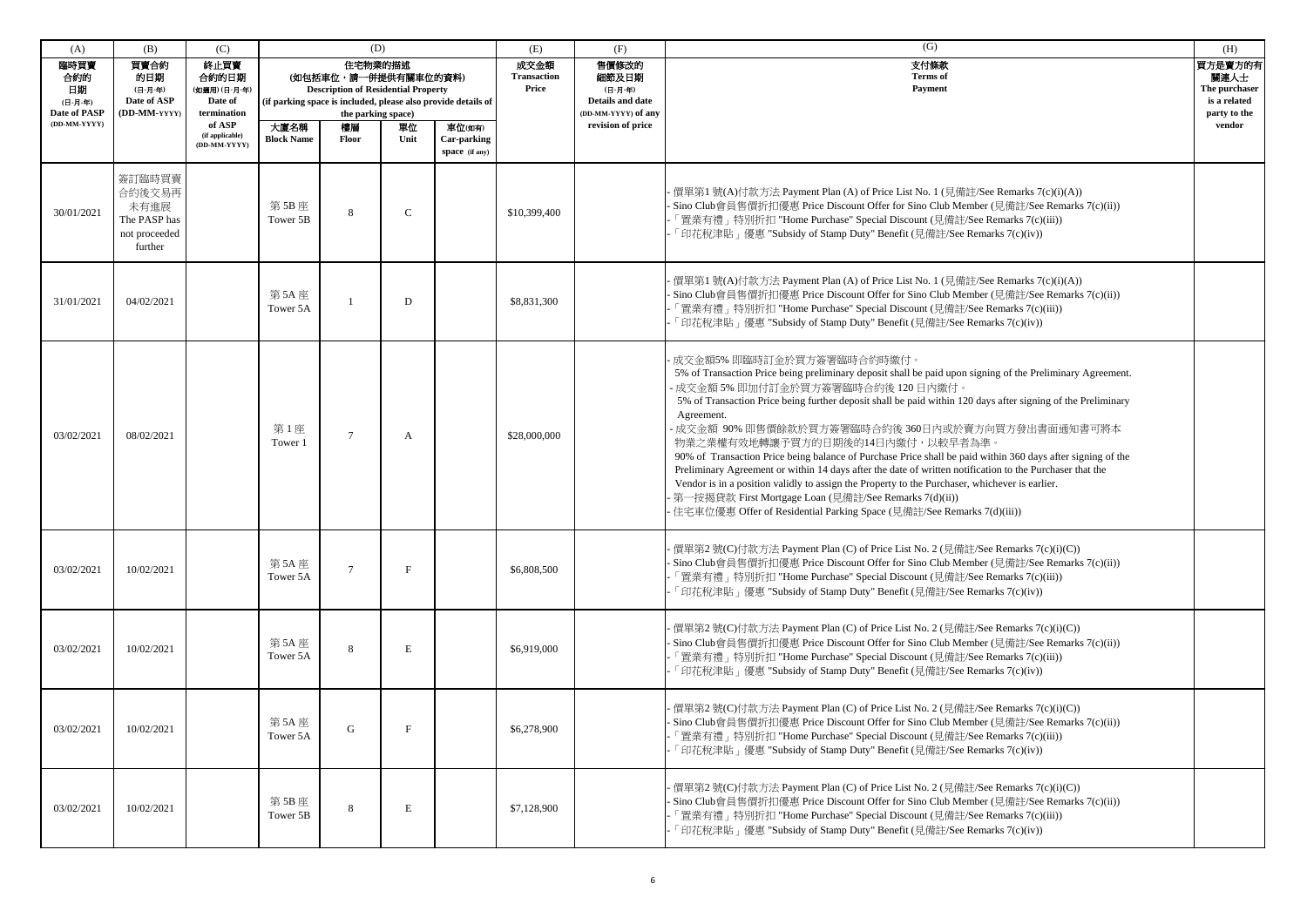| (A)                                          | (B)                                                   | (C)                                                      |                           | (D)                                                                                                 |             |                                                               | (E)                                 | (F)                                                                  | (G)                                                                                                                                                                                                                                                                                                                                                                                                                                                                                                                                                                                                                                   | (H)                                                              |
|----------------------------------------------|-------------------------------------------------------|----------------------------------------------------------|---------------------------|-----------------------------------------------------------------------------------------------------|-------------|---------------------------------------------------------------|-------------------------------------|----------------------------------------------------------------------|---------------------------------------------------------------------------------------------------------------------------------------------------------------------------------------------------------------------------------------------------------------------------------------------------------------------------------------------------------------------------------------------------------------------------------------------------------------------------------------------------------------------------------------------------------------------------------------------------------------------------------------|------------------------------------------------------------------|
| 臨時買賣<br>合約的<br>日期<br>(日-月-年)<br>Date of PASP | 買賣合約<br>的日期<br>(日-月-年)<br>Date of ASP<br>(DD-MM-YYYY) | 終止買賣<br>合約的日期<br>(如適用) (日-月-年)<br>Date of<br>termination |                           | 住宅物業的描述<br>(如包括車位,請一併提供有關車位的資料)<br><b>Description of Residential Property</b><br>the parking space) |             | (if parking space is included, please also provide details of | 成交金額<br><b>Transaction</b><br>Price | 售價修改的<br>細節及日期<br>(日-月-年)<br>Details and date<br>(DD-MM-YYYY) of any | 支付條款<br><b>Terms</b> of<br>Payment                                                                                                                                                                                                                                                                                                                                                                                                                                                                                                                                                                                                    | 買方是賣方的有<br>關連人士<br>The purchaser<br>is a related<br>party to the |
| (DD-MM-YYYY)                                 |                                                       | of ASP<br>(if applicable)<br>(DD-MM-YYYY)                | 大廈名稱<br><b>Block Name</b> | 樓層<br><b>Floor</b>                                                                                  | 單位<br>Unit  | 車位(如有)<br>Car-parking<br>space (if any)                       |                                     | revision of price                                                    |                                                                                                                                                                                                                                                                                                                                                                                                                                                                                                                                                                                                                                       | vendor                                                           |
| 11/02/2021                                   | 22/02/2021                                            |                                                          | 第 5A 座<br>Tower 5A        | G                                                                                                   | D           |                                                               | \$9,980,000                         |                                                                      | 成交金額5% 即臨時訂金於買方簽署臨時合約時繳付。<br>5% of Transaction Price being preliminary deposit shall be paid upon signing of the Preliminary Agreement.<br>成交金額 5% 即加付訂金於買方簽署臨時合約後 60日內繳付。<br>5% of Transaction Price being further deposit shall be paid within 60 days after signing of the Preliminary<br>Agreement.<br>成交金額 90% 即售價餘款於賣方向買方發出書面通知書可將本物業之業權有效地轉讓予買方的<br>日期後的14日內繳付。<br>90% of Transaction Price being balance of Purchase Price shall be paid within 14 days after the date of<br>written notification to the Purchaser that the Vendor is in a position validly to assign the Property to the<br>Purchaser.                       |                                                                  |
| 15/02/2021                                   | 22/02/2021                                            |                                                          | 第 5A 座<br>Tower 5A        | $\mathbf G$                                                                                         | E           |                                                               | \$6,408,100                         |                                                                      | 價單第2號(C)付款方法 Payment Plan (C) of Price List No. 2 (見備註/See Remarks 7(c)(i)(C))<br>Sino Club會員售價折扣優惠 Price Discount Offer for Sino Club Member (見備註/See Remarks 7(c)(ii))<br>「置業有禮」特別折扣 "Home Purchase" Special Discount (見備註/See Remarks 7(c)(iii))<br>「印花稅津貼」優惠 "Subsidy of Stamp Duty" Benefit (見備註/See Remarks 7(c)(iv))                                                                                                                                                                                                                                                                                                           |                                                                  |
| 18/2/2021                                    | 22/02/2021                                            |                                                          | 第 5A 座<br>Tower 5A        | $\overline{7}$                                                                                      | $\mathbf C$ |                                                               | \$9,911,200                         |                                                                      | 價單第2號(A)付款方法 Payment Plan (A) of Price List No. 2 (見備註/See Remarks 7(c)(i)(A))<br>Sino Club會員售價折扣優惠 Price Discount Offer for Sino Club Member (見備註/See Remarks 7(c)(ii))<br>「置業有禮」特別折扣 "Home Purchase" Special Discount (見備註/See Remarks 7(c)(iii))<br>「印花稅津貼」優惠 "Subsidy of Stamp Duty" Benefit (見備註/See Remarks 7(c)(iv))                                                                                                                                                                                                                                                                                                           |                                                                  |
| 19/2/2021                                    | 25/02/2021                                            |                                                          | 第5B座<br>Tower 5B          | G                                                                                                   | F           |                                                               | \$6,274,900                         |                                                                      | 價單第 2號(B)付款方法 Payment Plan (B) of Price List No. 2 (見備註/See Remarks 7(c)(i)(B))<br>Sino Club會員售價折扣優惠 Price Discount Offer for Sino Club Member (見備註/See Remarks 7(c)(ii))<br>「置業有禮」特別折扣 "Home Purchase" Special Discount (見備註/See Remarks 7(c)(iii))<br>「印花稅津貼」優惠 "Subsidy of Stamp Duty" Benefit (見備註/See Remarks 7(c)(iv))<br>· 備用第二按揭貸款 Standby Second Mortgage Loan (見備註/See Remarks 7(d)(i))                                                                                                                                                                                                                                     |                                                                  |
| 20/2/2021                                    | 26/02/2021                                            |                                                          | 第1座<br>Tower 1            | 6                                                                                                   | B           |                                                               | \$20,400,000                        |                                                                      | 成交金額5%即臨時訂金於買方簽署臨時合約時繳付。<br>5% of Transaction Price being preliminary deposit shall be paid upon signing of the Preliminary Agreement.<br>- 成交金額 95% 即售價餘款於買方簽署臨時合約後 180日內或於賣方向買方發出書面通知書可將本<br>物業之業權有效地轉讓予買方的日期後的14日內繳付,以較早者為準。<br>95% of Transaction Price being balance of Purchase Price shall be paid within 180 days after signing of the<br>Preliminary Agreement or within 14 days after the date of written notification to the Purchaser that the<br>Vendor is in a position validly to assign the Property to the Purchaser, whichever is earlier.<br>住宅車位優惠 Offer of Residential Parking Space (見備註/See Remarks 7(d)(iii)) |                                                                  |
| 23/02/2021                                   | 02/03/2021                                            |                                                          | 第 5B 座<br>Tower 5B        | 8                                                                                                   | F           |                                                               | \$6,988,700                         |                                                                      | 價單第2號(C)付款方法 Payment Plan (C) of Price List No. 2 (見備註/See Remarks 7(c)(i)(C))<br>· Sino Club會員售價折扣優惠 Price Discount Offer for Sino Club Member (見備註/See Remarks 7(c)(ii))<br>「置業有禮」特別折扣 "Home Purchase" Special Discount (見備註/See Remarks 7(c)(iii))<br>「印花稅津貼」優惠 "Subsidy of Stamp Duty" Benefit (見備註/See Remarks 7(c)(iv))                                                                                                                                                                                                                                                                                                         |                                                                  |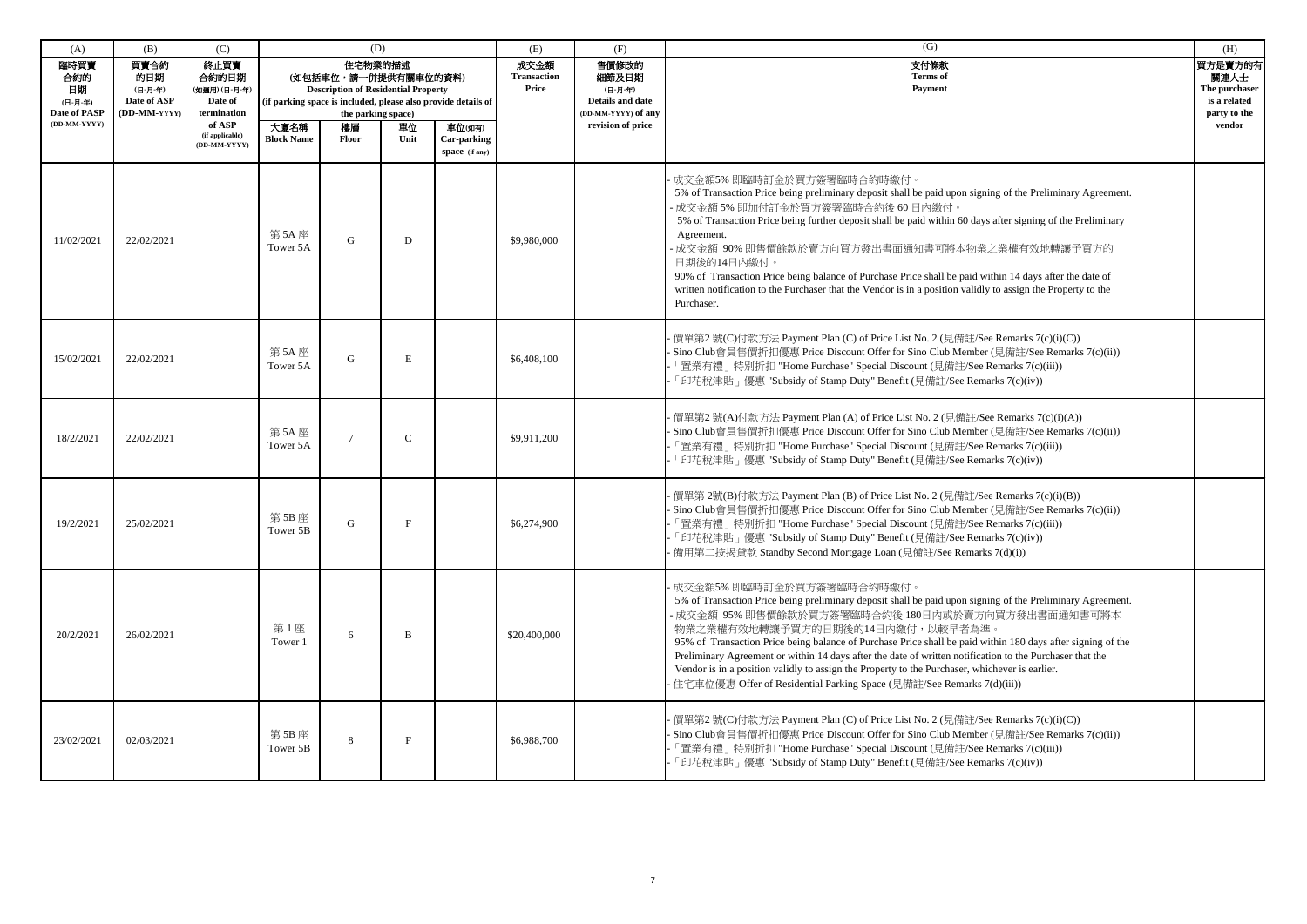| (A)                                                          | (B)                                                  | (C)                                                                                                  |                           | (D)                                                                                                                |              |                                                                                                          | (E)                                 | (F)                                                                                              | (G)                                                                                                                                                                                                                                                                                                                                                                                                                                                                                                                                                                                                                                                                                                                                                                                                                                                                                                                           | (H)                                                                        |
|--------------------------------------------------------------|------------------------------------------------------|------------------------------------------------------------------------------------------------------|---------------------------|--------------------------------------------------------------------------------------------------------------------|--------------|----------------------------------------------------------------------------------------------------------|-------------------------------------|--------------------------------------------------------------------------------------------------|-------------------------------------------------------------------------------------------------------------------------------------------------------------------------------------------------------------------------------------------------------------------------------------------------------------------------------------------------------------------------------------------------------------------------------------------------------------------------------------------------------------------------------------------------------------------------------------------------------------------------------------------------------------------------------------------------------------------------------------------------------------------------------------------------------------------------------------------------------------------------------------------------------------------------------|----------------------------------------------------------------------------|
| 臨時買賣<br>合約的<br>日期<br>(日-月-年)<br>Date of PASP<br>(DD-MM-YYYY) | 買賣合約<br>的日期<br>(日-月-年)<br>Date of ASP<br>(DD-MM-YYYY | 終止買賣<br>合約的日期<br>(如適用)(日-月-年)<br>Date of<br>termination<br>of ASP<br>(if applicable)<br>(DD-MM-YYYY) | 大廈名稱<br><b>Block Name</b> | 住宅物業的描述<br>(如包括車位,請一併提供有關車位的資料)<br><b>Description of Residential Property</b><br>the parking space)<br>樓層<br>Floor | 單位<br>Unit   | (if parking space is included, please also provide details of<br>車位(如有)<br>Car-parking<br>space (if any) | 成交金額<br><b>Transaction</b><br>Price | 售價修改的<br>細節及日期<br>(日-月-年)<br><b>Details and date</b><br>(DD-MM-YYYY) of any<br>revision of price | 支付條款<br><b>Terms</b> of<br><b>Payment</b>                                                                                                                                                                                                                                                                                                                                                                                                                                                                                                                                                                                                                                                                                                                                                                                                                                                                                     | 買方是賣方的有<br>關連人士<br>The purchaser<br>is a related<br>party to the<br>vendor |
| 25/02/2021                                                   | 04/03/2021                                           |                                                                                                      | 第 5A 座<br>Tower 5A        | $\mathbf Q$                                                                                                        | A            |                                                                                                          | \$12,350,000                        |                                                                                                  | 成交金額5% 即臨時訂金於買方簽署臨時合約時繳付。<br>5% of Transaction Price being preliminary deposit shall be paid upon signing of the Preliminary Agreement.<br>成交金額 5% 即加付訂金於買方簽署臨時合約後 120 日內繳付。<br>5% of Transaction Price being further deposit shall be paid within 120 days after signing of the Preliminary<br>Agreement.<br>成交金額 90% 即售價餘款於買方簽署臨時合約後 360日內或於賣方向買方發出書面通知書可將本<br>物業之業權有效地轉讓予買方的日期後的14日內繳付,以較早者為準。<br>90% of Transaction Price being balance of Purchase Price shall be paid within 360 days after signing of the<br>Preliminary Agreement or within 14 days after the date of written notification to the Purchaser that the<br>Vendor is in a position validly to assign the Property to the Purchaser, whichever is earlier.                                                                                                                                                                                                |                                                                            |
| 25/02/2021                                                   | 04/03/2021                                           |                                                                                                      | 第5B座<br>Tower 5B          | 9                                                                                                                  | $\mathsf{C}$ |                                                                                                          | \$12,578,000                        |                                                                                                  | 成交金額5% 即臨時訂金於買方簽署臨時合約時繳付。<br>5% of Transaction Price being preliminary deposit shall be paid upon signing of the Preliminary Agreement.<br>·成交金額 5% 即加付訂金於買方簽署臨時合約後 60日內繳付。<br>5% of Transaction Price being further deposit shall be paid within 60 days after signing of the Preliminary<br>Agreement.<br>成交金額 90% 即售價餘款於賣方向買方發出書面通知書可將本物業之業權有效地轉讓予買方的<br>日期後的14日內繳付,以較早者為準。<br>90% of Transaction Price being balance of Purchase Price shall be paid within 14 days after the date of<br>written notification to the Purchaser that the Vendor is in a position validly to assign the Property to the<br>Purchaser, whichever is earlier.                                                                                                                                                                                                                                                                                 |                                                                            |
| 08/03/2021                                                   | 15/03/2021                                           |                                                                                                      | 第1座<br>Tower 1            | 9                                                                                                                  | A            |                                                                                                          | \$42,880,000                        |                                                                                                  | 成交金額5% 即臨時訂金於買方簽署臨時合約時繳付。<br>5% of Transaction Price being preliminary deposit shall be paid upon signing of the Preliminary Agreement.<br>·成交金額 5% 即加付訂金於買方簽署臨時合約後120日內繳付。<br>5% of Transaction Price being further deposit shall be paid within 120 days after signing of the Preliminary<br>Agreement.<br>成交金額 90% 即售價餘款於買方簽署臨時合約後 360日內或於賣方向買方發出書面通知書可將本<br>物業之業權有效地轉讓予買方的日期後的14日內繳付,以較早者為準。<br>90% of Transaction Price being balance of Purchase Price shall be paid within 360 days after signing of the<br>Preliminary Agreement or within 14 days after the date of written notification to the Purchaser that the<br>Vendor is in a position validly to assign the Property to the Purchaser, whichever is earlier.<br>· 第一按揭貸款 First Mortgage Loan (見備註/See Remarks 7(d)(ii))<br>「代繳從價印花稅」優惠 4.25% "Ad Valorem Stamp Duty" Benefit 4.25%<br>· 住宅車位優惠 Offer of Residential Parking Space (見備註/See Remarks 7(d)(iv)) |                                                                            |
| 08/03/2021                                                   | 15/03/2021                                           |                                                                                                      | 第 5A 座<br>Tower 5A        | $\overline{7}$                                                                                                     | E            |                                                                                                          | \$6,536,300                         |                                                                                                  | 價單第2號(A)付款方法 Payment Plan (A) of Price List No. 2 (見備註/See Remarks 7(c)(i)(A))<br>· Sino Club會員售價折扣優惠 Price Discount Offer for Sino Club Member (見備註/See Remarks 7(c)(ii))<br>「置業有禮」特別折扣 "Home Purchase" Special Discount (見備註/See Remarks 7(c)(iii))<br>「印花稅津貼」優惠 "Subsidy of Stamp Duty" Benefit (見備註/See Remarks 7(c)(iv))                                                                                                                                                                                                                                                                                                                                                                                                                                                                                                                                                                                                 |                                                                            |
| 15/03/2021                                                   | 22/03/2021                                           |                                                                                                      | 第 5A 座<br>Tower 5A        | 5                                                                                                                  | A            |                                                                                                          | \$11,387,100                        |                                                                                                  | 價單第2號(A)付款方法 Payment Plan (A) of Price List No. 2 (見備註/See Remarks 7(c)(i)(A))<br>· Sino Club會員售價折扣優惠 Price Discount Offer for Sino Club Member (見備註/See Remarks 7(c)(ii))<br>「置業有禮」特別折扣 "Home Purchase" Special Discount (見備註/See Remarks 7(c)(iii))<br>「印花稅津貼」優惠 "Subsidy of Stamp Duty" Benefit (見備註/See Remarks 7(c)(iv))                                                                                                                                                                                                                                                                                                                                                                                                                                                                                                                                                                                                 |                                                                            |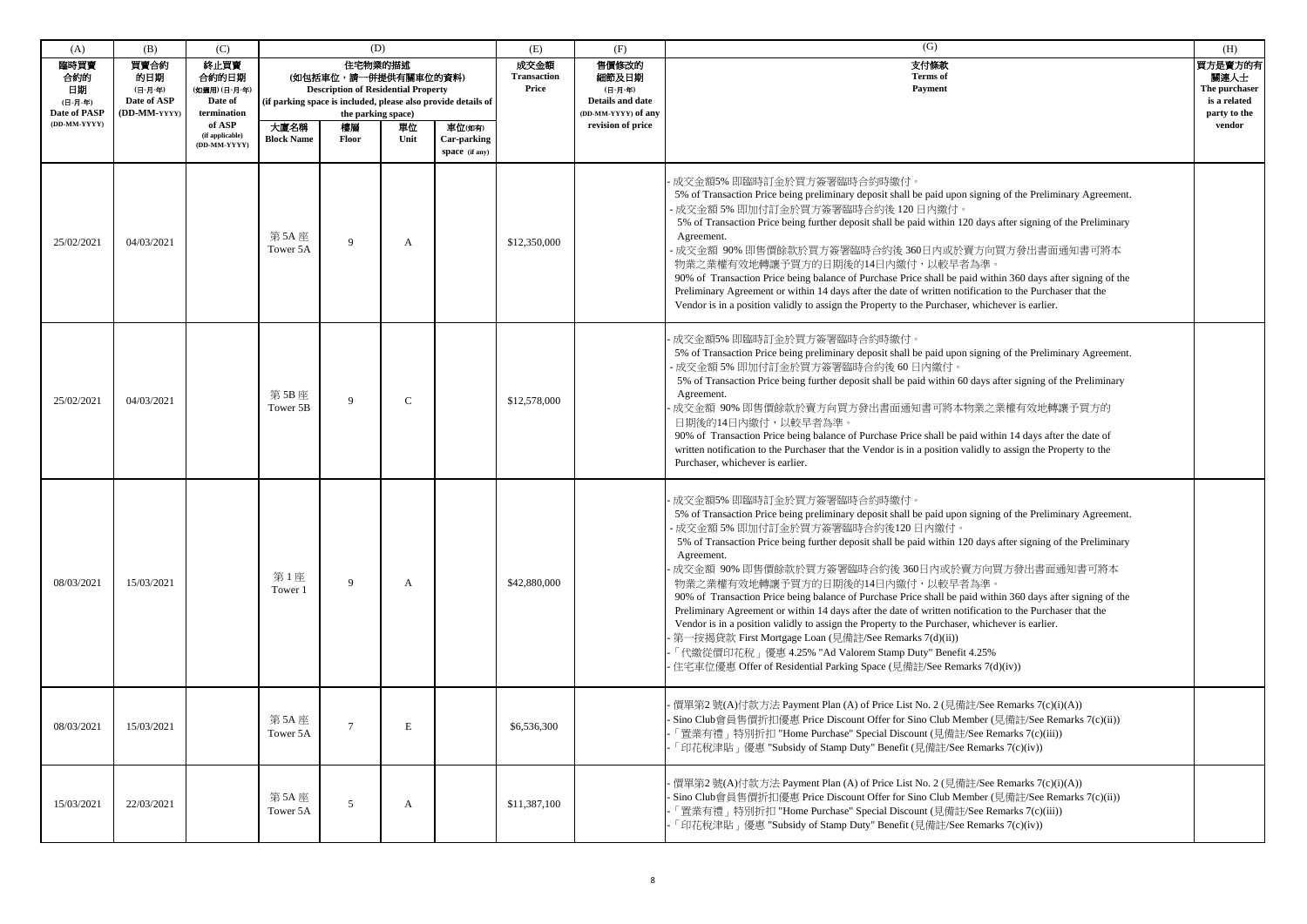| (A)                                          | (B)                                                   | (C)                                                     |                           | (D)                                                                                                                                                                  |               |                                                | (E)                                 | (F)                                                                         | (G)                                                                                                                                                                                                                                                                                                                                                                                                                                                                                                                                                         | (H)                                                              |
|----------------------------------------------|-------------------------------------------------------|---------------------------------------------------------|---------------------------|----------------------------------------------------------------------------------------------------------------------------------------------------------------------|---------------|------------------------------------------------|-------------------------------------|-----------------------------------------------------------------------------|-------------------------------------------------------------------------------------------------------------------------------------------------------------------------------------------------------------------------------------------------------------------------------------------------------------------------------------------------------------------------------------------------------------------------------------------------------------------------------------------------------------------------------------------------------------|------------------------------------------------------------------|
| 臨時買賣<br>合約的<br>日期<br>(日-月-年)<br>Date of PASP | 買賣合約<br>的日期<br>(日-月-年)<br>Date of ASP<br>(DD-MM-YYYY) | 終止買賣<br>合約的日期<br>(如適用)(日-月-年)<br>Date of<br>termination |                           | 住宅物業的描述<br>(如包括車位,請一併提供有關車位的資料)<br><b>Description of Residential Property</b><br>(if parking space is included, please also provide details of<br>the parking space) |               |                                                | 成交金額<br><b>Transaction</b><br>Price | 售價修改的<br>細節及日期<br>(日-月-年)<br><b>Details and date</b><br>(DD-MM-YYYY) of any | 支付條款<br><b>Terms</b> of<br><b>Payment</b>                                                                                                                                                                                                                                                                                                                                                                                                                                                                                                                   | 買方是賣方的有<br>關連人士<br>The purchaser<br>is a related<br>party to the |
| (DD-MM-YYYY)                                 |                                                       | of ASP<br>(if applicable)<br>(DD-MM-YYYY)               | 大廈名稱<br><b>Block Name</b> | 樓層<br>Floor                                                                                                                                                          | 單位<br>Unit    | 車位(如有)<br><b>Car-parking</b><br>space (if any) |                                     | revision of price                                                           |                                                                                                                                                                                                                                                                                                                                                                                                                                                                                                                                                             | vendor                                                           |
| 22/03/2021                                   | 29/03/2021                                            |                                                         | 第 5B 座<br>Tower 5B        | 9                                                                                                                                                                    | E             |                                                | \$7,280,000                         |                                                                             | 成交金額5% 即臨時訂金於買方簽署臨時合約時繳付。<br>5% of Transaction Price being preliminary deposit shall be paid upon signing of the Preliminary Agreement.<br>成交金額 95% 即售價餘款於買方簽署臨時合約後180日內或於賣方向買方發出書面通知書可將本<br>物業之業權有效地轉讓予買方的日期後的14日內繳付,以較早者為準。<br>95% of Transaction Price being balance of Purchase Price shall be paid within 180 days after signing of the<br>Preliminary Agreement or within 14 days after the date of written notification to the Purchaser that the<br>Vendor is in a position validly to assign the Property to the Purchaser, whichever is earlier.  |                                                                  |
| 28/03/2021                                   | 07/04/2021                                            |                                                         | 第 5A 座<br>Tower 5A        | 8                                                                                                                                                                    | F             |                                                | \$6,910,500                         |                                                                             | 價單第2號(C)付款方法 Payment Plan (C) of Price List No. 2 (見備註/See Remarks 7(c)(i)(C))<br>Sino Club會員售價折扣優惠 Price Discount Offer for Sino Club Member (見備註/See Remarks 7(c)(ii))<br>「置業有禮」特別折扣 "Home Purchase" Special Discount (見備註/See Remarks 7(c)(iii))<br>「印花稅津貼」優惠 "Subsidy of Stamp Duty" Benefit (見備註/See Remarks 7(c)(iv))                                                                                                                                                                                                                                 |                                                                  |
| 31/03/2021                                   | 12/04/2021                                            |                                                         | 第 5B 座<br>Tower 5B        | G                                                                                                                                                                    | E             |                                                | \$6,463,400                         |                                                                             | 價單第2號(C)付款方法 Payment Plan (C) of Price List No. 2 (見備註/See Remarks 7(c)(i)(C))<br>Sino Club會員售價折扣優惠 Price Discount Offer for Sino Club Member (見備註/See Remarks 7(c)(ii))<br>「置業有禮」特別折扣 "Home Purchase" Special Discount (見備註/See Remarks 7(c)(iii))<br>「印花稅津貼」優惠 "Subsidy of Stamp Duty" Benefit (見備註/See Remarks 7(c)(iv))                                                                                                                                                                                                                                 |                                                                  |
| 03/04/2021                                   | 13/04/2021                                            |                                                         | 第 5B 座<br>Tower 5B        | 8                                                                                                                                                                    | C             |                                                | \$10,846,000                        |                                                                             | 價單第 1號(C)付款方法 Payment Plan (C) of Price List No. 1 (見備註/See Remarks 7(c)(i)(C))<br>Sino Club會員售價折扣優惠 Price Discount Offer for Sino Club Member (見備註/See Remarks 7(c)(ii))<br>「置業有禮」特別折扣 "Home Purchase" Special Discount (見備註/See Remarks 7(c)(iii))<br>「印花稅津貼」優惠 "Subsidy of Stamp Duty" Benefit (見備註/See Remarks 7(c)(iv))                                                                                                                                                                                                                                |                                                                  |
| 06/04/2021                                   | 13/04/2021                                            |                                                         | 第 5B 座<br>Tower 5B        | 5                                                                                                                                                                    | $\mathcal{C}$ |                                                | \$10,239,900                        |                                                                             | 價單第1號(B)付款方法 Payment Plan (B) of Price List No. 1 (見備註/See Remarks 7(c)(i)(B))<br>Sino Club會員售價折扣優惠 Price Discount Offer for Sino Club Member (見備註/See Remarks 7(c)(ii))<br>「置業有禮」特別折扣 "Home Purchase" Special Discount (見備註/See Remarks 7(c)(iii))<br>「印花稅津貼」優惠 "Subsidy of Stamp Duty" Benefit (見備註/See Remarks 7(c)(iv))<br>· 備用第二按揭貸款 Standby Second Mortgage Loan (見備註/See Remarks 7(d)(i))                                                                                                                                                            |                                                                  |
| 07/4/2021                                    | 14/04/2021                                            |                                                         | 第 5A 座<br>Tower 5A        | 9                                                                                                                                                                    | E             |                                                | \$7,082,460                         |                                                                             | 成交金額5% 即臨時訂金於買方簽署臨時合約時繳付。<br>5% of Transaction Price being preliminary deposit shall be paid upon signing of the Preliminary Agreement.<br>成交金額 95% 即售價餘款於買方簽署臨時合約後 180日內或於賣方向買方發出書面通知書可將本<br>物業之業權有效地轉讓予買方的日期後的14日內繳付,以較早者為準。<br>95% of Transaction Price being balance of Purchase Price shall be paid within 180 days after signing of the<br>Preliminary Agreement or within 14 days after the date of written notification to the Purchaser that the<br>Vendor is in a position validly to assign the Property to the Purchaser, whichever is earlier. |                                                                  |
| 12/04/2021                                   | 19/04/2021                                            |                                                         | 第 5A 座<br>Tower 5A        | 8                                                                                                                                                                    | A             |                                                | \$12,025,300                        |                                                                             | 價單第2號(A)付款方法 Payment Plan (A) of Price List No. 2 (見備註/See Remarks 7(c)(i)(A))<br>Sino Club會員售價折扣優惠 Price Discount Offer for Sino Club Member (見備註/See Remarks 7(c)(ii))<br>「置業有禮」特別折扣 "Home Purchase" Special Discount (見備註/See Remarks 7(c)(iii))<br>「印花稅津貼」優惠 "Subsidy of Stamp Duty" Benefit (見備註/See Remarks 7(c)(iv))                                                                                                                                                                                                                                 |                                                                  |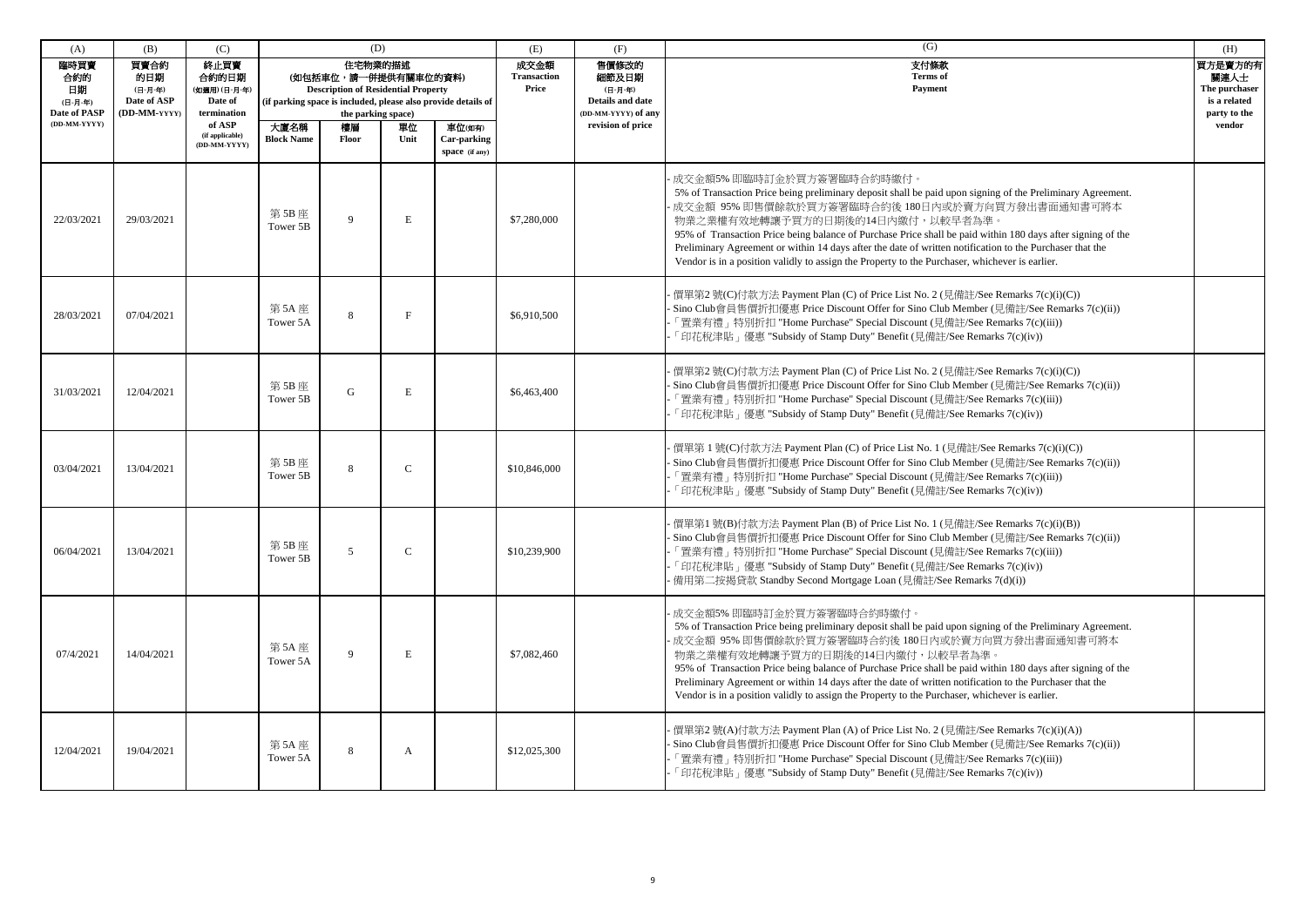| (A)                                                          | (B)                                                  | (C)                                                                                                   |                           | (D)                                                                                                                                                                                 |               |                                         | (E)                                 | (F)                                                                                                        | (G)                                                                                                                                                                                                                                                                                                                                                                                                                                                                                                                                                                                                                                                                                                                                                                                                                                                                                                                                                                                                                                                                                                                                                                                                                                                                                                                                                                      | (H)                                                                        |
|--------------------------------------------------------------|------------------------------------------------------|-------------------------------------------------------------------------------------------------------|---------------------------|-------------------------------------------------------------------------------------------------------------------------------------------------------------------------------------|---------------|-----------------------------------------|-------------------------------------|------------------------------------------------------------------------------------------------------------|--------------------------------------------------------------------------------------------------------------------------------------------------------------------------------------------------------------------------------------------------------------------------------------------------------------------------------------------------------------------------------------------------------------------------------------------------------------------------------------------------------------------------------------------------------------------------------------------------------------------------------------------------------------------------------------------------------------------------------------------------------------------------------------------------------------------------------------------------------------------------------------------------------------------------------------------------------------------------------------------------------------------------------------------------------------------------------------------------------------------------------------------------------------------------------------------------------------------------------------------------------------------------------------------------------------------------------------------------------------------------|----------------------------------------------------------------------------|
| 臨時買賣<br>合約的<br>日期<br>(日-月-年)<br>Date of PASP<br>(DD-MM-YYYY) | 買賣合約<br>的日期<br>(日-月-年)<br>Date of ASP<br>(DD-MM-YYYY | 終止買賣<br>合約的日期<br>(如適用) (日-月-年)<br>Date of<br>termination<br>of ASP<br>(if applicable)<br>(DD-MM-YYYY) | 大廈名稱<br><b>Block Name</b> | 住宅物業的描述<br>(如包括車位,請一併提供有關車位的資料)<br><b>Description of Residential Property</b><br>(if parking space is included, please also provide details of<br>the parking space)<br>樓層<br>Floor | 單位<br>Unit    | 車位(如有)<br>Car-parking<br>space (if any) | 成交金額<br><b>Transaction</b><br>Price | 售價修改的<br>細節及日期<br>(日-月-年)<br>Details and date<br>(DD-MM-YYYY) of any<br>revision of price                  | 支付條款<br><b>Terms</b> of<br><b>Payment</b>                                                                                                                                                                                                                                                                                                                                                                                                                                                                                                                                                                                                                                                                                                                                                                                                                                                                                                                                                                                                                                                                                                                                                                                                                                                                                                                                | 買方是賣方的有<br>關連人士<br>The purchaser<br>is a related<br>party to the<br>vendor |
| 12/04/2021                                                   | 16/04/2021                                           |                                                                                                       | 第1座<br>Tower 1            | 6                                                                                                                                                                                   | A             |                                         | \$26,473,000                        | 在1/6/2021,<br>買賣雙方達成協<br>更改支付條款<br>On 1/6/2021, the<br>parties agreed to<br>revise the terms of<br>payment | 成交金額5% 即臨時訂金於買方簽署臨時合約時繳付。<br>5% of Transaction Price being preliminary deposit shall be paid upon signing of the Preliminary Agreement.<br>成交金額 5% 即加付訂金於買方簽署臨時合約後120日內繳付。<br>5% of Transaction Price being further deposit shall be paid within 120 days after signing of the<br><b>Preliminary Agreement.</b><br>成交金額 90% 即售價餘款於買方簽署臨時合約後360日內或於賣方向買方發出書面通知書可將本<br>物業之業權有效地轉讓予買方的日期後的14日內繳付,以較早者為準。<br>90% of Transaction Price being balance of Purchase Price shall be paid within 360 days after signing<br>of the Preliminary Agreement or within 14 days after the date of written notification to the Purchaser<br>that the Vendor is in a position validly to assign the Property to the Purchaser, whichever is earlier.<br>- 第一按揭貸款 First Mortgage Loan (見備註/See Remarks 7(d)(ii))<br>成交金額5%即加付訂金於買方簽署臨時合約後60日內繳付。<br>5% of Transaction Price being further deposit shall be paid within 60 days after signing of the Preliminary<br>Agreement.<br>成交金額 90% 即售價餘款於賣方向買方發出書面通知書可將本物業之業權有效地轉讓予買方的日期<br>後的14日內繳付,以較早者為準。<br>90% of Transaction Price being balance of Purchase Price shall be paid within 14 days after the date of<br>written notification to the Purchaser that the Vendor is in a position validly to assign the Property to the<br>Purchaser, whichever is earlier.<br>住宅車位優惠 Offer of Residential Parking Space (見備註/See Remarks 7(d)(iii)) |                                                                            |
| 14/04/2021                                                   | 21/04/2021                                           |                                                                                                       | 第 5A 座<br>Tower 5A        | 2                                                                                                                                                                                   | C             |                                         | \$8,981,300                         |                                                                                                            | 價單第2號(A)付款方法 Payment Plan (A) of Price List No. 2 (見備註/See Remarks 7(c)(i)(A))<br>· Sino Club會員售價折扣優惠 Price Discount Offer for Sino Club Member (見備註/See Remarks 7(c)(ii))<br>「置業有禮」特別折扣 "Home Purchase" Special Discount (見備註/See Remarks 7(c)(iii))<br>「印花稅津貼」優惠 "Subsidy of Stamp Duty" Benefit (見備註/See Remarks 7(c)(iv))                                                                                                                                                                                                                                                                                                                                                                                                                                                                                                                                                                                                                                                                                                                                                                                                                                                                                                                                                                                                                                            |                                                                            |
| 15/04/2021                                                   | 22/04/2021                                           |                                                                                                       | 第5A座<br>Tower 5A          | 6                                                                                                                                                                                   | $\mathsf{C}$  |                                         | \$9,765,300                         |                                                                                                            | - 價單第2 號(A)付款方法 Payment Plan (A) of Price List No. 2 (見備註/See Remarks 7(c)(i)(A))<br>- Sino Club會員售價折扣優惠 Price Discount Offer for Sino Club Member (見備註/See Remarks 7(c)(ii))<br>「置業有禮」特別折扣 "Home Purchase" Special Discount (見備註/See Remarks 7(c)(iii))<br>「印花稅津貼」優惠 "Subsidy of Stamp Duty" Benefit (見備註/See Remarks 7(c)(iv))                                                                                                                                                                                                                                                                                                                                                                                                                                                                                                                                                                                                                                                                                                                                                                                                                                                                                                                                                                                                                                         |                                                                            |
| 17/04/2021                                                   | 23/04/2021                                           |                                                                                                       | 第 5A 座<br>Tower 5A        | 5                                                                                                                                                                                   | $\mathbf{C}$  |                                         | \$9,620,200                         |                                                                                                            | 價單第2號(A)付款方法 Payment Plan (A) of Price List No. 2 (見備註/See Remarks 7(c)(i)(A))<br>· Sino Club會員售價折扣優惠 Price Discount Offer for Sino Club Member (見備註/See Remarks 7(c)(ii))<br>「置業有禮」特別折扣 "Home Purchase" Special Discount (見備註/See Remarks 7(c)(iii))<br>「印花稅津貼」優惠 "Subsidy of Stamp Duty" Benefit (見備註/See Remarks 7(c)(iv))                                                                                                                                                                                                                                                                                                                                                                                                                                                                                                                                                                                                                                                                                                                                                                                                                                                                                                                                                                                                                                            |                                                                            |
| 22/04/2021                                                   | 29/04/2021                                           |                                                                                                       | 第 5A 座<br>Tower 5A        | $\mathbf{Q}$                                                                                                                                                                        | $\mathcal{C}$ |                                         | \$11,056,500                        |                                                                                                            | · 成交金額5% 即臨時訂金於買方簽署臨時合約時繳付。<br>5% of Transaction Price being preliminary deposit shall be paid upon signing of the Preliminary Agreement.<br>·成交金額 5% 即加付訂金於買方簽署臨時合約後120日內繳付。<br>5% of Transaction Price being further deposit shall be paid within 120 days after signing of the Preliminary<br>Agreement.<br>·成交金額 90% 即售價餘款於買方簽署臨時合約後 360日內或於賣方向買方發出書面通知書可將本<br>物業之業權有效地轉讓予買方的日期後的14日內繳付,以較早者為準。<br>90% of Transaction Price being balance of Purchase Price shall be paid within 360 days after signing of the<br>Preliminary Agreement or within 14 days after the date of written notification to the Purchaser that the<br>Vendor is in a position validly to assign the Property to the Purchaser, whichever is earlier.                                                                                                                                                                                                                                                                                                                                                                                                                                                                                                                                                                                                                                         |                                                                            |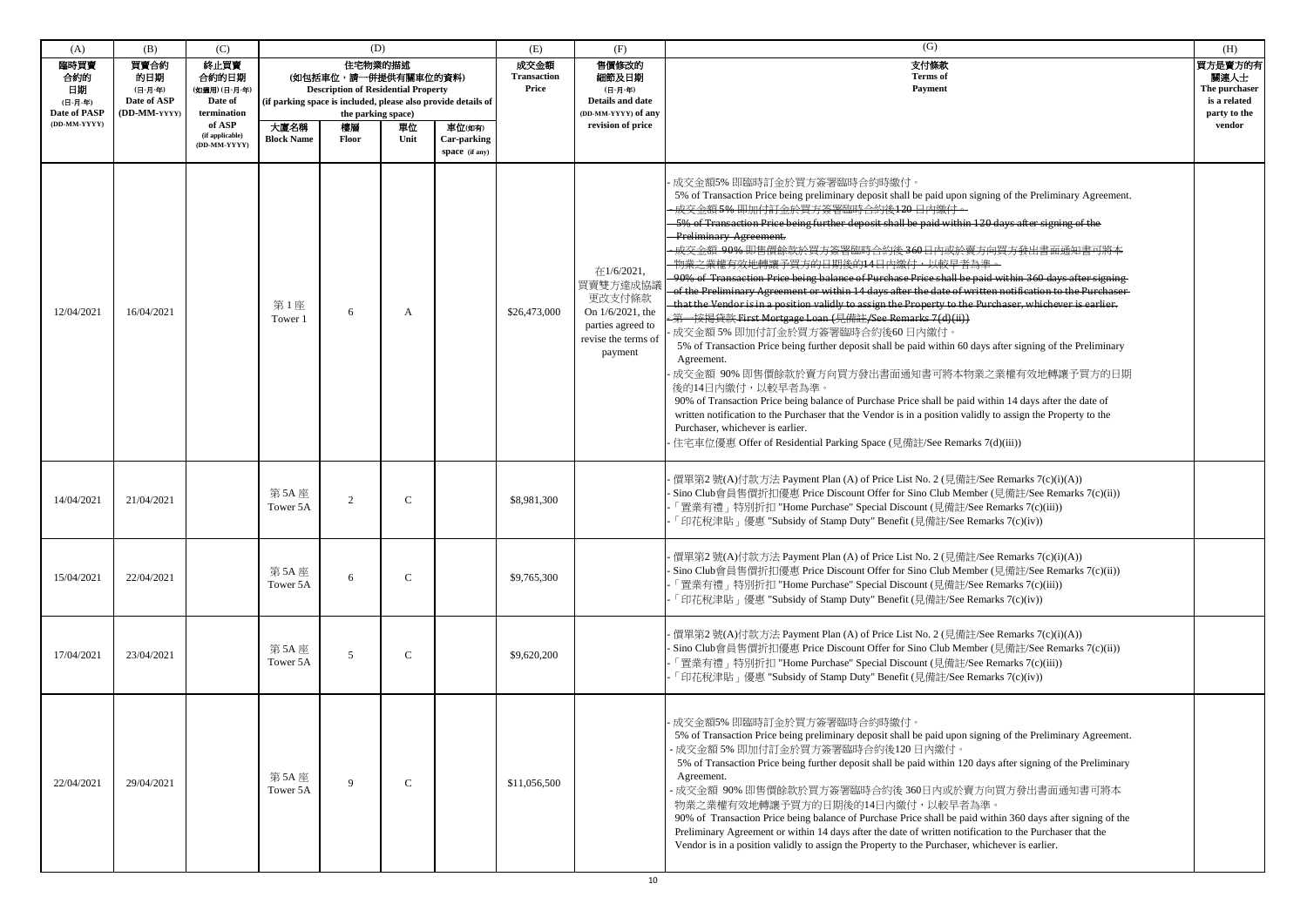| (A)                                                          | (B)                                                   | (C)                                                      |                    | (D)                                                                                                                                                                                                |      |                                                                                                             | (E)          | (F)                                | (G)                                                                                                                                                                                                                                                                                                                                                                                                                                                                                                                                                                                                                                                                                                                                                                                        | (H)    |
|--------------------------------------------------------------|-------------------------------------------------------|----------------------------------------------------------|--------------------|----------------------------------------------------------------------------------------------------------------------------------------------------------------------------------------------------|------|-------------------------------------------------------------------------------------------------------------|--------------|------------------------------------|--------------------------------------------------------------------------------------------------------------------------------------------------------------------------------------------------------------------------------------------------------------------------------------------------------------------------------------------------------------------------------------------------------------------------------------------------------------------------------------------------------------------------------------------------------------------------------------------------------------------------------------------------------------------------------------------------------------------------------------------------------------------------------------------|--------|
| 臨時買賣<br>合約的<br>日期<br>(日-月-年)<br>Date of PASP<br>(DD-MM-YYYY) | 買賣合約<br>的日期<br>(日-月-年)<br>Date of ASP<br>(DD-MM-YYYY) | 終止買賣<br>合約的日期<br>(如適用) (日-月-年)<br>Date of<br>termination |                    | 住宅物業的描述<br>(如包括車位,請一併提供有關車位的資料)<br><b>Description of Residential Property</b><br>(if parking space is included, please also provide details of<br>the parking space)<br>大廈名稱<br>樓層<br>車位(如有)<br>單位 |      | 售價修改的<br>成交金額<br><b>Transaction</b><br>細節及日期<br>Price<br>(日-月-年)<br>Details and date<br>(DD-MM-YYYY) of any |              | 支付條款<br><b>Terms</b> of<br>Payment | 買方是賣方的有<br>關連人士<br>The purchaser<br>is a related<br>party to the                                                                                                                                                                                                                                                                                                                                                                                                                                                                                                                                                                                                                                                                                                                           |        |
|                                                              |                                                       | of ASP<br>(if applicable)<br>(DD-MM-YYYY)                | <b>Block Name</b>  | <b>Floor</b>                                                                                                                                                                                       | Unit | Car-parking<br>space (if any)                                                                               |              | revision of price                  |                                                                                                                                                                                                                                                                                                                                                                                                                                                                                                                                                                                                                                                                                                                                                                                            | vendor |
| 24/04/2021                                                   | 30/04/2021                                            |                                                          | 第 5A 座<br>Tower 5A | 9                                                                                                                                                                                                  | F    |                                                                                                             | \$7,187,000  |                                    | 成交金額5% 即臨時訂金於買方簽署臨時合約時繳付。<br>5% of Transaction Price being preliminary deposit shall be paid upon signing of the Preliminary Agreement.<br>·成交金額 5% 即加付訂金於買方簽署臨時合約後 60日內繳付。<br>5% of Transaction Price being further deposit shall be paid within 60 days after signing of the Preliminary<br>Agreement.<br>·成交金額 90% 即售價餘款於賣方向買方發出書面通知書可將本物業之業權有效地轉讓予買方的<br>日期後的14日內繳付。<br>90% of Transaction Price being balance of Purchase Price shall be paid within 14 days after the date of<br>written notification to the Purchaser that the Vendor is in a position validly to assign the Property to the<br>Purchaser.                                                                                                                                                                          |        |
| 12/05/2021                                                   | 20/05/2021                                            |                                                          | 第 5B 座<br>Tower 5B | $\mathbf Q$                                                                                                                                                                                        | F    |                                                                                                             | \$7,318,000  |                                    | 成交金額5% 即臨時訂金於買方簽署臨時合約時繳付。<br>5% of Transaction Price being preliminary deposit shall be paid upon signing of the Preliminary Agreement.<br>- 成交金額 95% 即售價餘款於買方簽署臨時合約後 180日內或於賣方向買方發出書面通知書可將本<br>物業之業權有效地轉讓予買方的日期後的14日內繳付,以較早者為準。<br>95% of Transaction Price being balance of Purchase Price shall be paid within 180 days after signing of the<br>Preliminary Agreement or within 14 days after the date of written notification to the Purchaser that the<br>Vendor is in a position validly to assign the Property to the Purchaser, whichever is earlier.                                                                                                                                                                                                                              |        |
| 16/05/2021                                                   | 24/05/2021                                            |                                                          | 第 5A 座<br>Tower 5A | 3                                                                                                                                                                                                  | A    |                                                                                                             | \$11,109,200 |                                    | 價單第2號(A)付款方法 Payment Plan (A) of Price List No. 2 (見備註/See Remarks 7(c)(i)(A))<br>Sino Club會員售價折扣優惠 Price Discount Offer for Sino Club Member (見備註/See Remarks 7(c)(ii))<br>「置業有禮」特別折扣 "Home Purchase" Special Discount (見備註/See Remarks 7(c)(iii))<br>「印花稅津貼」優惠 "Subsidy of Stamp Duty" Benefit (見備註/See Remarks 7(c)(iv))                                                                                                                                                                                                                                                                                                                                                                                                                                                                |        |
| 17/05/2021                                                   | 21/05/2021                                            |                                                          | 第5B座<br>Tower 5B   | 9                                                                                                                                                                                                  | A    |                                                                                                             | \$10,853,000 |                                    | 成交金額5% 即臨時訂金於買方簽署臨時合約時繳付。<br>5% of Transaction Price being preliminary deposit shall be paid upon signing of the Preliminary Agreement.<br>- 成交金額 5% 即加付訂金於買方簽署臨時合約後120日內繳付。<br>5% of Transaction Price being further deposit shall be paid within 120 days after signing of the Preliminary<br>Agreement.<br>·成交金額 90% 即售價餘款於買方簽署臨時合約後 360日內或於賣方向買方發出書面通知書可將本<br>物業之業權有效地轉讓予買方的日期後的14日內繳付,以較早者為準。<br>90% of Transaction Price being balance of Purchase Price shall be paid within 360 days after signing of the<br>Preliminary Agreement or within 14 days after the date of written notification to the Purchaser that the<br>Vendor is in a position validly to assign the Property to the Purchaser, whichever is earlier.<br>· 第一按揭貸款 First Mortgage Loan (見備註/See Remarks 7(d)(ii)) |        |
| 18/05/2021                                                   | 26/05/2021                                            |                                                          | 第5B座<br>Tower 5B   | 6                                                                                                                                                                                                  | A    |                                                                                                             | \$9,507,300  |                                    | 價單第1A號(A)付款方法 Payment Plan (A) of Price List No. 1A (見備註/See Remarks 7(c)(i)(A))<br>· Sino Club會員售價折扣優惠 Price Discount Offer for Sino Club Member (見備註/See Remarks 7(c)(ii))<br>「印花稅津貼」優惠 "Subsidy of Stamp Duty" Benefit (見備註/See Remarks 7(c)(iv))                                                                                                                                                                                                                                                                                                                                                                                                                                                                                                                                       |        |
| 23/5/2021                                                    | 28/5/2021                                             |                                                          | 第 5A 座<br>Tower 5A | $\mathbf Q$                                                                                                                                                                                        | D    |                                                                                                             | \$11,056,500 |                                    | 成交金額5% 即臨時訂金於買方簽署臨時合約時繳付。<br>5% of Transaction Price being preliminary deposit shall be paid upon signing of the Preliminary Agreement.<br>成交金額 95% 即售價餘款於買方簽署臨時合約後 180日內或於賣方向買方發出書面通知書可將本<br>物業之業權有效地轉讓予買方的日期後的14日內繳付,以較早者為準。<br>95% of Transaction Price being balance of Purchase Price shall be paid within 180 days after signing of the<br>Preliminary Agreement or within 14 days after the date of written notification to the Purchaser that the<br>Vendor is in a position validly to assign the Property to the Purchaser, whichever is earlier.                                                                                                                                                                                                                                |        |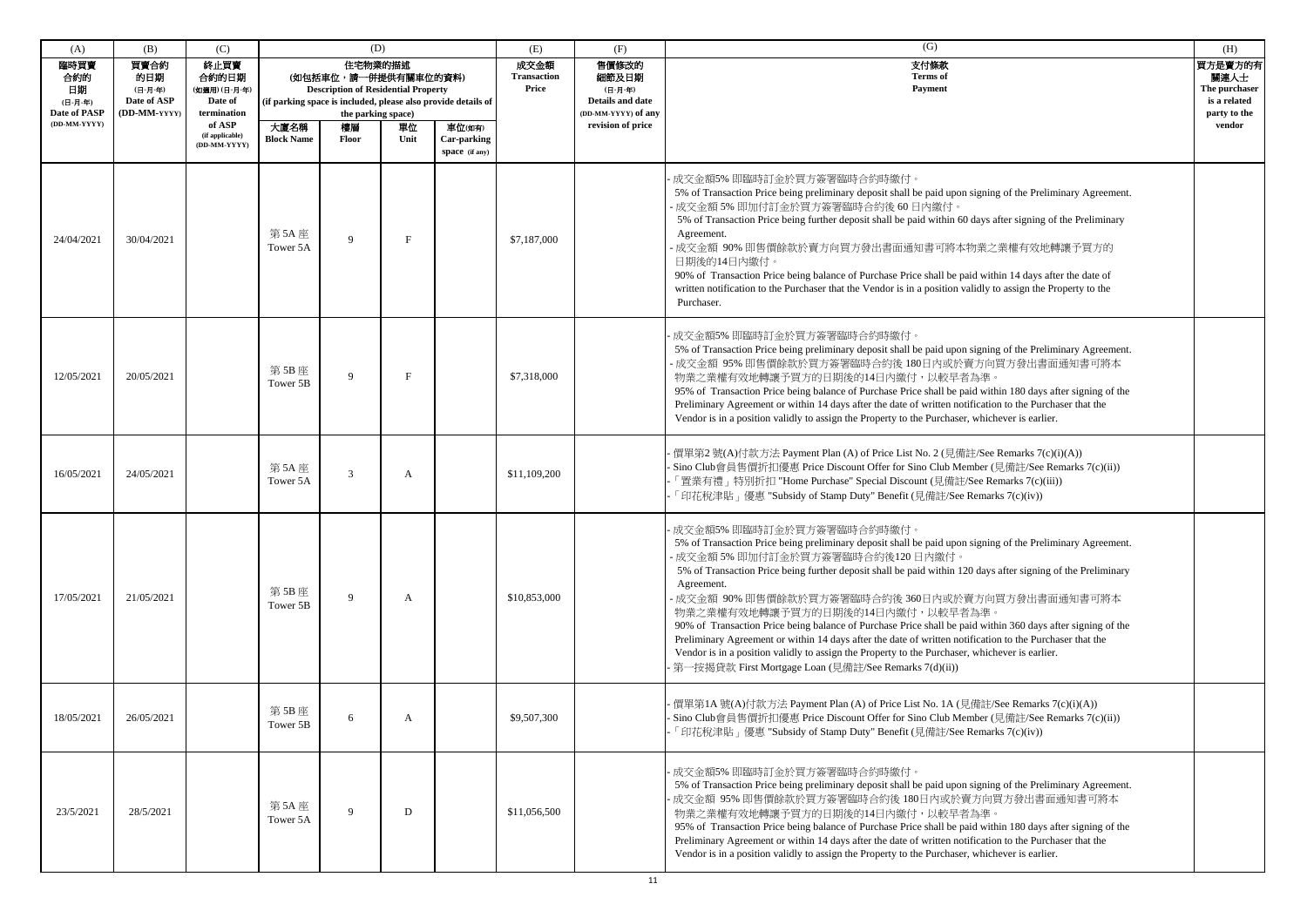| (A)                                          | (B)                                                   | (C)                                                      |                                                                                                                                                                                                    | (D)            |                                     |                                                                      | (E)                                       | (F)                                                              | (G)                                                                                                                                                                                                                                                                                                                                                                                                                          | (H)    |
|----------------------------------------------|-------------------------------------------------------|----------------------------------------------------------|----------------------------------------------------------------------------------------------------------------------------------------------------------------------------------------------------|----------------|-------------------------------------|----------------------------------------------------------------------|-------------------------------------------|------------------------------------------------------------------|------------------------------------------------------------------------------------------------------------------------------------------------------------------------------------------------------------------------------------------------------------------------------------------------------------------------------------------------------------------------------------------------------------------------------|--------|
| 臨時買賣<br>合約的<br>日期<br>(日-月-年)<br>Date of PASP | 買賣合約<br>的日期<br>(日-月-年)<br>Date of ASP<br>(DD-MM-YYYY) | 終止買賣<br>合約的日期<br>(如適用) (日-月-年)<br>Date of<br>termination | 住宅物業的描述<br>(如包括車位,請一併提供有關車位的資料)<br><b>Description of Residential Property</b><br>(if parking space is included, please also provide details of<br>the parking space)<br>大廈名稱<br>樓層<br>單位<br>車位(如有) |                | 成交金額<br><b>Transaction</b><br>Price | 售價修改的<br>細節及日期<br>(日-月-年)<br>Details and date<br>(DD-MM-YYYY) of any | 支付條款<br><b>Terms</b> of<br><b>Payment</b> | 買方是賣方的有<br>關連人士<br>The purchaser<br>is a related<br>party to the |                                                                                                                                                                                                                                                                                                                                                                                                                              |        |
| (DD-MM-YYYY)                                 |                                                       | of ASP<br>(if applicable)<br>(DD-MM-YYYY)                | <b>Block Name</b>                                                                                                                                                                                  | Floor          | Unit                                | Car-parking<br>space (if any)                                        |                                           | revision of price                                                |                                                                                                                                                                                                                                                                                                                                                                                                                              | vendor |
| 25/05/2021                                   | 1/6/2021                                              |                                                          | 第5B座<br>Tower 5B                                                                                                                                                                                   | 5              | A                                   |                                                                      | \$9,341,900                               |                                                                  | 價單第1A號(B)付款方法 Payment Plan (B) of Price List No. 1A (見備註/See Remarks 7(c)(i)(B))<br>· Sino Club會員售價折扣優惠 Price Discount Offer for Sino Club Member (見備註/See Remarks 7(c)(ii))<br>「印花稅津貼」優惠 "Subsidy of Stamp Duty" Benefit (見備註/See Remarks 7(c)(iv))<br>備用第二按揭貸款 Standby Second Mortgage Loan (見備註/See Remarks 7(d)(i))                                                                                                      |        |
| 30/5/2021                                    | 4/6/2021                                              |                                                          | 第 5B 座<br>Tower 5B                                                                                                                                                                                 | 5              | B                                   |                                                                      | \$9,552,800                               |                                                                  | 價單第1A號(C)付款方法 Payment Plan (C) of Price List No. 1A (見備註/See Remarks 7(c)(i)(C))<br>· Sino Club會員售價折扣優惠 Price Discount Offer for Sino Club Member (見備註/See Remarks 7(c)(ii))<br>「印花稅津貼」優惠 "Subsidy of Stamp Duty" Benefit (見備註/See Remarks 7(c)(iv))                                                                                                                                                                         |        |
| 4/6/2021                                     | 11/6/2021                                             |                                                          | 第 5B 座<br>Tower 5B                                                                                                                                                                                 | $\overline{7}$ |                                     |                                                                      | \$6,750,100                               |                                                                  | 價單第2A號(A)付款方法 Payment Plan (A) of Price List No. 2A (見備註/See Remarks 7(c)(i)(A))<br>· Sino Club會員售價折扣優惠 Price Discount Offer for Sino Club Member (見備註/See Remarks 7(c)(ii))<br>「印花稅津貼」優惠 "Subsidy of Stamp Duty" Benefit (見備註/See Remarks 7(c)(iv))                                                                                                                                                                         |        |
| 5/6/2021                                     | 11/6/2021                                             |                                                          | 第 5B 座<br>Tower 5B                                                                                                                                                                                 | 8              | B                                   |                                                                      | \$9,938,100                               |                                                                  | · 價單第1A號(C)付款方法 Payment Plan (C) of Price List No. 1A (見備註/See Remarks 7(c)(i)(C))<br>· Sino Club會員售價折扣優惠 Price Discount Offer for Sino Club Member (見備註/See Remarks 7(c)(ii))<br>「印花稅津貼」優惠 "Subsidy of Stamp Duty" Benefit (見備註/See Remarks 7(c)(iv))                                                                                                                                                                       |        |
| 5/6/2021                                     | 11/6/2021                                             |                                                          | 第 5B 座<br>Tower 5B                                                                                                                                                                                 | 7              | E                                   |                                                                      | \$7,176,700                               |                                                                  | 價單第2A號(C)付款方法 Payment Plan (C) of Price List No. 2A (見備註/See Remarks 7(c)(i)(C))<br>· Sino Club會員售價折扣優惠 Price Discount Offer for Sino Club Member (見備註/See Remarks 7(c)(ii))<br>「印花稅津貼」優惠 "Subsidy of Stamp Duty" Benefit (見備註/See Remarks 7(c)(iv))                                                                                                                                                                         |        |
| 13/6/2021                                    | 21/6/2021                                             |                                                          | 第5B座<br>Tower 5B                                                                                                                                                                                   | 6              | <sub>B</sub>                        |                                                                      | \$9,954,500                               |                                                                  | - 價單第1B號(C)付款方法 Payment Plan (C) of Price List No. 1B (見備註/See Remarks 7(c)(i)(C))<br>· Sino Club會員售價折扣優惠 Price Discount Offer for Sino Club Member (見備註/See Remarks 7(c)(ii))<br>「印花稅津貼」優惠 "Subsidy of Stamp Duty" Benefit (見備註/See Remarks 7(c)(v))                                                                                                                                                                        |        |
| 13/6/2021                                    | 21/6/2021                                             |                                                          | 第5B座<br>Tower 5B                                                                                                                                                                                   |                | B                                   |                                                                      | \$10,004,100                              |                                                                  | 價單第1B號(C)付款方法 Payment Plan (C) of Price List No. 1B (見備註/See Remarks 7(c)(i)(C))<br>· Sino Club會員售價折扣優惠 Price Discount Offer for Sino Club Member (見備註/See Remarks 7(c)(ii))<br>「印花稅津貼」優惠 "Subsidy of Stamp Duty" Benefit (見備註/See Remarks 7(c)(v))                                                                                                                                                                          |        |
| 14/6/2021                                    | 21/6/2021                                             |                                                          | 第 5A 座<br>Tower 5A                                                                                                                                                                                 | $\overline{5}$ | G                                   |                                                                      | \$9,151,500                               |                                                                  | · 價單第1B號(C)付款方法 Payment Plan (C) of Price List No. 1B (見備註/See Remarks 7(c)(i)(C))<br>· Sino Club會員售價折扣優惠 Price Discount Offer for Sino Club Member (見備註/See Remarks 7(c)(ii))<br>「印花稅津貼」優惠 "Subsidy of Stamp Duty" Benefit (見備註/See Remarks 7(c)(v))                                                                                                                                                                        |        |
| 19/6/2021                                    | 25/6/2021                                             |                                                          | 第1座<br>Tower 1                                                                                                                                                                                     | 5              | B                                   |                                                                      | \$20,448,400                              |                                                                  | · 價單第3 號(E1)付款方法 Payment Plan (E1) of Price List No. 3 (見備註/See Remarks 7(c)(i)(E1)<br>· Sino Club會員售價折扣優惠 Price Discount Offer for Sino Club Member (見備註/See Remarks 7(c)(ii))<br>「印花稅津貼」優惠 "Subsidy of Stamp Duty" Benefit (見備註/See Remarks 7(c)(v))<br>· 備用第一按或二按揭貸款 Standby First or Second Mortgage Loan (見備註/See Remarks 7(d)(i) & 7(d)(ii))<br>·住宅車位優惠 Offer of Residential Parking Space (見備註/See Remarks 7(d)(iii)) |        |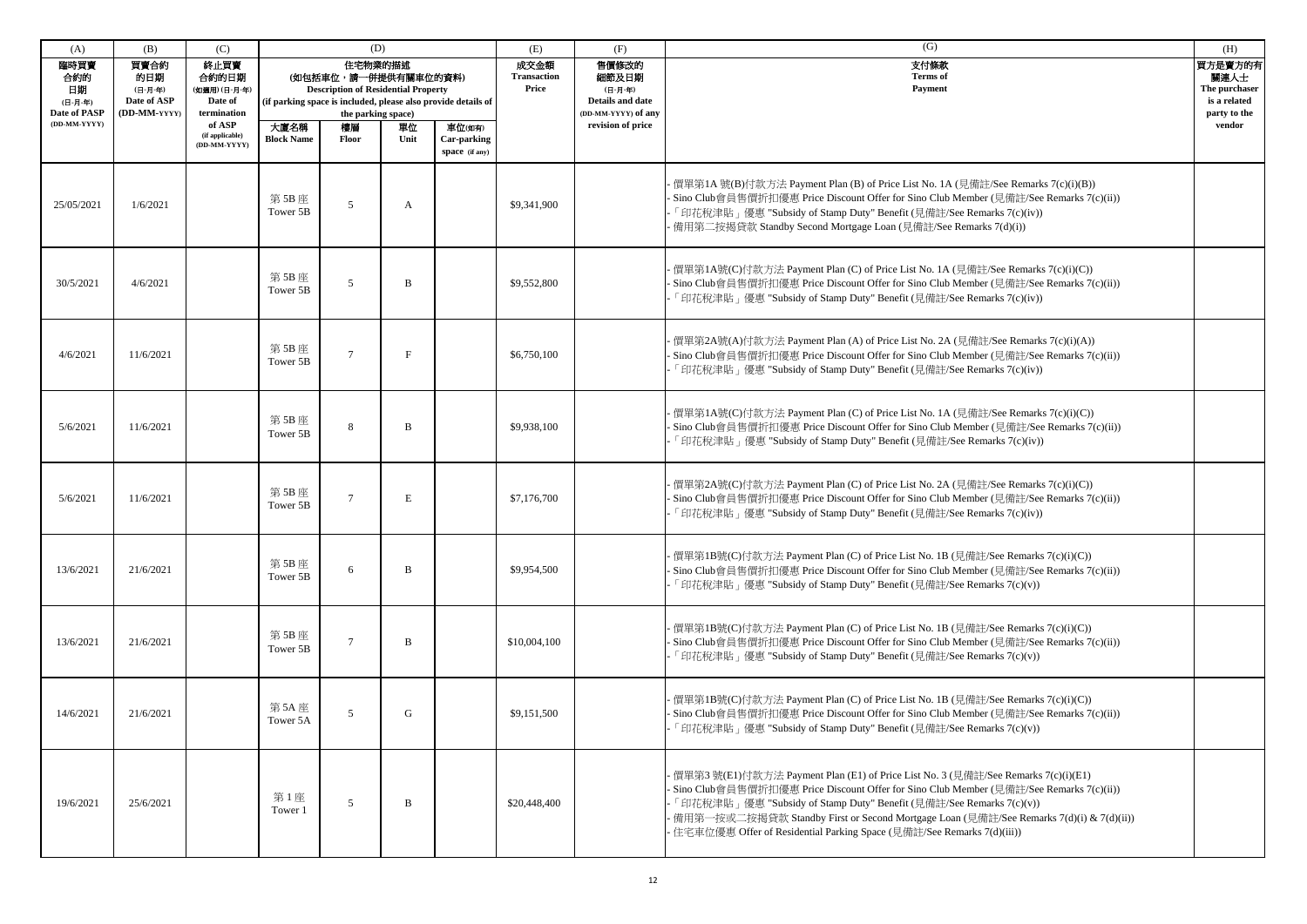| (A)                                                          | (B)                                                   | (C)                                                                |                                                                                                                                                                                                    | (D)            |                                     |                                                                                                  | (E)                                | (F)                                                                                                                                                                       | (G)                                                                                                                                                                                                                                                                                                                                                                                                                                                                                                                                                                                                                                           | (H) |
|--------------------------------------------------------------|-------------------------------------------------------|--------------------------------------------------------------------|----------------------------------------------------------------------------------------------------------------------------------------------------------------------------------------------------|----------------|-------------------------------------|--------------------------------------------------------------------------------------------------|------------------------------------|---------------------------------------------------------------------------------------------------------------------------------------------------------------------------|-----------------------------------------------------------------------------------------------------------------------------------------------------------------------------------------------------------------------------------------------------------------------------------------------------------------------------------------------------------------------------------------------------------------------------------------------------------------------------------------------------------------------------------------------------------------------------------------------------------------------------------------------|-----|
| 臨時買賣<br>合約的<br>日期<br>(日-月-年)<br>Date of PASP<br>(DD-MM-YYYY) | 買賣合約<br>的日期<br>(日-月-年)<br>Date of ASP<br>(DD-MM-YYYY) | 終止買賣<br>合約的日期<br>(如適用) (日-月-年)<br>Date of<br>termination<br>of ASP | 住宅物業的描述<br>(如包括車位,請一併提供有關車位的資料)<br><b>Description of Residential Property</b><br>(if parking space is included, please also provide details of<br>the parking space)<br>大廈名稱<br>樓層<br>車位(如有)<br>單位 |                | 成交金額<br><b>Transaction</b><br>Price | 售價修改的<br>細節及日期<br>(日-月-年)<br><b>Details and date</b><br>(DD-MM-YYYY) of any<br>revision of price | 支付條款<br><b>Terms</b> of<br>Payment | 買方是賣方的有<br>關連人士<br>The purchaser<br>is a related<br>party to the<br>vendor                                                                                                |                                                                                                                                                                                                                                                                                                                                                                                                                                                                                                                                                                                                                                               |     |
|                                                              |                                                       | (if applicable)<br>(DD-MM-YYYY)                                    | <b>Block Name</b>                                                                                                                                                                                  | <b>Floor</b>   | Unit                                | Car-parking<br>space (if any)                                                                    |                                    |                                                                                                                                                                           |                                                                                                                                                                                                                                                                                                                                                                                                                                                                                                                                                                                                                                               |     |
| 19/6/2021                                                    | 25/6/2021                                             |                                                                    | 第 5A 座<br>Tower 5A                                                                                                                                                                                 | 5              | B                                   |                                                                                                  | \$10,146,700                       | 在<br>17/8/2021, 基於法<br>例第35(2)(b)條所<br>更改為\$10,026,600<br>On 17/8/2021, the<br>price adjusted to<br>the reason allowed<br>under section<br>$35(2)(b)$ of the<br>Ordinance | - 價單第3 號(B)付款方法 Payment Plan (B) of Price List No. 3 (見備註/See Remarks 7(e)(i)(A))<br>容許的原因,售價 -Sino Club會員售價折扣優惠 Price Discount Offer for Sino Club Member (見備註/See Remarks 7(c)(ii))<br>「印花稅津貼」優惠 "Subsidy of Stamp Duty" Benefit (見備註/See Remarks 7(c)(v))<br>備用第二按揭貸款 Standby Second Mortgage Loan (見備註/See Remarks 7(d)(i))<br>\$10,026,600 due to  +J106- 價單第3號(A)付款方法 Payment Plan (A) of Price List No. 3 (見備註/See Remarks 7(c)(i)(A))<br>- Sino Club會員售價折扣優惠 Price Discount Offer for Sino Club Member (見備註/See Remarks 7(c)(ii))<br>「印花稅津貼」優惠 "Subsidy of Stamp Duty" Benefit (見備註/See Remarks 7(c)(v))                              |     |
| 19/6/2021                                                    | 25/6/2021                                             |                                                                    | 第5B座<br>Tower 5B                                                                                                                                                                                   | 8              | D                                   |                                                                                                  | \$9,802,900                        |                                                                                                                                                                           | - 價單第2B號(A)付款方法 Payment Plan (A) of Price List No. 2B (見備註/See Remarks 7(c)(i)(A))<br>- Sino Club會員售價折扣優惠 Price Discount Offer for Sino Club Member (見備註/See Remarks 7(c)(ii))<br>「印花稅津貼」優惠 "Subsidy of Stamp Duty" Benefit (見備註/See Remarks 7(c)(v))                                                                                                                                                                                                                                                                                                                                                                                         |     |
| 20/6/2021                                                    | 25/6/2021                                             |                                                                    | 第 5A 座<br>Tower 5A                                                                                                                                                                                 | $\mathbf Q$    | B                                   |                                                                                                  | \$11,000,500                       |                                                                                                                                                                           | 成交金額5% 即臨時訂金於買方簽署臨時合約時繳付。<br>5% of Transaction Price being preliminary deposit shall be paid upon signing of the Preliminary Agreement.<br>成交金額 95% 即售價餘款於買方簽署臨時合約後180日內或於賣方向買方發出書面通知書可將本<br>物業之業權有效地轉讓予買方的日期後的14日內繳付,以較早者為準。<br>95% of Transaction Price being balance of Purchase Price shall be paid within 180 days after signing of the<br>Preliminary Agreement or within 14 days after the date of written notification to the Purchaser that the<br>Vendor is in a position validly to assign the Property to the Purchaser, whichever is earlier.                                                                                    |     |
| 24/6/2021                                                    | 2/7/2021                                              |                                                                    | 第 5B 座<br>Tower 5B                                                                                                                                                                                 | $\mathfrak{Z}$ | D                                   |                                                                                                  | \$9,660,400                        |                                                                                                                                                                           | - 價單第3 號(E1)付款方法 Payment Plan (E1) of Price List No. 3 (見備註/See Remarks 7(c)(i)(E1)<br>- Sino Club會員售價折扣優惠 Price Discount Offer for Sino Club Member (見備註/See Remarks 7(c)(ii))<br>「印花稅津貼」優惠 "Subsidy of Stamp Duty" Benefit (見備註/See Remarks 7(c)(v))<br>· 備用第一按或二按揭貸款 Standby First or Second Mortgage Loan (見備註/See Remarks 7(d)(i) & 7(d)(ii))                                                                                                                                                                                                                                                                                            |     |
| 29/6/2021                                                    | 7/7/2021                                              |                                                                    | 第5B座<br>Tower 5B                                                                                                                                                                                   | 9              | B                                   |                                                                                                  | \$11,320,000                       |                                                                                                                                                                           | 成交金額5% 即臨時訂金於買方簽署臨時合約時繳付。<br>5% of Transaction Price being preliminary deposit shall be paid upon signing of the Preliminary Agreement.<br>成交金額5%即加付訂金於買方簽署臨時合約後120日內繳付。<br>5% of Transaction Price being further deposit shall be paid within 120 days after signing of the Preliminary<br>Agreement.<br>·成交金額 90% 即售價餘款於賣方向買方發出書面通知書可將本物業之業權有效地轉讓予買方的<br>日期後的 14日內繳付,以較早者為準。<br>90% of Transaction Price being balance of Purchase Price shall be paid within 14 days after the date of<br>written notification to the Purchaser that the Vendor is in a position validly to assign the Property to the<br>Purchaser, whichever is earlier. |     |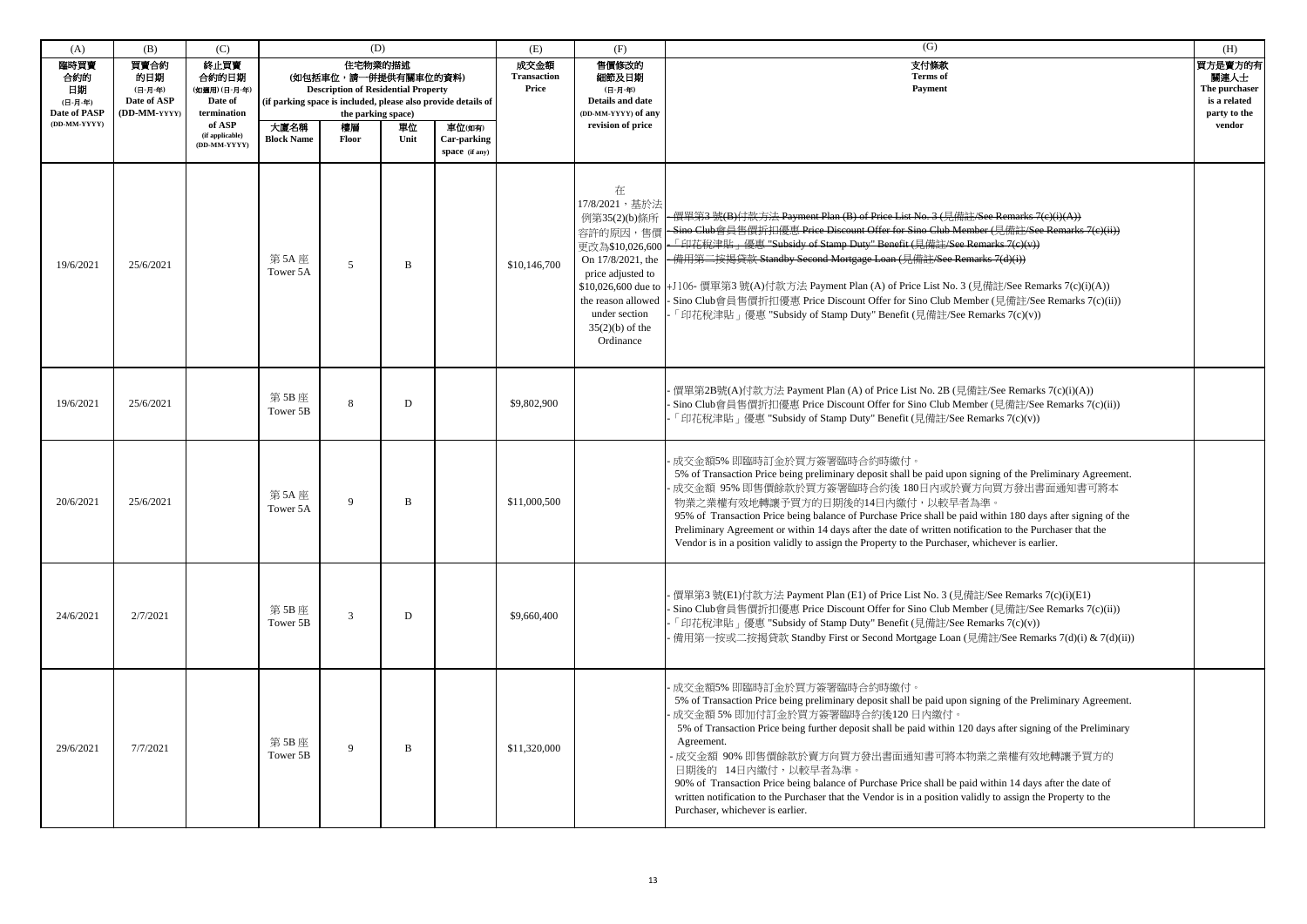| (A)                                                                                                                                                               | (B)       | (C)                                                                                                                                                                  |                           | (D)            |               |                                                                                                             | (E)                                       | (F)                                                              | (G)                                                                                                                                                                                                                                                 | (H)    |
|-------------------------------------------------------------------------------------------------------------------------------------------------------------------|-----------|----------------------------------------------------------------------------------------------------------------------------------------------------------------------|---------------------------|----------------|---------------|-------------------------------------------------------------------------------------------------------------|-------------------------------------------|------------------------------------------------------------------|-----------------------------------------------------------------------------------------------------------------------------------------------------------------------------------------------------------------------------------------------------|--------|
| 臨時買賣<br>買賣合約<br>終止買賣<br>合約的日期<br>合約的<br>的日期<br>日期<br>(如適用) (日-月-年)<br>(日-月-年)<br>Date of ASP<br>Date of<br>(日-月-年)<br>Date of PASP<br>(DD-MM-YYYY)<br>termination |           | 住宅物業的描述<br>(如包括車位,請一併提供有關車位的資料)<br><b>Description of Residential Property</b><br>(if parking space is included, please also provide details of<br>the parking space) |                           |                |               | 售價修改的<br>成交金額<br><b>Transaction</b><br>細節及日期<br>Price<br>(日-月-年)<br>Details and date<br>(DD-MM-YYYY) of any | 支付條款<br><b>Terms</b> of<br><b>Payment</b> | 買方是賣方的有<br>關連人士<br>The purchaser<br>is a related<br>party to the |                                                                                                                                                                                                                                                     |        |
| (DD-MM-YYYY)                                                                                                                                                      |           | of ASP<br>(if applicable)<br>(DD-MM-YYYY)                                                                                                                            | 大廈名稱<br><b>Block Name</b> | 樓層<br>Floor    | 單位<br>Unit    | 車位(如有)<br><b>Car-parking</b><br>space (if any)                                                              |                                           | revision of price                                                |                                                                                                                                                                                                                                                     | vendor |
| 3/7/2021                                                                                                                                                          | 9/7/2021  |                                                                                                                                                                      | 第 5A 座<br>Tower 5A        | 6              | A             |                                                                                                             | \$11,841,900                              |                                                                  | 價單第2B號(A)付款方法 Payment Plan (A) of Price List No. 2B (見備註/See Remarks 7(c)(i)(A))<br>Sino Club會員售價折扣優惠 Price Discount Offer for Sino Club Member (見備註/See Remarks 7(c)(ii))<br>「印花稅津貼」優惠 "Subsidy of Stamp Duty" Benefit (見備註/See Remarks 7(c)(iv))  |        |
| 3/7/2021                                                                                                                                                          | 9/7/2021  |                                                                                                                                                                      | 第 5A 座<br>Tower 5A        | 8              | G             |                                                                                                             | \$9,274,300                               |                                                                  | 價單第3號(A)付款方法 Payment Plan (A) of Price List No. 3 (見備註/See Remarks 7(c)(i)(A))<br>Sino Club會員售價折扣優惠 Price Discount Offer for Sino Club Member (見備註/See Remarks 7(c)(ii))<br>「印花稅津貼」優惠 "Subsidy of Stamp Duty" Benefit (見備註/See Remarks 7(c)(iv))    |        |
| 3/7/2021                                                                                                                                                          | 9/7/2021  |                                                                                                                                                                      | 第 5B 座<br>Tower 5B        | 3              | A             |                                                                                                             | \$9,685,700                               |                                                                  | 價單第1B號(C)付款方法 Payment Plan (C) of Price List No. 1B (見備註/See Remarks 7(c)(i)(C))<br>Sino Club會員售價折扣優惠 Price Discount Offer for Sino Club Member (見備註/See Remarks 7(c)(ii))<br>「印花稅津貼」優惠 "Subsidy of Stamp Duty" Benefit (見備註/See Remarks 7(c)(v))   |        |
| 4/7/2021                                                                                                                                                          | 9/7/2021  |                                                                                                                                                                      | 第 5A 座<br>Tower 5A        | $\tau$         | A             |                                                                                                             | \$12,522,700                              |                                                                  | 價單第2B號(C)付款方法 Payment Plan (C) of Price List No. 2B (見備註/See Remarks 7(c)(i)(C))<br>· Sino Club會員售價折扣優惠 Price Discount Offer for Sino Club Member (見備註/See Remarks 7(c)(ii))<br>「印花稅津貼」優惠 "Subsidy of Stamp Duty" Benefit (見備註/See Remarks 7(c)(v)) |        |
| 5/7/2021                                                                                                                                                          | 12/7/2021 |                                                                                                                                                                      | 第 5A 座<br>Tower 5A        | 3              | $\mathbf C$   |                                                                                                             | \$9,616,600                               |                                                                  | 價單第2B號(C)付款方法 Payment Plan (C) of Price List No. 2B (見備註/See Remarks 7(c)(i)(C))<br>Sino Club會員售價折扣優惠 Price Discount Offer for Sino Club Member (見備註/See Remarks 7(c)(ii))<br>「印花稅津貼」優惠 "Subsidy of Stamp Duty" Benefit (見備註/See Remarks 7(c)(v))   |        |
| 11/7/2021                                                                                                                                                         | 16/7/2021 |                                                                                                                                                                      | 第 5A 座<br>Tower 5A        |                | G             |                                                                                                             | \$9,520,400                               |                                                                  | 價單第3號(C)付款方法 Payment Plan (C) of Price List No. 3 (見備註/See Remarks 7(c)(i)(C))<br>- Sino Club會員售價折扣優惠 Price Discount Offer for Sino Club Member (見備註/See Remarks 7(c)(ii))<br>「印花稅津貼」優惠 "Subsidy of Stamp Duty" Benefit (見備註/See Remarks 7(c)(v))   |        |
| 15/7/2021                                                                                                                                                         | 22/7/2021 |                                                                                                                                                                      | 第 5A 座<br>Tower 5A        | 3              | G             |                                                                                                             | \$9,105,400                               |                                                                  | 價單第1B號(C)付款方法 Payment Plan (C) of Price List No. 1B (見備註/See Remarks 7(c)(i)(C))<br>Sino Club會員售價折扣優惠 Price Discount Offer for Sino Club Member (見備註/See Remarks 7(c)(ii))<br>「印花稅津貼」優惠 "Subsidy of Stamp Duty" Benefit (見備註/See Remarks 7(c)(v))   |        |
| 18/7/2021                                                                                                                                                         | 23/7/2021 |                                                                                                                                                                      | 第 5B 座<br>Tower 5B        | $\mathcal{R}$  | $\mathcal{C}$ |                                                                                                             | \$9,460,300                               |                                                                  | 價單第3號(E1)付款方法 Payment Plan (E1) of Price List No. 3 (見備註/See Remarks 7(c)(i)(E1))<br>Sino Club會員售價折扣優惠 Price Discount Offer for Sino Club Member (見備註/See Remarks 7(c)(ii))<br>「印花稅津貼」優惠 "Subsidy of Stamp Duty" Benefit (見備註/See Remarks 7(c)(v))  |        |
| 25/7/2021                                                                                                                                                         | 30/7/2021 |                                                                                                                                                                      | 第 5A 座<br>Tower 5A        | 3              | B             |                                                                                                             | \$9,782,000                               |                                                                  | 價單第3號(A)付款方法 Payment Plan (A) of Price List No. 3 (見備註/See Remarks 7(c)(i)(A))<br>Sino Club會員售價折扣優惠 Price Discount Offer for Sino Club Member (見備註/See Remarks 7(c)(ii))<br>「印花稅津貼」優惠 "Subsidy of Stamp Duty" Benefit (見備註/See Remarks 7(c)(iv))    |        |
| 26/7/2021                                                                                                                                                         | 30/7/2021 |                                                                                                                                                                      | 第 5A 座<br>Tower 5A        | $\overline{2}$ | G             |                                                                                                             | \$9,061,000                               |                                                                  | 價單第1B號(C)付款方法 Payment Plan (C) of Price List No. 1B (見備註/See Remarks 7(c)(i)(C))<br>Sino Club會員售價折扣優惠 Price Discount Offer for Sino Club Member (見備註/See Remarks 7(c)(ii))<br>「印花稅津貼」優惠 "Subsidy of Stamp Duty" Benefit (見備註/See Remarks 7(c)(v))   |        |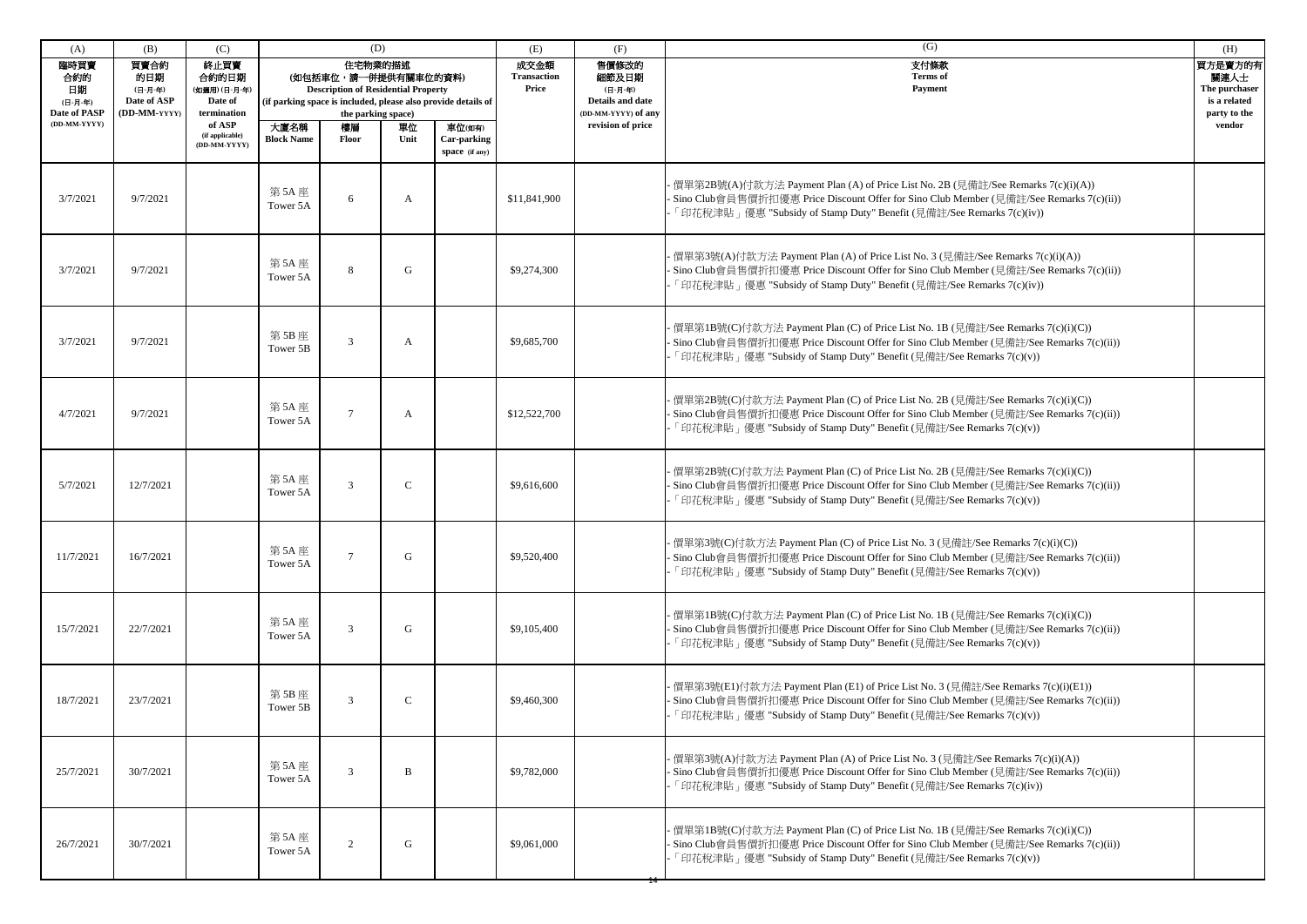| (A)                                                          | (B)                                                   | (C)                                                      | (D)                                                                                                                                                                  |              |               |                                         | (E)                                 | (F)                                                                  | (G)                                                                                                                                                                                                                                                                                                                                                                                                                                                                                                                                                                                                                                                                                       | (H)                                                              |
|--------------------------------------------------------------|-------------------------------------------------------|----------------------------------------------------------|----------------------------------------------------------------------------------------------------------------------------------------------------------------------|--------------|---------------|-----------------------------------------|-------------------------------------|----------------------------------------------------------------------|-------------------------------------------------------------------------------------------------------------------------------------------------------------------------------------------------------------------------------------------------------------------------------------------------------------------------------------------------------------------------------------------------------------------------------------------------------------------------------------------------------------------------------------------------------------------------------------------------------------------------------------------------------------------------------------------|------------------------------------------------------------------|
| 臨時買賣<br>合約的<br>日期<br>(日-月-年)<br>Date of PASP<br>(DD-MM-YYYY) | 買賣合約<br>的日期<br>(日-月-年)<br>Date of ASP<br>(DD-MM-YYYY) | 終止買賣<br>合約的日期<br>(如適用) (日-月-年)<br>Date of<br>termination | 住宅物業的描述<br>(如包括車位,請一併提供有關車位的資料)<br><b>Description of Residential Property</b><br>(if parking space is included, please also provide details of<br>the parking space) |              |               |                                         | 成交金額<br><b>Transaction</b><br>Price | 售價修改的<br>細節及日期<br>(日-月-年)<br>Details and date<br>(DD-MM-YYYY) of any | 支付條款<br><b>Terms</b> of<br>Payment                                                                                                                                                                                                                                                                                                                                                                                                                                                                                                                                                                                                                                                        | 買方是賣方的有<br>關連人士<br>The purchaser<br>is a related<br>party to the |
|                                                              |                                                       | of ASP<br>(if applicable)<br>(DD-MM-YYYY)                | 大廈名稱<br><b>Block Name</b>                                                                                                                                            | 樓層<br>Floor  | 單位<br>Unit    | 車位(如有)<br>Car-parking<br>space (if any) |                                     | revision of price                                                    |                                                                                                                                                                                                                                                                                                                                                                                                                                                                                                                                                                                                                                                                                           | vendor                                                           |
| 5/8/2021                                                     | 12/8/2021                                             |                                                          | 第1座<br>Tower 1                                                                                                                                                       | 8            | A             |                                         | \$28,156,800                        |                                                                      | 成交金額5% 即臨時訂金於買方簽署臨時合約時繳付。<br>5% of Transaction Price being preliminary deposit shall be paid upon signing of the Preliminary Agreement.<br>成交金額 5% 即加付訂金於買方簽署臨時合約後120日內繳付。<br>5% of Transaction Price being further deposit shall be paid within 120 days after signing of the Preliminary<br>Agreement.<br>成交金額 90% 即售價餘款於賣方向買方發出書面通知書可將本物業之業權有效地轉讓予買方的日期<br>後的14日內繳付。<br>90% of Transaction Price being balance of Purchase Price shall be paid within 14 days after the date of<br>written notification to the Purchaser that the Vendor is in a position validly to assign the Property to the<br>Purchaser.<br>住宅車位優惠 Offer of Residential Parking Space (見備註/See Remarks 7(d)(iii)) |                                                                  |
| 11/8/2021                                                    | 18/8/2021                                             |                                                          | 第5B座<br>Tower 5B                                                                                                                                                     | 7            | D             |                                         | \$9,964,900                         |                                                                      | 價單第2B號(C)付款方法 Payment Plan (C) of Price List No. 2B (見備註/See Remarks 7(c)(i)(C))<br>· Sino Club會員售價折扣優惠 Price Discount Offer for Sino Club Member (見備註/See Remarks 7(c)(ii))<br>「印花稅津貼」優惠 "Subsidy of Stamp Duty" Benefit (見備註/See Remarks 7(c)(v))                                                                                                                                                                                                                                                                                                                                                                                                                                       |                                                                  |
| 30/8/2021                                                    | 6/9/2021                                              |                                                          | 第5B座<br>Tower 5B                                                                                                                                                     | G            | B             |                                         | \$9,715,300                         |                                                                      | 價單第3號(B1)付款方法 Payment Plan (B1) of Price List No. 3 (見備註/See Remarks 7(c)(i)(B1)<br>· Sino Club會員售價折扣優惠 Price Discount Offer for Sino Club Member (見備註/See Remarks 7(c)(ii))<br>「印花稅津貼」優惠 "Subsidy of Stamp Duty" Benefit (見備註/See Remarks 7(c)(v))<br>· 第一按貸款 First Mortgage Loan (見備註/See Remarks 7(d)(ii))                                                                                                                                                                                                                                                                                                                                                                             |                                                                  |
| 17/10/2021                                                   | 20/10/2021                                            |                                                          | 第5A座<br>Tower 5A                                                                                                                                                     | $\mathbf{G}$ | $\mathcal{C}$ |                                         | \$9,976,000                         |                                                                      | · 價單第3A號(C)付款方法 Payment Plan (C) of Price List No. 3A (見備註/See Remarks 7(c)(i)(C))<br>· Sino Club會員售價折扣優惠 Price Discount Offer for Sino Club Member (見備註/See Remarks 7(c)(ii))<br>「印花稅津貼」優惠 "Subsidy of Stamp Duty" Benefit (見備註/See Remarks 7(c)(v))                                                                                                                                                                                                                                                                                                                                                                                                                                     |                                                                  |
| 17/10/2021                                                   | 22/10/2021                                            |                                                          | 第5B座<br>Tower 5B                                                                                                                                                     | 6            | D             |                                         | \$9,535,800                         |                                                                      | 價單第2C號(C)付款方法 Payment Plan (C) of Price List No. 2C (見備註/See Remarks 7(c)(i)(C))<br>· Sino Club會員售價折扣優惠 Price Discount Offer for Sino Club Member (見備註/See Remarks 7(c)(ii))<br>「印花稅津貼」優惠 "Subsidy of Stamp Duty" Benefit (見備註/See Remarks 7(c)(v))                                                                                                                                                                                                                                                                                                                                                                                                                                       |                                                                  |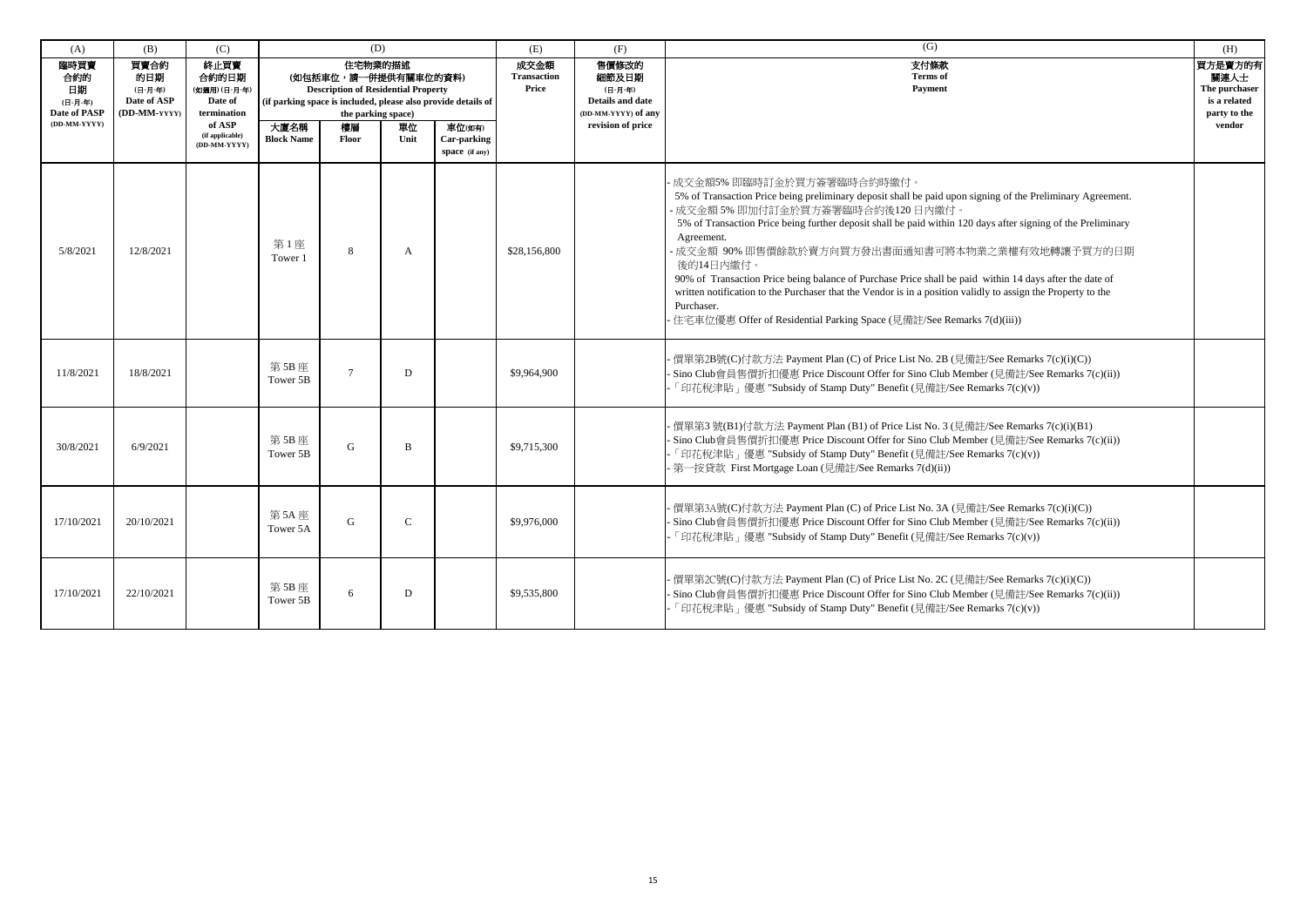| (A)                                                          | (B)                                                   | (C)                                                                                                  | (D)                       |                                                                                                                           |            |                                                                                                          | (E)                                 | (F)                                                                                                                                            | (G)                                                                                                                                                                                                                                                                                                                                                                                                                                                                                                                                                                                                                                                                                                                    | (H)                                                                        |
|--------------------------------------------------------------|-------------------------------------------------------|------------------------------------------------------------------------------------------------------|---------------------------|---------------------------------------------------------------------------------------------------------------------------|------------|----------------------------------------------------------------------------------------------------------|-------------------------------------|------------------------------------------------------------------------------------------------------------------------------------------------|------------------------------------------------------------------------------------------------------------------------------------------------------------------------------------------------------------------------------------------------------------------------------------------------------------------------------------------------------------------------------------------------------------------------------------------------------------------------------------------------------------------------------------------------------------------------------------------------------------------------------------------------------------------------------------------------------------------------|----------------------------------------------------------------------------|
| 臨時買賣<br>合約的<br>日期<br>(日-月-年)<br>Date of PASP<br>(DD-MM-YYYY) | 買賣合約<br>的日期<br>(日-月-年)<br>Date of ASP<br>(DD-MM-YYYY) | 終止買賣<br>合約的日期<br>(如適用)(日-月-年)<br>Date of<br>termination<br>of ASP<br>(if applicable)<br>(DD-MM-YYYY) | 大廈名稱<br><b>Block Name</b> | 住宅物業的描述<br>(如包括車位,請一併提供有關車位的資料)<br><b>Description of Residential Property</b><br>the parking space)<br>樓層<br><b>Floor</b> | 單位<br>Unit | (if parking space is included, please also provide details of<br>車位(如有)<br>Car-parking<br>space (if any) | 成交金額<br><b>Transaction</b><br>Price | 售價修改的<br>細節及日期<br>(日-月-年)<br><b>Details and date</b><br>(DD-MM-YYYY) of any<br>revision of price                                               | 支付條款<br><b>Terms</b> of<br><b>Payment</b>                                                                                                                                                                                                                                                                                                                                                                                                                                                                                                                                                                                                                                                                              | 買方是賣方的有<br>關連人士<br>The purchaser<br>is a related<br>party to the<br>vendor |
| 27/10/2021                                                   | 3/11/2021                                             |                                                                                                      | 第 5A 座<br>Tower 5A        | 8                                                                                                                         | B          |                                                                                                          | \$10,968,200                        |                                                                                                                                                | · 價單第3A 號(D1)付款方法 Payment Plan (D1) of Price List No. 3A (見備註/See Remarks 7(c)(i)(D1)<br>- Sino Club會員售價折扣優惠 Price Discount Offer for Sino Club Member (見備註/See Remarks 7(c)(ii))<br>「印花稅津貼」優惠 "Subsidy of Stamp Duty" Benefit (見備註/See Remarks 7(c)(v))<br>- 第一按貸款 First Mortgage Loan (見備註/See Remarks 7(d)(ii))                                                                                                                                                                                                                                                                                                                                                                                                     |                                                                            |
| 1/11/2021                                                    | 8/11/2021                                             |                                                                                                      | 第 5B 座<br>Tower 5B        | $\mathbf G$                                                                                                               | A          |                                                                                                          | \$9,741,900                         |                                                                                                                                                | 價單第3A號(A)付款方法 Payment Plan (A) of Price List No. 3A (見備註/See Remarks 7(c)(i)(A))<br>Sino Club會員售價折扣優惠 Price Discount Offer for Sino Club Member (見備註/See Remarks 7(c)(ii))<br>「印花稅津貼」優惠 "Subsidy of Stamp Duty" Benefit (見備註/See Remarks 7(c)(v))                                                                                                                                                                                                                                                                                                                                                                                                                                                                      |                                                                            |
| 4/11/2021                                                    | 11/11/2021                                            |                                                                                                      | 第3座<br>Tower 3            | 8                                                                                                                         | A          |                                                                                                          | \$32,137,000                        |                                                                                                                                                | 成交金額5% 即臨時訂金於買方簽署臨時合約時繳付。<br>5% of Transaction Price being preliminary deposit shall be paid upon signing of the Preliminary Agreement.<br>成交金額 95% 即售價餘款於買方簽署臨時合約後180日內或於賣方向買方發出書面通知書可將本<br>物業之業權有效地轉讓予買方的日期後的14日內繳付,以較早者為準。<br>95% of Transaction Price being balance of Purchase Price shall be paid within 180 days after signing of the<br>Preliminary Agreement or within 14 days after the date of written notification to the Purchaser that the<br>Vendor is in a position validly to assign the Property to the Purchaser, whichever is earlier.<br>住宅車位優惠 Offer of Residential Parking Space (見備註/See Remarks 7(d)(iii))                                                                                    |                                                                            |
| 8/11/2021                                                    | 11/11/2021                                            |                                                                                                      | 第2座<br>Tower 2            | 8                                                                                                                         | A          |                                                                                                          | \$28,632,000                        |                                                                                                                                                | 成交金額5% 即臨時訂金於買方簽署臨時合約時繳付。<br>5% of Transaction Price being preliminary deposit shall be paid upon signing of the Preliminary Agreement.<br>成交金額 95% 即售價餘款於買方簽署臨時合約後 180日內或於賣方向買方發出書面通知書可將本<br>物業之業權有效地轉讓予買方的日期後的14日內繳付,以較早者為準。<br>95% of Transaction Price being balance of Purchase Price shall be paid within 180 days after signing of the<br>Preliminary Agreement or within 14 days after the date of written notification to the Purchaser that the<br>Vendor is in a position validly to assign the Property to the Purchaser, whichever is earlier.<br>· 住宅車位優惠 Offer of Residential Parking Space (見備註/See Remarks 7(d)(iii))                                                                                 |                                                                            |
| 14/11/2021                                                   | 19/11/2021                                            |                                                                                                      | 第5B座<br>Tower 5B          | 5                                                                                                                         | D          |                                                                                                          | \$9,394,700                         | 在<br>例第35(2)(b)條所<br>容許的原因,售價<br>更改為\$9,394,700<br>\$9,394,700 due to<br>the reason allowed<br>under section<br>$35(2)(b)$ of the<br>Ordinance | 24/1/2022,基於法-價單第2C號(C)付款方法 Payment Plan (C) of Price List No. 2C (見備註/See Remarks 7(e)(i)(C))<br>- Sino Club會員售價折扣優惠 Price Discount Offer for Sino Club Member (見備註/See Remarks 7(e)(ii))<br>- 「印花稅津貼」優惠 "Subsidy of Stamp Duty" Benefit (見備註/See Remarks 7(e)(v))<br>On 24/1/2022, the 在 24/1/2022, 支付條款更改為<br>price adjusted to $\int$ On 24/1/2022, the terms of payment adjusted to<br>- 價單第2C號(B)付款方法 Payment Plan (B) of Price List No. 2C (見備註/See Remarks 7(c)(i)(B))<br>· Sino Club會員售價折扣優惠 Price Discount Offer for Sino Club Member (見備註/See Remarks 7(c)(ii))<br>「印花稅津貼」優惠 "Subsidy of Stamp Duty" Benefit (見備註/See Remarks 7(c)(v))<br>- 備用第二按揭貸款 Standby Second Mortgage Loan (見備註/See Remarks 7(d)(i)) |                                                                            |
| 15/11/2021                                                   | 17/11/2021                                            |                                                                                                      | 第 5A 座<br>Tower 5A        | 2                                                                                                                         | B          |                                                                                                          | \$9,697,500                         |                                                                                                                                                | · 價單第3A 號(D1)付款方法 Payment Plan (D1) of Price List No. 3A (見備註/See Remarks 7(c)(i)(D1)<br>· Sino Club會員售價折扣優惠 Price Discount Offer for Sino Club Member (見備註/See Remarks 7(c)(ii))<br>「印花稅津貼」優惠 "Subsidy of Stamp Duty" Benefit (見備註/See Remarks 7(c)(v))<br>- 備用第一按揭貸款 Standby First Mortgage Loan (見備註/See Remarks 7(d)(ii))                                                                                                                                                                                                                                                                                                                                                                                          |                                                                            |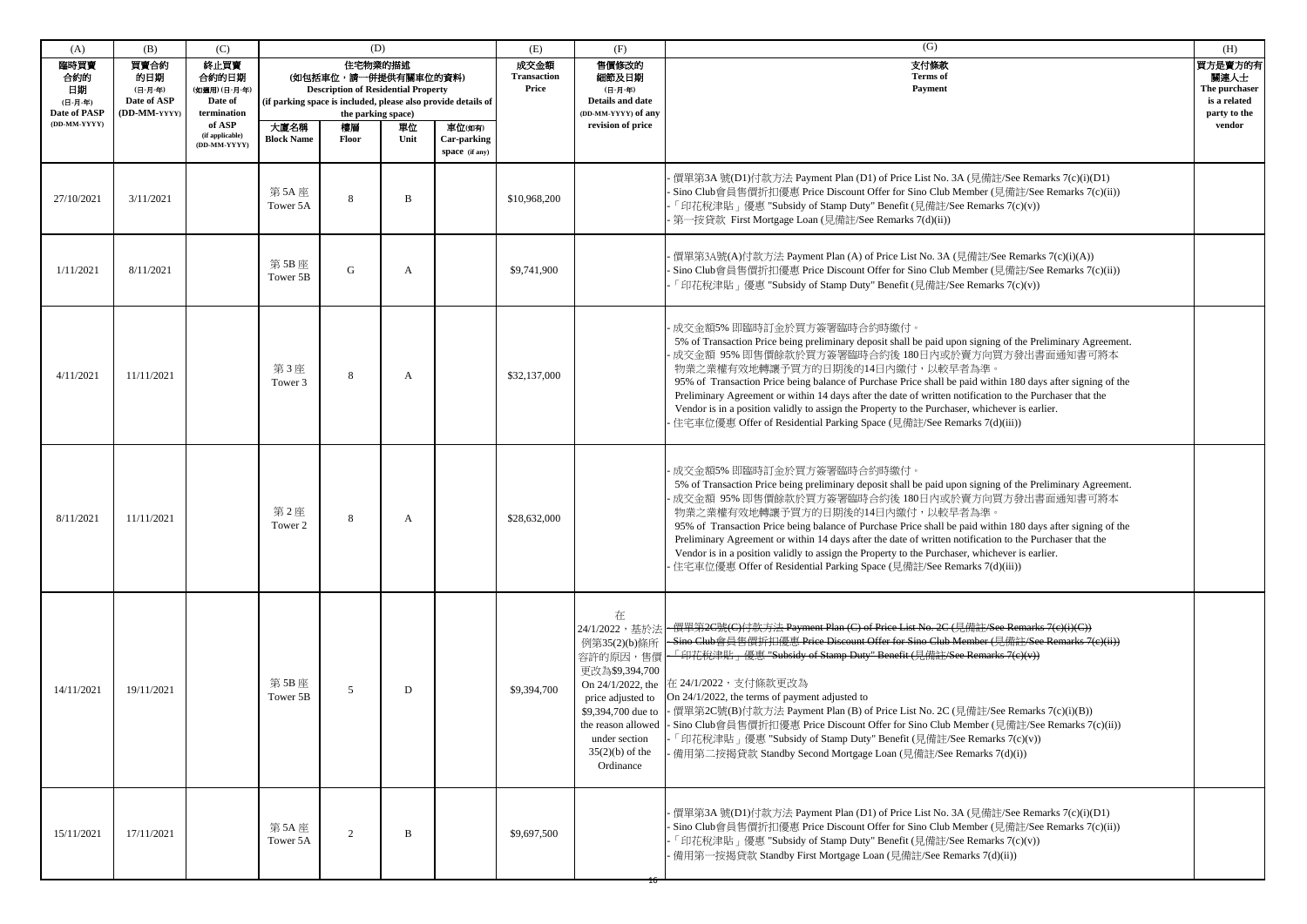| (A)                                                          | (B)                                                   | (C)                                                      | (D)                                                                                                                                                                  |                    |                                     |                                                                                           | (E)                                | (F)                                                              | (G)                                                                                                                                                                                                                                                                                                                                                                                                                                                                                                                                                                                                                                                                                                                                                            | (H)    |
|--------------------------------------------------------------|-------------------------------------------------------|----------------------------------------------------------|----------------------------------------------------------------------------------------------------------------------------------------------------------------------|--------------------|-------------------------------------|-------------------------------------------------------------------------------------------|------------------------------------|------------------------------------------------------------------|----------------------------------------------------------------------------------------------------------------------------------------------------------------------------------------------------------------------------------------------------------------------------------------------------------------------------------------------------------------------------------------------------------------------------------------------------------------------------------------------------------------------------------------------------------------------------------------------------------------------------------------------------------------------------------------------------------------------------------------------------------------|--------|
| 臨時買賣<br>合約的<br>日期<br>(日-月-年)<br>Date of PASP<br>(DD-MM-YYYY) | 買賣合約<br>的日期<br>(日-月-年)<br>Date of ASP<br>(DD-MM-YYYY) | 終止買賣<br>合約的日期<br>(如適用) (日-月-年)<br>Date of<br>termination | 住宅物業的描述<br>(如包括車位,請一併提供有關車位的資料)<br><b>Description of Residential Property</b><br>(if parking space is included, please also provide details of<br>the parking space) |                    | 成交金額<br><b>Transaction</b><br>Price | 售價修改的<br>細節及日期<br>(日-月-年)<br>Details and date<br>(DD-MM-YYYY) of any<br>revision of price | 支付條款<br><b>Terms</b> of<br>Payment | 買方是賣方的有<br>關連人士<br>The purchaser<br>is a related<br>party to the |                                                                                                                                                                                                                                                                                                                                                                                                                                                                                                                                                                                                                                                                                                                                                                |        |
|                                                              |                                                       | of ASP<br>(if applicable)<br>(DD-MM-YYYY)                | 大廈名稱<br><b>Block Name</b>                                                                                                                                            | 樓層<br><b>Floor</b> | 單位<br>Unit                          | 車位(如有)<br>Car-parking<br>space (if any)                                                   |                                    |                                                                  |                                                                                                                                                                                                                                                                                                                                                                                                                                                                                                                                                                                                                                                                                                                                                                | vendor |
| 15/11/2021                                                   | 18/11/2021                                            |                                                          | 第 5A 座<br>Tower 5A                                                                                                                                                   | $\overline{ }$     | B                                   |                                                                                           | \$10,700,900                       |                                                                  | · 價單第3A 號(D1)付款方法 Payment Plan (D1) of Price List No. 3A (見備註/See Remarks 7(c)(i)(D1)<br>- Sino Club會員售價折扣優惠 Price Discount Offer for Sino Club Member (見備註/See Remarks 7(c)(ii))<br>「印花稅津貼」優惠 "Subsidy of Stamp Duty" Benefit (見備註/See Remarks 7(c)(v))<br>- 備用第一按揭貸款 Standby First Mortgage Loan (見備註/See Remarks 7(d)(ii))                                                                                                                                                                                                                                                                                                                                                                                                                                  |        |
| 15/11/2021                                                   | 22/11/2021                                            |                                                          | 第 5A 座<br>Tower 5A                                                                                                                                                   | 8                  | $\mathcal{C}$                       |                                                                                           | \$10,657,500                       |                                                                  | - 價單第2C號(B1)付款方法 Payment Plan (B1) of Price List No. 2C (見備註/See Remarks 7(c)(i)(B1)<br>- Sino Club會員售價折扣優惠 Price Discount Offer for Sino Club Member (見備註/See Remarks 7(c)(ii))<br>「印花稅津貼」優惠 "Subsidy of Stamp Duty" Benefit (見備註/See Remarks 7(c)(v))<br>- 備用第一按揭貸款 Standby First Mortgage Loan (見備註/See Remarks 7(d)(ii))                                                                                                                                                                                                                                                                                                                                                                                                                                   |        |
| 22/11/2021                                                   | 25/11/2021                                            |                                                          | 第2座<br>Tower 2                                                                                                                                                       | $\tau$             | A                                   |                                                                                           | \$28,220,000                       |                                                                  | ·成交金額5% 即臨時訂金於買方簽署臨時合約時繳付。<br>5% of Transaction Price being preliminary deposit shall be paid upon signing of the Preliminary Agreement.<br>成交金額 95% 即售價餘款於買方簽署臨時合約後 180日內或於賣方向買方發出書面通知書可將本<br>物業之業權有效地轉讓予買方的日期後的14日內繳付,以較早者為準。<br>95% of Transaction Price being balance of Purchase Price shall be paid within 180 days after signing of the<br>Preliminary Agreement or within 14 days after the date of written notification to the Purchaser that the<br>Vendor is in a position validly to assign the Property to the Purchaser, whichever is earlier.<br>備用第一按揭貸款 Standby First Mortgage Loan (見備註/See Remarks 7(d)(ii))<br>住宅車位優惠 Offer of Residential Parking Space (見備註/See Remarks 7(d)(iii))                                                       |        |
| 26/11/2021                                                   | 3/12/2021                                             |                                                          | 第 5A 座<br>Tower 5A                                                                                                                                                   | G                  | B                                   |                                                                                           | \$10,156,500                       |                                                                  | - 價單第3B號(A)付款方法 Payment Plan (A) of Price List No. 3B (見備註/See Remarks 7(c)(i)(A))<br>- Sino Club會員售價折扣優惠 Price Discount Offer for Sino Club Member (見備註/See Remarks 7(c)(ii))<br>「印花稅津貼」優惠 "Subsidy of Stamp Duty" Benefit (見備註/See Remarks 7(c)(vi))                                                                                                                                                                                                                                                                                                                                                                                                                                                                                                         |        |
| 1/12/2021                                                    | 8/12/2021                                             |                                                          | 第3座<br>Tower 3                                                                                                                                                       | 8                  | B                                   |                                                                                           | \$27,750,000                       |                                                                  | 成交金額5% 即臨時訂金於買方簽署臨時合約時繳付。<br>5% of Transaction Price being preliminary deposit shall be paid upon signing of the Preliminary Agreement.<br>- 成交金額 5% 即加付訂金於買方簽署臨時合約後60日內繳付。<br>5% of Transaction Price being further deposit shall be paid within 60 days after signing of the Preliminary<br>Agreement.<br>- 成交金額 90% 即售價餘款於賣方向買方發出書面通知書可將本物業之業權有效地轉讓予買方的日期<br>後的14日內繳付。<br>90% of Transaction Price being balance of Purchase Price shall be paid within 14 days after the date of<br>written notification to the Purchaser that the Vendor is in a position validly to assign the Property to the<br>Purchaser.<br>備用第一按揭貸款 Standby First Mortgage Loan (見備註/See Remarks 7(d)(ii))<br>住宅車位優惠 Offer of Residential Parking Space (見備註/See Remarks 7(d)(iii)) |        |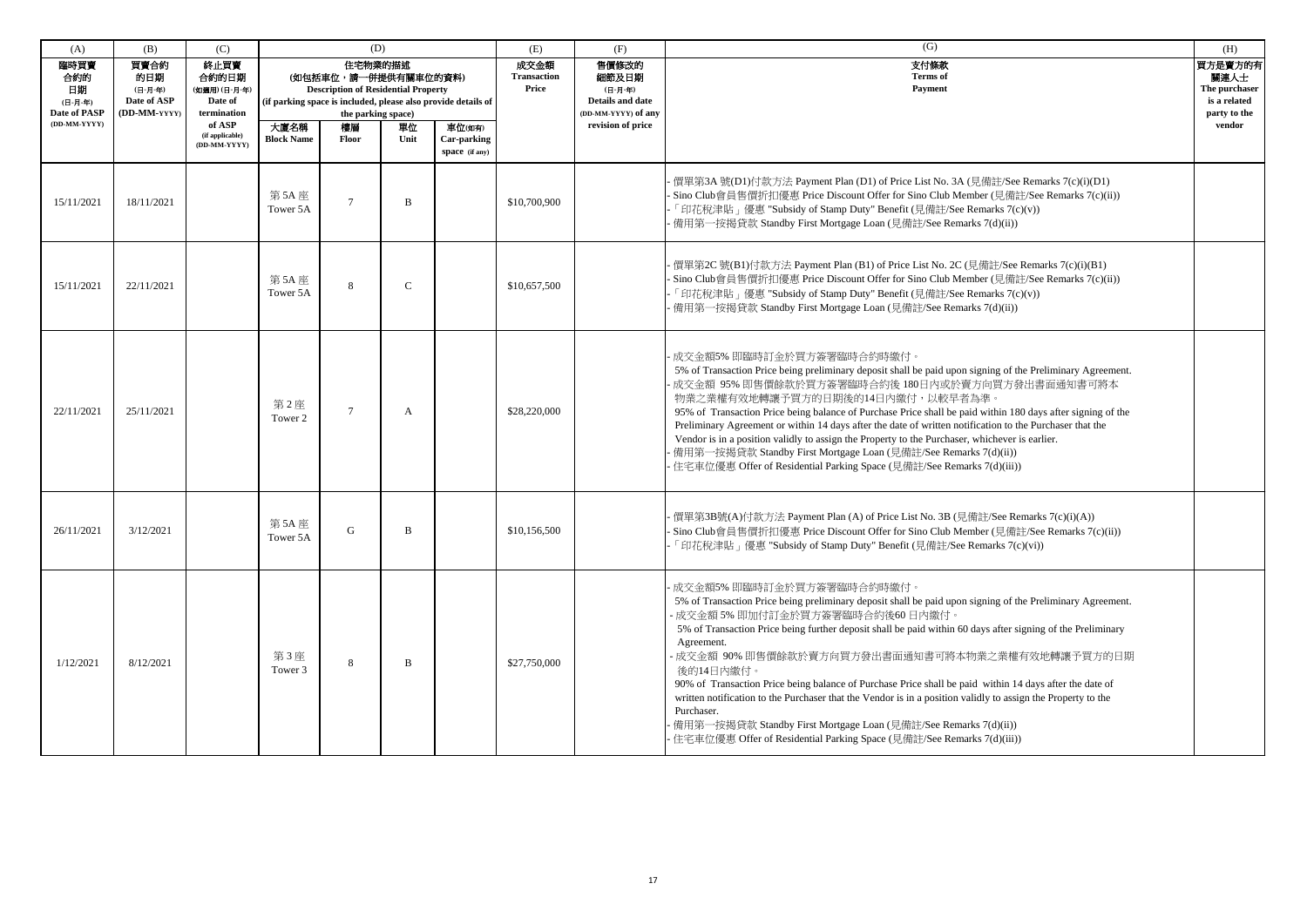| (A)                                                                 | (B)                                                                  | (C)                                                                                                  |                           | (D)                                                                                                                       |             |                                                                                                          | (E)                                 | (F)                                                                                              | (G)                                                                                                                                                                                                                                                                                                                                                                                                                                                                                                                                                                                                                                                                                                                                                                                                                   | (H)                                                                        |
|---------------------------------------------------------------------|----------------------------------------------------------------------|------------------------------------------------------------------------------------------------------|---------------------------|---------------------------------------------------------------------------------------------------------------------------|-------------|----------------------------------------------------------------------------------------------------------|-------------------------------------|--------------------------------------------------------------------------------------------------|-----------------------------------------------------------------------------------------------------------------------------------------------------------------------------------------------------------------------------------------------------------------------------------------------------------------------------------------------------------------------------------------------------------------------------------------------------------------------------------------------------------------------------------------------------------------------------------------------------------------------------------------------------------------------------------------------------------------------------------------------------------------------------------------------------------------------|----------------------------------------------------------------------------|
| 臨時買賣<br>合約的<br>日期<br>(日-月-年)<br><b>Date of PASP</b><br>(DD-MM-YYYY) | 買賣合約<br>的日期<br>(日-月-年)<br>Date of ASP<br>(DD-MM-YYYY                 | 終止買賣<br>合約的日期<br>(如適用)(日-月-年)<br>Date of<br>termination<br>of ASP<br>(if applicable)<br>(DD-MM-YYYY) | 大廈名稱<br><b>Block Name</b> | 住宅物業的描述<br>(如包括車位,請一併提供有關車位的資料)<br><b>Description of Residential Property</b><br>the parking space)<br>樓層<br><b>Floor</b> | 單位<br>Unit  | (if parking space is included, please also provide details of<br>車位(如有)<br>Car-parking<br>space (if any) | 成交金額<br><b>Transaction</b><br>Price | 售價修改的<br>細節及日期<br>(日-月-年)<br><b>Details and date</b><br>(DD-MM-YYYY) of any<br>revision of price | 支付條款<br><b>Terms</b> of<br><b>Payment</b>                                                                                                                                                                                                                                                                                                                                                                                                                                                                                                                                                                                                                                                                                                                                                                             | 買方是賣方的有<br>關連人士<br>The purchaser<br>is a related<br>party to the<br>vendor |
| 17/12/2021                                                          | 24/12/2021                                                           |                                                                                                      | 第3座<br>Tower 3            | $\Omega$                                                                                                                  | A           |                                                                                                          | \$54,251,200                        |                                                                                                  | 成交金額5% 即臨時訂金於買方簽署臨時合約時繳付。<br>5% of Transaction Price being preliminary deposit shall be paid upon signing of the Preliminary Agreement.<br>·成交金額 5% 即加付訂金於買方簽署臨時合約後60日內繳付。<br>5% of Transaction Price being further deposit shall be paid within 60 days after signing of the Preliminary<br>Agreement.<br>成交金額 90% 即售價餘款於賣方向買方發出書面通知書可將本物業之業權有效地轉讓予買方的日期<br>後的14日內繳付。<br>90% of Transaction Price being balance of Purchase Price shall be paid within 14 days after the date of<br>written notification to the Purchaser that the Vendor is in a position validly to assign the Property to the<br>Purchaser.<br>備用第一按揭貸款 Standby First Mortgage Loan (見備註/See Remarks 7(d)(ii))<br>「代繳從價印花稅」優惠 4.25% "Ad Valorem Stamp Duty" Benefit 4.25%<br>住宅車位優惠 Offer of Residential Parking Space (見備註/See Remarks 7(d)(iv)) |                                                                            |
| 9/2/2022                                                            | 14/2/2022                                                            |                                                                                                      | 第 5A 座<br>Tower 5A        | $\mathbf Q$                                                                                                               | G           |                                                                                                          | \$10,268,000                        |                                                                                                  | 成交金額5% 即臨時訂金於買方簽署臨時合約時繳付。<br>5% of Transaction Price being preliminary deposit shall be paid upon signing of the Preliminary Agreement.<br>成交金額 95% 即售價餘款於買方簽署臨時合約後 180日內或於賣方向買方發出書面通知書可將本<br>物業之業權有效地轉讓予買方的日期後的14日內繳付,以較早者為準。<br>95% of Transaction Price being balance of Purchase Price shall be paid within 180 days after signing of the<br>Preliminary Agreement or within 14 days after the date of written notification to the Purchaser that the<br>Vendor is in a position validly to assign the Property to the Purchaser, whichever is earlier.<br>備用第一按揭貸款 Standby First Mortgage Loan (見備註/See Remarks 7(d)(ii))<br>· 住宅車位優惠 Offer of Residential Parking Space (見備註/See Remarks 7(d)(iii))                                                                                                             |                                                                            |
| 19/2/2022                                                           | 25/2/2022                                                            |                                                                                                      | 第 5A 座<br>Tower 5A        |                                                                                                                           | A           |                                                                                                          | \$10,963,800                        |                                                                                                  | 價單第2G號(C)付款方法 Payment Plan (C) of Price List No. 2G (見備註/See Remarks 7(c)(i)(C))<br>· Sino Club會員售價折扣優惠 Price Discount Offer for Sino Club Member (見備註/See Remarks 7(c)(ii))<br>「印花稅津貼」優惠 "Subsidy of Stamp Duty" Benefit (見備註/See Remarks 7(c)(vi))<br>「新春佳節大利是\$188,800」置業優惠 "CNY Red Packets \$188,800" Purchasing Benefit (見備註/See Remarks<br>7(c)(viii)                                                                                                                                                                                                                                                                                                                                                                                                                                                          |                                                                            |
| 12/3/2022                                                           | 18/3/2022                                                            |                                                                                                      | 第 5A 座<br>Tower 5A        |                                                                                                                           | $\mathbf C$ |                                                                                                          | \$9,283,500                         |                                                                                                  | 價單第2G號(C)付款方法 Payment Plan (C) of Price List No. 2G (見備註/See Remarks 7(c)(i)(C))<br>Sino Club會員售價折扣優惠 Price Discount Offer for Sino Club Member (見備註/See Remarks 7(c)(ii))<br>「印花稅津貼」優惠 "Subsidy of Stamp Duty" Benefit (見備註/See Remarks 7(c)(vi))                                                                                                                                                                                                                                                                                                                                                                                                                                                                                                                                                                    |                                                                            |
| 27/3/2022                                                           | 簽訂臨時買賣<br>合約後交易再<br>未有進展<br>The PASP has<br>not proceeded<br>further |                                                                                                      | 第1座<br>Tower 1            |                                                                                                                           | B           |                                                                                                          | \$21,693,000                        |                                                                                                  | · 價單第3E號(D1)付款方法 Payment Plan (D1) of Price List No. 3E (見備註/See Remarks 7(c)(i)(D1))<br>· Sino Club會員售價折扣優惠 Price Discount Offer for Sino Club Member (見備註/See Remarks 7(c)(ii))<br>「印花稅津貼」優惠 "Subsidy of Stamp Duty" Benefit (見備註/See Remarks 7(c)(vi))<br>- 顯赫海景Upgrade優惠 "Eminent Seaview Upgrade" Benefit (見備註/See Remarks 7(c)(vii))<br>· 備用第一按揭貸款 Standby First Mortgage Loan (見備註/See Remarks 7(d)(ii))<br>· 住宅車位優惠 Offer of Residential Parking Space (見備註/See Remarks 7(d)(iii))                                                                                                                                                                                                                                                                                                                            |                                                                            |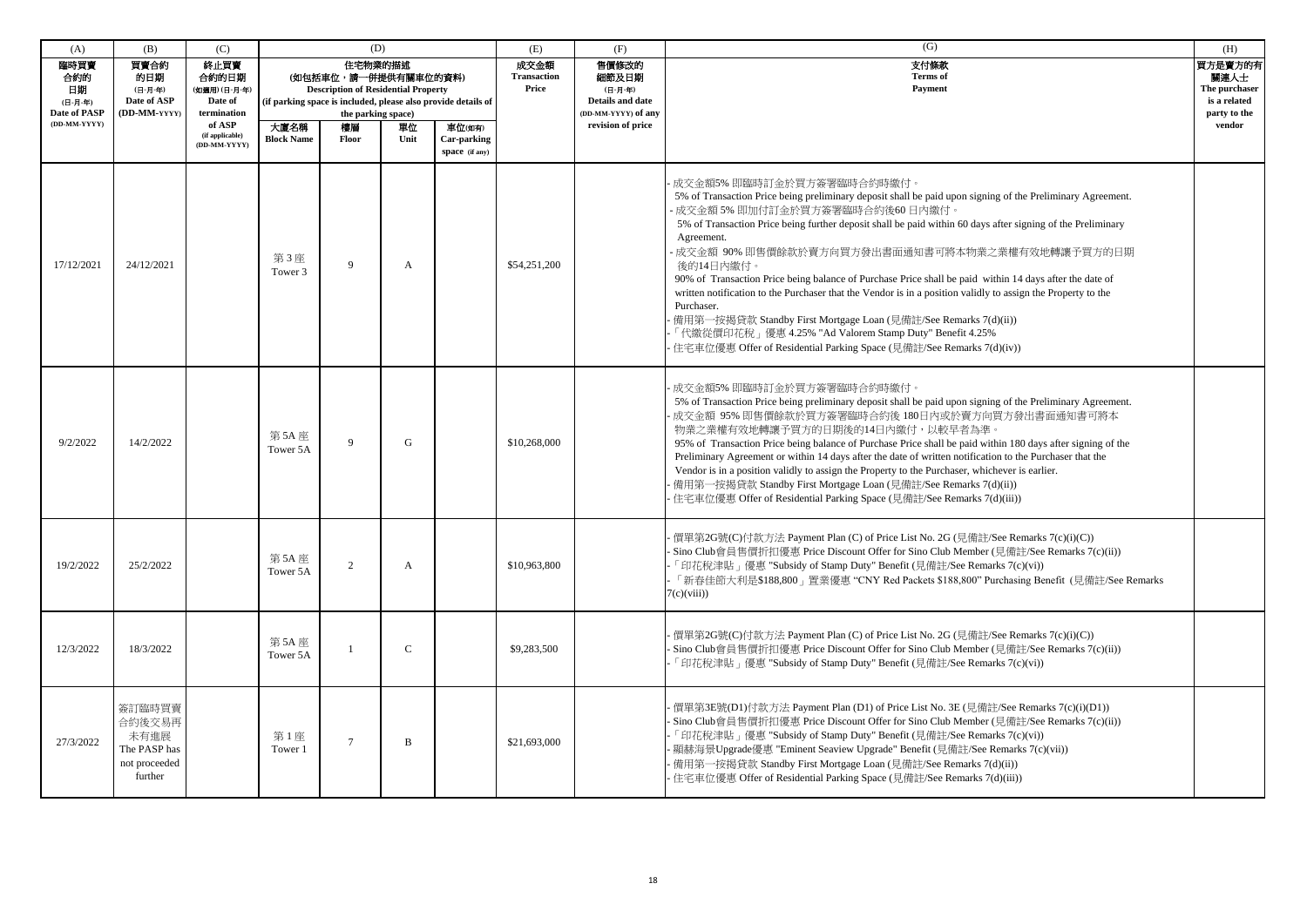| (A)                                                          | (B)                                                   | (C)                                                                                                  |                           | (D)                                                                                                                       |            |                                                                                                          | (E)                                 | (F)                                                                                       | (G)                                                                                                                                                                                                                                                                                                                                                                                                                                                                                                                                                                                                                                    | (H)                                                                        |
|--------------------------------------------------------------|-------------------------------------------------------|------------------------------------------------------------------------------------------------------|---------------------------|---------------------------------------------------------------------------------------------------------------------------|------------|----------------------------------------------------------------------------------------------------------|-------------------------------------|-------------------------------------------------------------------------------------------|----------------------------------------------------------------------------------------------------------------------------------------------------------------------------------------------------------------------------------------------------------------------------------------------------------------------------------------------------------------------------------------------------------------------------------------------------------------------------------------------------------------------------------------------------------------------------------------------------------------------------------------|----------------------------------------------------------------------------|
| 臨時買賣<br>合約的<br>日期<br>(日-月-年)<br>Date of PASP<br>(DD-MM-YYYY) | 買賣合約<br>的日期<br>(日-月-年)<br>Date of ASP<br>(DD-MM-YYYY) | 終止買賣<br>合約的日期<br>(如適用)(日-月-年)<br>Date of<br>termination<br>of ASP<br>(if applicable)<br>(DD-MM-YYYY) | 大廈名稱<br><b>Block Name</b> | 住宅物業的描述<br>(如包括車位,請一併提供有關車位的資料)<br><b>Description of Residential Property</b><br>the parking space)<br>樓層<br><b>Floor</b> | 單位<br>Unit | (if parking space is included, please also provide details of<br>車位(如有)<br>Car-parking<br>space (if any) | 成交金額<br><b>Transaction</b><br>Price | 售價修改的<br>細節及日期<br>(日-月-年)<br>Details and date<br>(DD-MM-YYYY) of any<br>revision of price | 支付條款<br><b>Terms</b> of<br>Payment                                                                                                                                                                                                                                                                                                                                                                                                                                                                                                                                                                                                     | 買方是賣方的有<br>關連人士<br>The purchaser<br>is a related<br>party to the<br>vendor |
| 30/3/2022                                                    | 7/4/2022                                              |                                                                                                      | 第3座<br>Tower 3            | 6                                                                                                                         | B          |                                                                                                          | \$25,574,400                        |                                                                                           | - 成交金額5% 即臨時訂金於買方簽署臨時合約時繳付。<br>5% of Transaction Price being preliminary deposit shall be paid upon signing of the Preliminary Agreement.<br>成交金額 95% 即售價餘款於買方簽署臨時合約後 90日內或於賣方向買方發出書面通知書可將本<br>物業之業權有效地轉讓予買方的日期後的14日內繳付,以較早者為準。<br>95% of Transaction Price being balance of Purchase Price shall be paid within 90 days after signing of the<br>Preliminary Agreement or within 14 days after the date of written notification to the Purchaser that the<br>Vendor is in a position validly to assign the Property to the Purchaser, whichever is earlier.<br>- 住宅車位優惠 Offer of Residential Parking Space (見備註/See Remarks 7(d)(iii)) |                                                                            |
| 2/4/2022                                                     | 11/4/2022                                             |                                                                                                      | 第1座<br>Tower 1            | $\mathcal{I}$                                                                                                             | B          |                                                                                                          | \$21,693,000                        |                                                                                           | - 價單第3E號(D1)付款方法 Payment Plan (D1) of Price List No. 3E (見備註/See Remarks 7(c)(i)(D1))<br>- Sino Club會員售價折扣優惠 Price Discount Offer for Sino Club Member (見備註/See Remarks 7(c)(ii))<br>「印花稅津貼」優惠 "Subsidy of Stamp Duty" Benefit (見備註/See Remarks 7(c)(vi))<br>- 顯赫海景Upgrade優惠 "Eminent Seaview Upgrade" Benefit (見備註/See Remarks 7(c)(vii))<br>- 備用第一按揭貸款 Standby First Mortgage Loan (見備註/See Remarks 7(d)(ii))<br>- 住宅車位優惠 Offer of Residential Parking Space (見備註/See Remarks 7(d)(iii))                                                                                                                                             |                                                                            |
| 9/4/2022                                                     | 14/4/2022                                             |                                                                                                      | 第 5A 座<br>Tower 5A        | 6                                                                                                                         | B          |                                                                                                          | \$10,664,500                        |                                                                                           | - 價單第3E號(D1)付款方法 Payment Plan (D1) of Price List No. 3E (見備註/See Remarks 7(c)(i)(D1))<br>- Sino Club會員售價折扣優惠 Price Discount Offer for Sino Club Member (見備註/See Remarks 7(c)(ii))<br>「印花稅津貼」優惠 "Subsidy of Stamp Duty" Benefit (見備註/See Remarks 7(c)(vi))<br>- 備用第一按揭貸款 Standby First Mortgage Loan (見備註/See Remarks 7(d)(ii))                                                                                                                                                                                                                                                                                                         |                                                                            |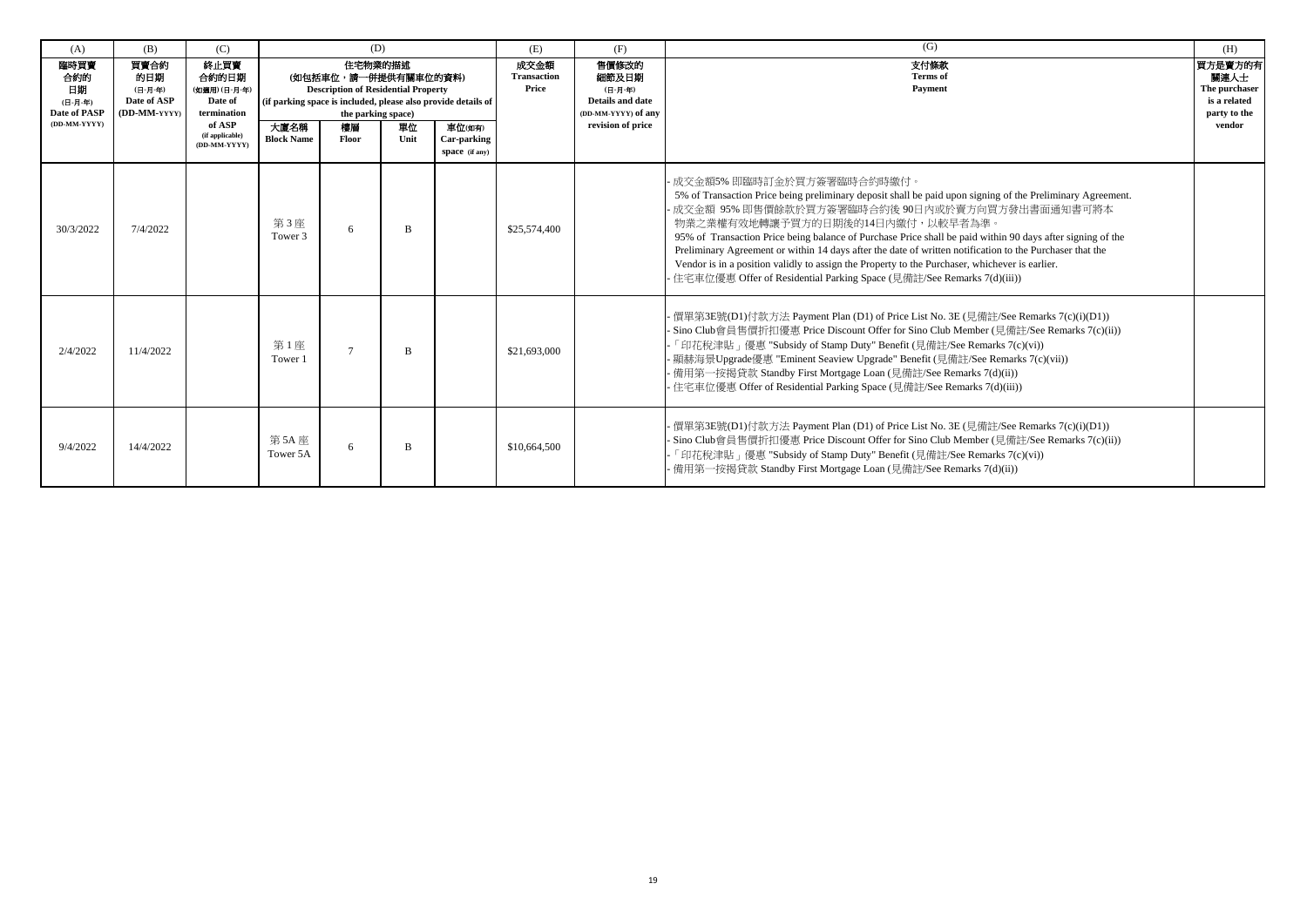## 第三部份:備註 Part 3: Remarks

## 1. 關於臨時買賣合約的資料(即(A), (D) , (E) ,(G) 及 (H) 欄)須於擁有人訂立該等臨時買賣合約之後的24 小時內填入此記錄冊。在擁有人訂立買賣合約之後的1 個工作日之内,賣方須在此紀錄冊内記入該合約的日期及在(H)欄所述的交易詳情有任何改動的情況下,須在此紀錄冊中修改有關記項

Information on the PASPs (i.e. columns (A), (D), (E), (G) and (H)) should be entered into this register within 24 hours after the owner enters into the relevant PASPs. Within 1 working day after the date owner enters into vendor must enter the date of that agreement in this register and revise the entry in this register if there is any change in the particulars of the transaction mentioned in column (H).

#### 2. 如買賣合約於某日期遭終止,賣方須在該日期後的1 個工作日內,在此紀錄冊(C)欄記入該日期

If an ASP is terminated, the vendor must within 1 working day after the date of termination, enter that date in column (C) of this register.

3. 如在簽訂臨時買賣合約的日期之後的5 個工作日內未有簽訂買賣合約,賣方可在該日期之後的第6 個工作日在(B)欄寫上「簽訂臨時買賣合約後交易再未有進展 」,以符合一手住宅物業銷售條例第59(2)(c)條的要求。

If the PASP does not proceed to ASP within 5 working days after the date on which the PASP is entered into, in order to fulfill the requirement under section 59(2)(c) of the Residential Properties (First-hand Sales) Ordina PASP has not proceeded further" in column (B) on the sixth working day after that date.

## 4. 在住宅物業的售價根據一手住宅物業銷售條例第35(2)條修改的日期之後的1 個工作日之內,賣方須將有關細節及該日期記入此紀錄冊(F)欄

Within 1 working day after the date on which the price of a residential property is revised under section 35(2) of the Residential Properties (First-hand Sales)Ordinance, the Vendor must enter the details and that date in

## 5. 賣方須一直提供此記錄冊,直至發展項目中的每一住宅物業的首份轉讓契均已於土地註冊處註冊的首日完結。

The Vendor should maintain this Register until the first day on which the first assignment of each residential property in the Development has been registered in the Land Registry.

6. 本記錄冊會在(H)欄以"√"標示買方是賣方的有關連人士的交易。如有以下情況,某人即屬賣方的有關連人士 –

The transactions in which the purchaser is a related party to the vendor will be marked with " $\checkmark$ " in column (H) in this register. A person is a related party to a vendor if –

#### (a) 該賣方屬法團,而該人是 –

where that vendor is a corporation, the person is –

(i) 該賣方的董事,或該董事的父母、配偶或子女;

a director of that vendor, or a parent, spouse or child of such a director;

(ii) 該賣方的經理;

a manager of that vendor;

- (iii) 上述董事、父母、配偶、子女或經理屬其董事或股東的私人公司; a private company of which such a director, parent, spouse, child or manager is a director or shareholder;
- (iv) 該賣方的有聯繫法團或控權公司;

an associate corporation or holding company of that vendor;

- (v) 上述有聯繫法團或控權公司的董事,或該董事的父母、配偶或子女;或
	- a director of such an associate corporation or holding company, or a parent, spouse or child of such a director; or
- (vi) 上述有聯繫法團或控權公司的經理;
	- a manager of such an associate corporation or holding company;

#### (b) 該賣方屬個人, 而該人是 -

where that vendor is an individual, the person is –

(i) 該賣方的父母、配偶或子女;或

a parent, spouse or child of that vendor; or

(ii) 上述父母、配偶或子女屬其董事或股東的私人公司; 或

a private company of which such a parent, spouse or child is a director or shareholder; or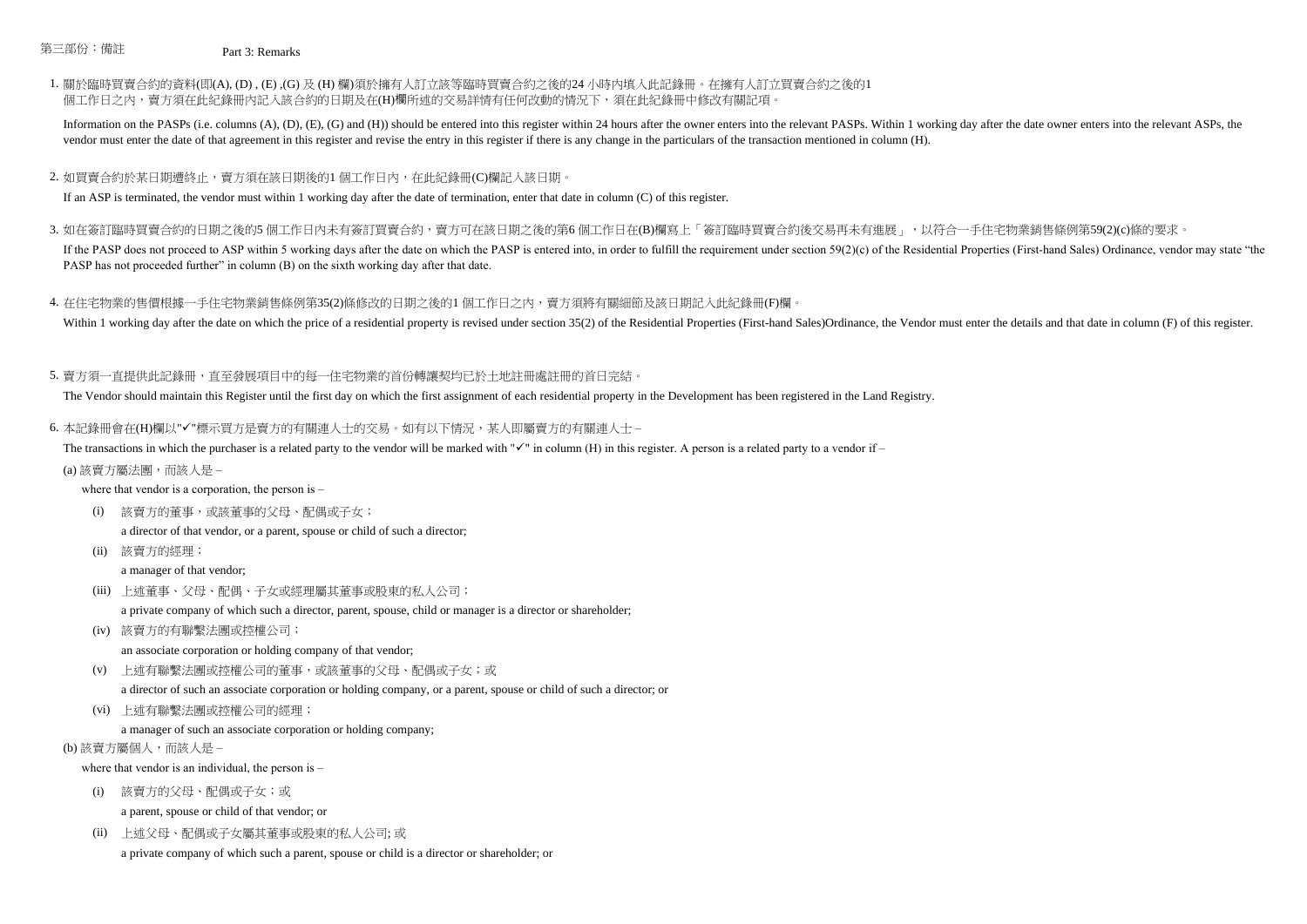#### (c) 該賣方屬合夥,而該人是–

where that vendor is a partnership, the person is –

- (i) 該賣方的合夥人,或該合夥人的父母、配偶或子女;或 a partner of that vendor, or a parent, spouse or child of such a partner; or
- (ii) 其董事或股東為上述合夥人、父母、配偶或子女的私人公司。 a private company of which such a partner, parent, spouse, child is a director or shareholder.
- 7. (a) (G)欄所指的支付條款包括售價的任何折扣,及就該項購買而連帶的贈品、財務優惠或利益。

For column (G), the terms of payment include any discount on the Price, and any gift, or any financial advantage or benefit, made available in connection with the purchase.

(b) 於本備註7內,『售價』指相關價單第二部份中所列之住宅物業的售價,而『相關價單』指有關住宅物業的價單。因應相關支付條款及/或折扣(如有)按售價計算得出之價目,皆以向下捨入方式換算至百位數作為成交金額 (即臨時買賣合約中訂明的住宅物業的實際售價及(E)欄所指的『成交金額』)。

In this Remark 7, "Price" means the price of the residential property set out in Part 2 of the price list concerned, and "price list concerned" means the price list in relation to the residential property concerned. The pr the relevant terms of payment and/or applicable discount(s) (if any) on the Price will be rounded down to the nearest hundred to determine the Transaction Price (i.e. the actual price of the residential property stated in Agreement for Sale and Purchase and the "Transaction Price" stated in column (E)).

## (c) 相關價單中支付條款及付款計劃優惠

Terms of Payment and Payment Plan Benefit under the price list concerned

- (i) (A)180天付款計劃 180-day Payment Plan (照售價減8%) (8% discount on the Price)
	- (1) 相等於成交金額5%之臨時訂金於買方簽署臨時買賣合約時繳付。

A preliminary deposit equivalent to 5% of Transaction Price shall be paid upon signing of the Preliminary Agreement for Sale and Purchase.

(2) 成交金額95%即成交金額餘款於買方簽署臨時合約後180天內繳付或於賣方向買方發出書面通知書可將發展項目內的住宅物業之業權有效地轉讓予買方的日期後的14日內繳付,以較早者為準

95% of Transaction Price being balance of Transaction Price shall be paid within 180 days after signing of the Preliminary Agreement for Sale and Purchase or within 14 days after the date of written notification to the Pur that the Vendor is in a position validly to assign the residential property in the Development to the Purchaser, whichever is earlier.

(B)180天備用第二按揭付款計劃 180-day Standby Second Mortgage Payment Plan (照售價減7%) (7% discount on the Price)

(1) 相等於成交金額5%之臨時訂金於買方簽署臨時買賣合約時繳付。

A preliminary deposit equivalent to 5% of Transaction Price shall be paid upon signing of the Preliminary Agreement for Sale and Purchase.

(2) 成交金額95%即成交金額餘款於買方簽署臨時合約後180天內繳付或於賣方向買方發出書面通知書可將發展項目內的住宅物業之業權有效地轉讓予買方的日期後的14日內繳付,以較早者為準

95% of Transaction Price being balance of Transaction Price shall be paid within 180 days after signing of the Preliminary Agreement for Sale and Purchase or within 14 days after the date of written notification to the Pur that the Vendor is in a position validly to assign the residential property in the Development to the Purchaser, whichever is earlier.

(B1)180天備用第一按揭付款計劃 180-day Standby First Mortgage Payment Plan (照售價減6%) (6% discount on the Price)

(1) 相等於成交金額5%之臨時訂金於買方簽署臨時買賣合約時繳付。

A preliminary deposit equivalent to 5% of Transaction Price shall be paid upon signing of the Preliminary Agreement for Sale and Purchase.

(2) 成交金額95%即成交金額餘款於買方簽署臨時合約後180天內繳付或於賣方向買方發出書面通知書可將發展項目內的住宅物業之業權有效地轉讓予買方的日期後的14日內繳付,以較早者為準。

95% of Transaction Price being balance of Transaction Price shall be paid within 180 days after signing of the Preliminary Agreement for Sale and Purchase or within 14 days after the date of written notification to the Pur that the Vendor is in a position validly to assign the residential property in the Development to the Purchaser, whichever is earlier.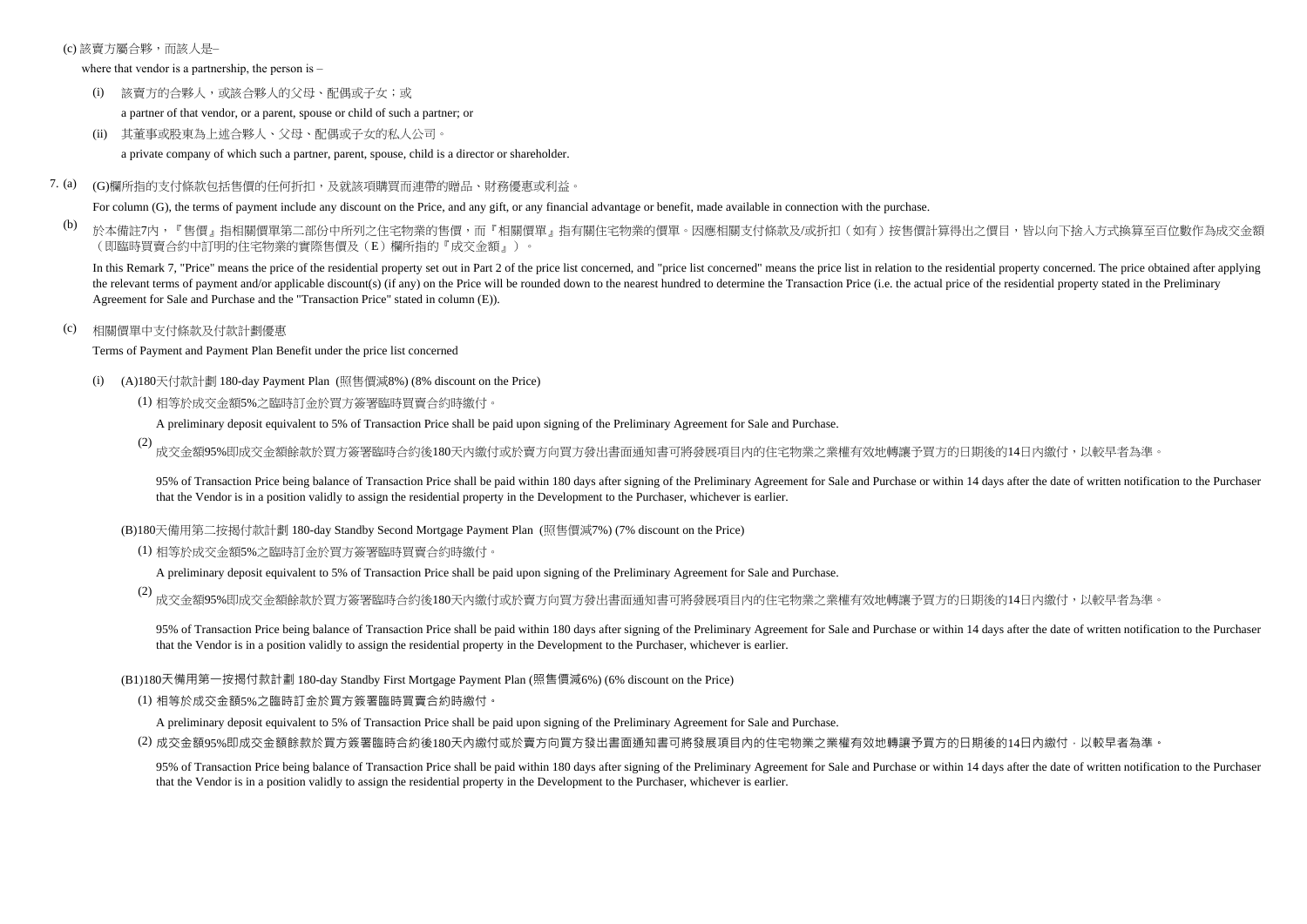(C)建築期付款計劃 Stage Payment Plan (照售價減4.5%) (4.5% discount on the Price) (Only applicable to Price List no. 1,1A,1B,2,2A,2B,3) (只適用於價單1,1A,1B,2,2A,2B,3號)

(1) 相等於成交金額5%之臨時訂金於買方簽署臨時買賣合約時繳付。

A preliminary deposit equivalent to 5% of Transaction Price shall be paid upon signing of the Preliminary Agreement for Sale and Purchase.

(2) 成交金額5%即加付訂金於買方簽署臨時買賣合約60天內繳付。

5% of Transaction Price being further deposit shall be paid within 60 days after signing of the Preliminary Agreement for Sale and Purchase.

(3) 成交金額90%即成交金額餘款於賣方向買方發出書面通知書可將發展項目內的住宅物業之業權有效地轉讓予買方的日期後的14日內繳付。

90% of Transaction Price being balance of Transaction Price shall be paid within 14 days after the date of written notification to the Purchaser that the Vendor is in a position validly to assign the residential property i Development to the Purchaser.

(C)建築期付款計劃 Stage Payment Plan (照售價減7%) (7% discount on the Price)(Only applicable to Price List no. 1C,1D,1E,1F,2C,2D,2E,2F,3A,3B,3C,3D) (只適用於價單1C,1D,1E,1F,2C,2D,2E,2F,3A,3B,3C,3D號)

(1) 相等於成交金額5%之臨時訂金於買方簽署臨時買賣合約時繳付。

A preliminary deposit equivalent to 5% of Transaction Price shall be paid upon signing of the Preliminary Agreement for Sale and Purchase.

(2) 成交金額5%即加付訂金於買方簽署臨時買賣合約60天內繳付。

5% of Transaction Price being further deposit shall be paid within 60 days after signing of the Preliminary Agreement for Sale and Purchase.

(3) 成交金額90%即成交金額餘款於賣方向買方發出書面通知書可將發展項目內的住宅物業之業權有效地轉讓予買方的日期後的14日內繳付。

90% of Transaction Price being balance of Transaction Price shall be paid within 14 days after the date of written notification to the Purchaser that the Vendor is in a position validly to assign the residential property i Development to the Purchaser.

(C)建築期付款計劃 Stage Payment Plan (照售價減8%) (8% discount on the Price) (Only applicable to Price List no. 1G, 2G, 3E) (只適用於價單1G, 2G, 3E號)

(1) 相等於成交金額5%之臨時訂金於買方簽署臨時買賣合約時繳付。

A preliminary deposit equivalent to 5% of Transaction Price shall be paid upon signing of the Preliminary Agreement for Sale and Purchase.

(2) 成交金額95%即成交金額餘款於賣方向買方發出書面通知書可將發展項目內的住宅物業之業權有效地轉讓予買方的日期後的14日內繳付。

95% of Transaction Price being balance of Transaction Price shall be paid within 14 days after the date of written notification to the Purchaser that the Vendor is in a position validly to assign the residential property i Development to the Purchaser.

(D)建築期備用第二按揭付款計劃 Stage Standby Second Mortgage Payment Plan (照售價減3.5%) (3.5% discount on the Price)

(1) 相等於成交金額5%之臨時訂金於買方簽署臨時買賣合約時繳付。

A preliminary deposit equivalent to 5% of Transaction Price shall be paid upon signing of the Preliminary Agreement for Sale and Purchase.

(2) 成交金額5%即加付訂金於買方簽署臨時買賣合約60天內繳付。

5% of Transaction Price being further deposit shall be paid within 60 days after signing of the Preliminary Agreement for Sale and Purchase.

(3) 成交金額90%即成交金額餘款於賣方向買方發出書面通知書可將發展項目內的住宅物業之業權有效地轉讓予買方的日期後的14日內繳付。

90% of Transaction Price being balance of Transaction Price shall be paid within 14 days after the date of written notification to the Purchaser that the Vendor is in a position validly to assign the residential property i Development to the Purchaser.

(D1)建築期備用第一按揭付款計劃 Stage Standby First Mortgage Payment Plan (照售價減5%) (5% discount on the Price)

(1) 相等於成交金額5%之臨時訂金於買方簽署臨時買賣合約時繳付。

A preliminary deposit equivalent to 5% of Transaction Price shall be paid upon signing of the Preliminary Agreement for Sale and Purchase.

(2) 成交金額5%即加付訂金於買方簽署臨時買賣合約60天內繳付。

5% of Transaction Price being further deposit shall be paid within 60 days after signing of the Preliminary Agreement for Sale and Purchase.

(3) 成交金額90%即成交金額餘款於賣方向買方發出書面通知書可將發展項目內的住宅物業之業權有效地轉讓予買方的日期後的14日內繳付。

90% of Transaction Price being balance of Transaction Price shall be paid within 14 days after the date of written notification to the Purchaser that the Vendor is in a position validly to assign the residential property i Development to the Purchaser.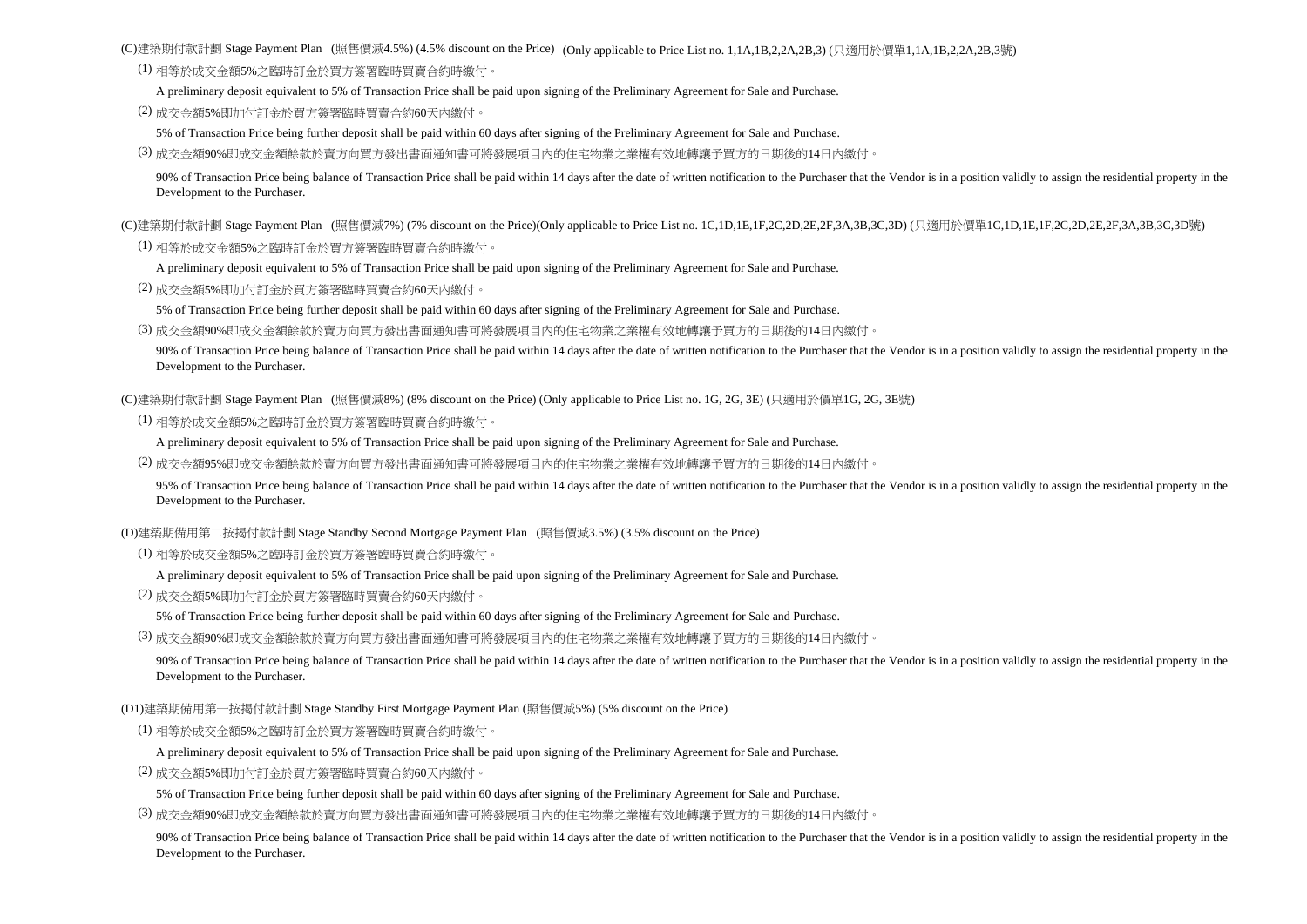(D1)建築期備用第一按揭付款計劃 Stage Standby First Mortgage Payment Plan (照售價減6%) (6% discount on the Price) (Only applicable to Price List no. 1G, 2G, 3E) (只適用於價單1G, 2G, 3E號)

(1) 相等於成交金額5%之臨時訂金於買方簽署臨時買賣合約時繳付。

A preliminary deposit equivalent to 5% of Transaction Price shall be paid upon signing of the Preliminary Agreement for Sale and Purchase.

(2) 成交金額95%即成交金額餘款於賣方向買方發出書面通知書可將發展項目內的住宅物業之業權有效地轉讓予買方的日期後的14日內繳付。

95% of Transaction Price being balance of Transaction Price shall be paid within 14 days after the date of written notification to the Purchaser that the Vendor is in a position validly to assign the residential property i Development to the Purchaser.

(E1)顯赫建築期備用按揭付款計劃 Eminent Stage Standby Mortgage Payment Plan (照售價減4.5%) (4.5% discount on the Price)

- (1) 相等於成交金額5%之臨時訂金於買方簽署臨時買賣合約時繳付。
	- A preliminary deposit equivalent to 5% of Transaction Price shall be paid upon signing of the Preliminary Agreement for Sale and Purchase.
- (2) 成交金額5%即加付訂金於買方簽署臨時買賣合約120天內繳付。

5% of Transaction Price being further deposit shall be paid within 120 days after signing of the Preliminary Agreement for Sale and Purchase.

(3) 成交金額90%即成交金額餘款於賣方向買方發出書面通知書可將發展項目內的住宅物業之業權有效地轉讓予買方的日期後的14日內繳付。

90% of Transaction Price being balance of Transaction Price shall be paid within 14 days after the date of written notification to the Purchaser that the Vendor is in a position validly to assign the residential property i Development to the Purchaser.

- (ii) 買家如屬Sino Club會員,可獲額外1%售價折扣優惠。 An extra 1% discount from the Price would be offered to purchasers who are Sino Club members. Sino Club會員售價折扣優惠 Price Discount Offer for Sino Club Member
- (iii) 「置業有禮」特別折扣 "Home Purchase" Special Discount: 買方可獲額外1%售價折扣優惠作為「置業有禮」特別折扣。 An extra 1% discount on the Price would be offered to the Purchasers as the "Home Purchase" Special Discount.
- (iv) 「印花稅津貼」優惠 "Subsidy of Stamp Duty" Benefit: 買方可獲額外8.5%售價折扣優惠作為「印花稅津貼」優惠。 An extra 8.5% discount on the Price would be offered to the Purchasers as "Subsidy of Stamp Duty" Benefit.
- (v) 「印花稅津貼」優惠 "Subsidy of Stamp Duty" Benefit: 買方可獲額外7.5%售價折扣優惠作為「印花稅津貼」優惠。 An extra 7.5% discount on the Price would be offered to the Purchasers as "Subsidy of Stamp Duty" Benefit.
- (vi) 「印花稅津貼」優惠 "Subsidy of Stamp Duty" Benefit: 買方可獲額外5.5%售價折扣優惠作為「印花稅津貼」優惠。 An extra 5.5% discount on the Price would be offered to the Purchasers as "Subsidy of Stamp Duty" Benefit.
- (vii) 顯赫海景Upgrade優惠 "Eminent Seaview Upgrade" Benefit: 買方可獲額外2%售價折扣優惠作為顯赫海景Upgrade優惠。 An extra 2% discount on the Price would be offered to the Purchasers as "Eminent Seaview Upgrade" Benefit
- (viii) 「新春佳節大利是\$188,800」置業優惠 "CNY Red Packets \$188,800" Purchasing Benefit: 買方可享總值港幣\$188,800的售價折扣優惠作為「新春佳節大利是\$188,800」置業優惠。

Purchasers will be entitled to enjoy the "CNY Red Packets \$188,800" Purchasing Benefit in the total value of HK\$188,800 as discount on the Price.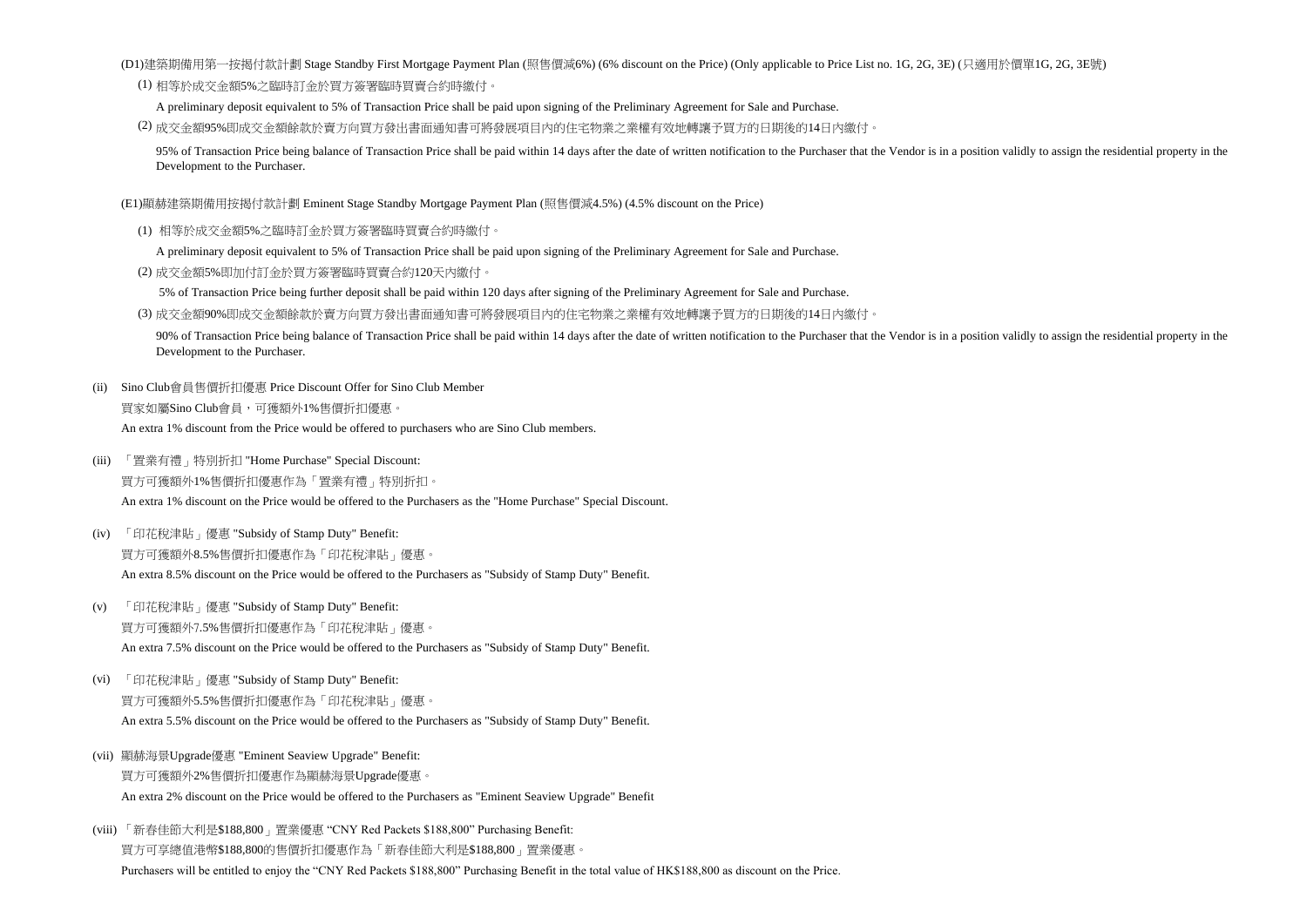(d) 相關價單中可就購買該發展項目中的指明住宅物業而連帶獲得的任何贈品、 財務優惠或利益

Any gift, or any financial advantage or benefit available with the purchase of a specified residential property in the Development under the price list concerned

(i) 備用第二按揭貸款(「第二按揭貸款」) Standby Second Mortgage Loan ("Second Mortgage Loan") 買方可向賣方指定財務機構申請第二按揭貸款。主要條款如下:

The Purchaser can apply the Second Mortgage Loan from the Vendor's designated financing company. Key terms are as follows:

(1) 第二按揭貸款金額最高為成交金額的20%,但第一按揭貸款及第二按揭貸款總金額不得超過成交金額的80%。第二按揭貸款年期最長為20年或第一按揭貸款之年期,以較短者為準。第二按揭首兩年之按揭利率 為指定財務機構不時報價之最優惠利率(P)減2% (P-2%) (現時P=5%)

計算,其後年期之按揭利率以最優惠利率(P)計算,利率浮動。最終按揭利率以指定財務機構審批結果而定。最優惠利率選用指定財務機構不時之報價

The maximum Second Mortgage Loan is 20% of the Transaction Price, but the total mortgage amount of first mortgage loan plus the Second Mortgage Loan shall not exceed 80% of Transaction Price. The maximum tenure of the Second Mortgage Loan shall be 20 years or the tenure of first mortgage loan, whichever is shorter. Interest rate of the Second Mortgage Loan for the first two years shall be at the Prime Rate (P) minus 2% (P-2%) per an (currently P=5%); thereafter at the rate of P per annum, the rate is subject to fluctuation. The final interest rate is subject to the approval of the designated financing company. Prime Rate is quoted by the designated fi company from time to time.

(2) 買方須先獲取第一按揭銀行同意辦理住宅物業之第二按揭,並能出示足夠文件證明第一按揭貸款加第二按揭貸款及買方及其擔保人(如有)之其他貸款之每月總還款額對買方及其擔保人(如有)之每月總入息之比率 不超過香港金融管理局最新公佈之「供款與入息比率」。

The Purchaser shall have obtained the prior consent of the first mortgagee bank for processing the Second Mortgage Loan for the residential property and shall provide satisfactory documents to prove that the ratio of the t amount of monthly repayment of the first mortgage loan, the Second Mortgage Loan and any other loan(s) of the Purchaser and his/her/its guarantor (if any) to the total monthly income of the Purchaser and his/her/its guaran (if any) does not exceed the latest Debt Servicing Ratio as announced by the Hong Kong Monetary Authority.

(3) 指定財務機構會因應買方及其擔保人(如有)的信貸審查及評估結果,對有關付款計劃所述的貸款金額及/或利率作出調整。

In accordance with the result of credit check and assessment of the Purchaser and his/her/its guarantor (if any), the designated financing company will adjust the loan amount and/or the interest rate as set out in the rele payment plan.

(4) 第一按揭銀行須為指定財務機構指定及轉介之銀行。

First mortgagee bank shall be a bank specified and referred by the designated financing company.

(5) 該住宅物業只可供買方自住。

The residential property shall only be self-occupied by the Purchaser.

(6) 買方須以按月分期償還第二按揭貸款。

The Purchaser shall repay the Second Mortgage Loan by monthly installments.

(7) 買方及其擔保人(如有)須提供足夠文件證明其還款能力,包括但不限於在指定財務機構要求下提供信貸報告、收入證明及/或銀行紀錄。指定財務機構會對買方及其擔保人(如有)進行信貸審查。

The Purchaser and his/her/its guarantor (if any) shall provide sufficient documents to prove his/her/its repayment ability, including without limitation the provision of credit report, income proof and/or banking record up request by the designated financing company. The designated financing company will conduct credit check on the Purchaser and his/her/its guarantor (if any).

(8) 第二按揭貸款須由指定財務機構獨立審批。

The Second Mortgage Loan shall be approved by the designated financing company independently.

(9) 所有第二按揭貸款之文件必須由賣方指定之律師辦理,並由買方負責一切有關費用。買方可選擇另行自聘律師作為買方代表律師,在此情況下,買方亦須負責其代表律師有關第二按揭貸款的律師費用及雜費。

All legal documents of the Second Mortgage Loan shall be handled by the Vendor's solicitors and all the costs and disbursements relating thereto shall be borne by the Purchaser. The Purchaser can choose to instruct his/her own solicitors to act for him/her/it, and in such event, the Purchaser shall also bear his/her/its own solicitors' costs and disbursements relating to the Second Mortgage Loan.

(10) 買方敬請向指定財務機構查詢有關第二按揭貸款用途及詳情。第二按揭貸款批出與否、批出貸款金額及其條款,指定財務機構有最終決定權。不論審批結果如何,買方仍須按買賣合約完成住宅物業的交易及繳 付住宅物業的成交金額全數。

The Purchaser is advised to enquire with the designated financing company about the purpose and the details of the Second Mortgage Loan. The approval or disapproval and the approved loan amount of the Second Mortgage Loan and the terms thereof are subject to the final decision of the designated financing company. Irrespective of the assessment result, the Purchaser shall complete the purchase of the residential property and shall pay t Transaction Price of the residential property in accordance with the Agreement for Sale and Purchase.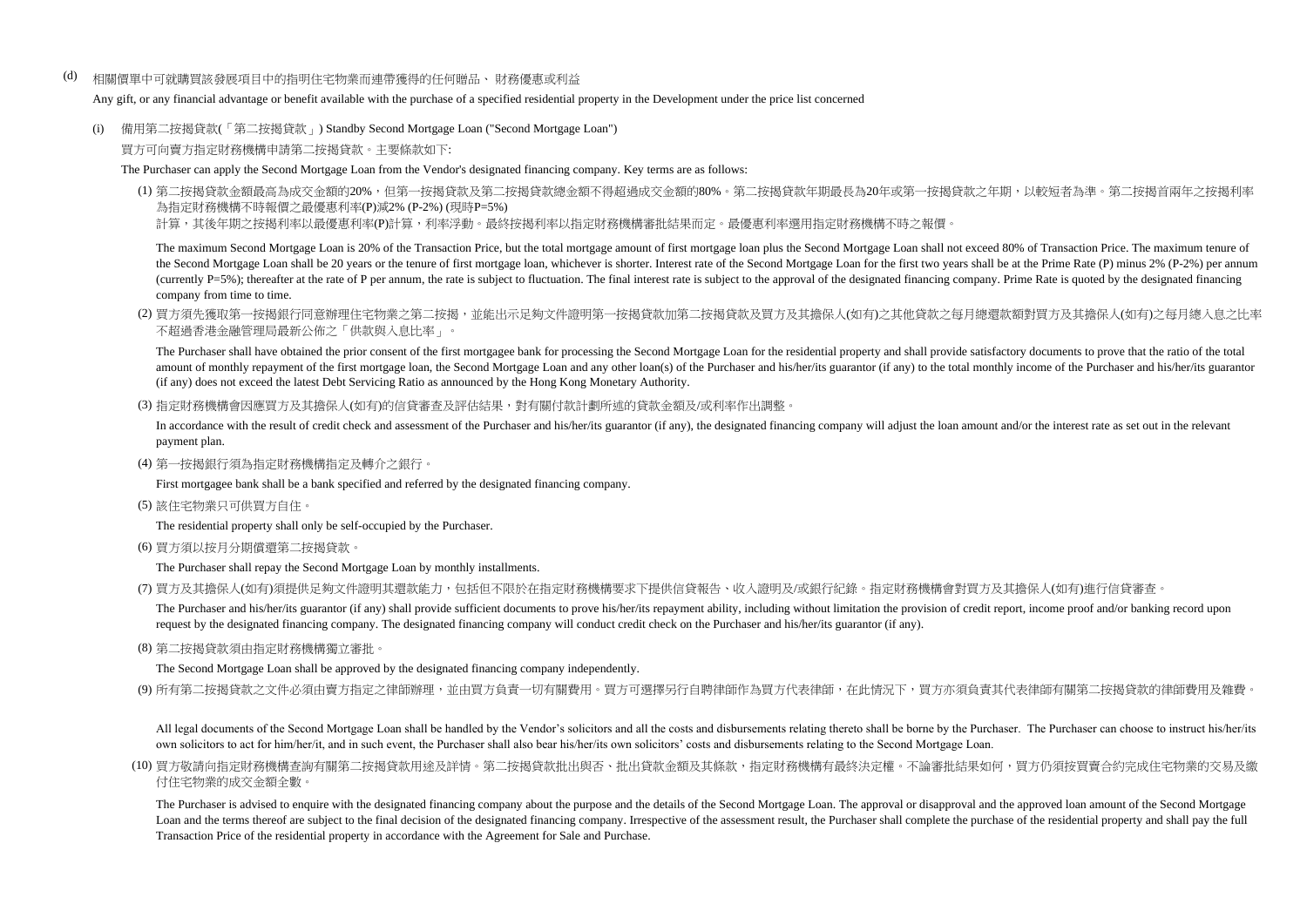(11) 第二按揭貸款受其他條款及細則約束。

The Second Mortgage Loan is subject to other terms and conditions.

(12) 賣方無給予或視之為已給予任何就第二按揭貸款之批核的陳述或保證。賣方並沒有亦不會參與第二按揭貸款之安排。買方不得就由於或有關第二按揭貸款的批核及/或不批核及/或任何第二按揭貸款相關事宜而向 賣方提出任何申索。

No representation or warranty is given or shall be deemed to have been given by the Vendor as to the approval of the Second Mortgage Loan. The Vendor is not, and will not be, involved in the arrangements of the Second Mortgage Loan. The Purchaser shall have no claims whatsoever against the Vendor as a result of or in connection with the approval and/or disapproval of the Second Mortgage Loan and/or any matters relating to the Second Mortgage Loan.

(13) 賣方沒有參與及提供第二按揭貸款。第二按揭貸款只是由指定財務機構提供予買方。而無論在任何情況下,賣方無須因第二按揭貸款所引發的任何事情負上任何責任。

Notice is hereby given that the Vendor is not involved in the arrangement of the Second Mortgage Loan mentioned above. The arrangement of the Second Mortgage Loan is provided or procured to the Purchaser by the designated financing company and in no circumstances shall the Vendor be held liable for anything arising from or in connection with the arrangement of the Second Mortgage Loan.

(14) 第二按揭貸款只限個人買方申請。

Only individual Purchaser(s) are eligible to apply for the Second Mortgage Loan.

(ii) 第一按揭貸款 First Mortgage Loan

買方可向賣方指定財務機構申請第一按揭貸款。主要條款如下:

The Purchaser can apply the First Mortgage Loan from the Vendor's designated financing company. Key terms are as follows:

(1) 本第一按揭貸款只限個人買方申請。

Only individual Purchaser(s) are eligible to apply for this First Mortgage Loan.

(2) 買方必須於正式合約內訂明的付清售價餘額之日前最少60日以書面向指定財務機構申請本第一按揭貸款。

The Purchaser shall make a written application to the Designated Financing Company for this First Mortgage Loan in not less than 60 days before the date of settlement of the balance of the Purchase Price stipulated in the Agreement.

(3) 本第一按揭貸款以本物業之第一法定按揭作抵押。

This First Mortgage Loan shall be secured by a first legal mortgage over the Property.

(4) 本第一按揭貸款金額最高為淨樓價的80%。

The maximum amount of this First Mortgage Loan shall be 80% of the Net Purchase Price.

(5) 本第一按揭貸款年期最長為25年。

The maximum tenor of this First Mortgage Loan shall be 25 years.

(6) 買方於本第一按揭貸款首年可享免息免供。按揭貸款第二年之按揭利率為P減年息2% (P-2%);按揭貸款第三年及第四年之按揭利率為P%;其後之按揭利率為P加年息1.5% (P +1.5%)。P為浮動利率。最終按揭利率以指定財務機構審批結果而定。

The Purchaser is not required to repay principal and interest for the first year of this First Mortgage Loan. The interest rate of this First Mortgage Loan of the second year shall be at P minus 2% per annum (P - 2%); the rate of the third and the fourth years shall be at P per annum; thereafter the interest rate shall be at P plus 1.5% (P+1.5%). P is subject to fluctuation. The final interest rate is subject to the approval of the Designat Company.

(7) 買方及其擔保人(如有)須提供足夠文件證明其還款能力,包括但不限於在指定財務機構要求下提供信貸報告、收入證明及/或銀行紀錄。指定財務機構會對買方及其擔保人(如有)進行信貸審查。

The Purchaser and his/her guarantor (if any) shall provide sufficient documents to prove his/her repayment ability, including without limitation the provision of credit report, income proof and/or banking record upon reque the Designated Financing Company. The Designated Financing Company will conduct credit check on the Purchaser and his/her guarantor (if any).

(8) 指定財務機構會因應買方及其擔保人(如有)的信貸審查及評估結果,對有關付款計劃所述的貸款金額及/或利率作出調整。

The Designated Financing Company reserves the right, in respect of the result of credit check and assessment of the Purchaser and his/her guarantor (if any), to adjust the loan amount and/or the interest rate.

(9) 第一按揭貸款須由指定財務機構獨立審批。

The First Mortgage Loan shall be approved by the Designated Financing Company independently.